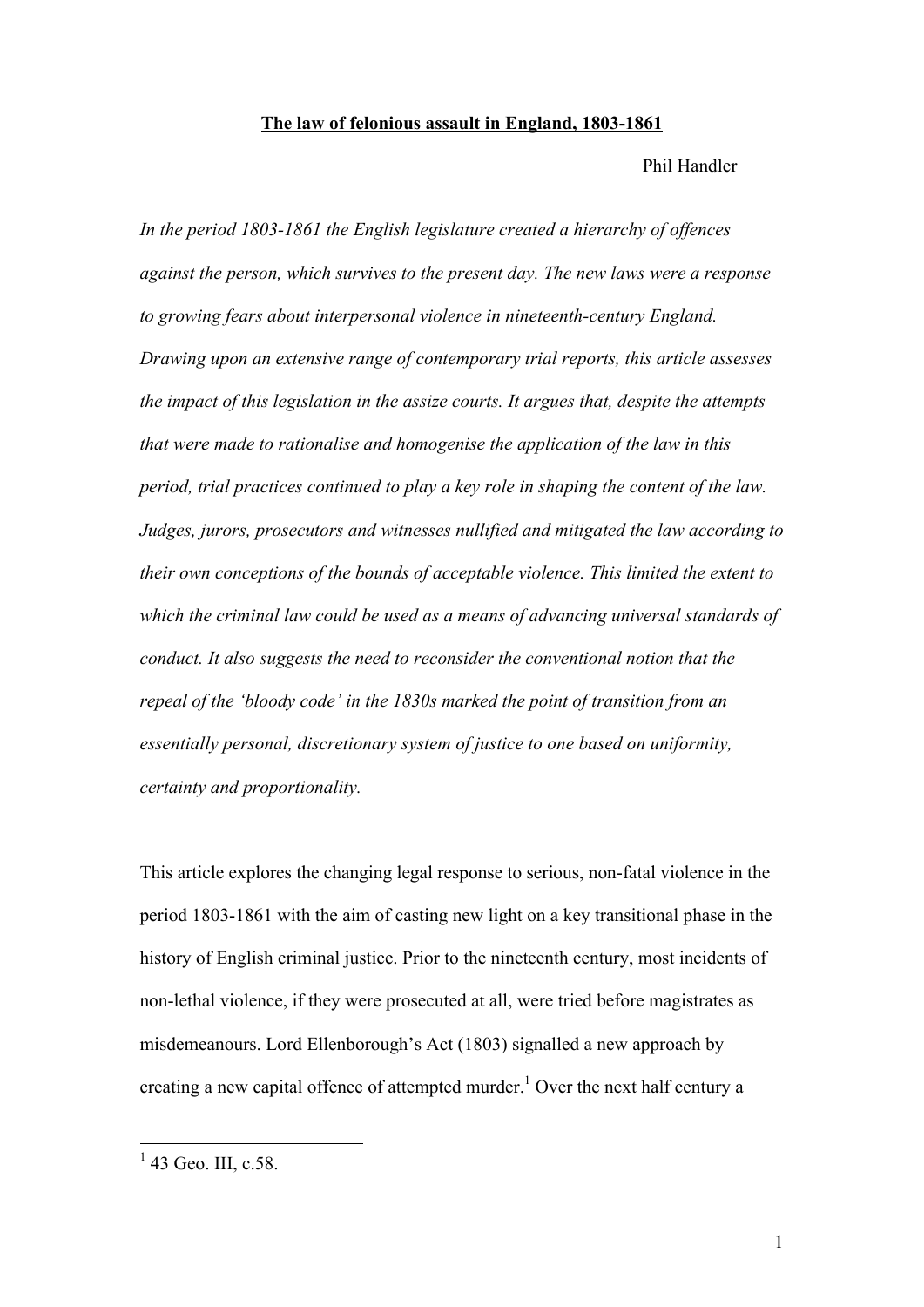series of acts built on this foundation culminating in the 1861 consolidating Act, which established the hierarchy of non-fatal offences against the person that is still in force today. $2$ 

The new law brought a much greater range of violent conduct within the purview of the assize courts but depended in large part for its effect on the willingness of judges, jurors and prosecutors to enforce the law in trials. Courtroom actors had their own views on the limits of acceptable conduct, which found room for expression through the sorts of discretionary practices that had mitigated the criminal laws for centuries. These practices became the subject of extensive criticism by nineteenthcentury reformers concerned to make the criminal law a more efficient and reliable tool of social policy. A series of reforms in the 1830s removed the death penalty from most species of felony to facilitate a more certain, predictable application of criminal justice.

The first sixty years of the nineteenth century therefore witnessed attempts to reorient the law's focus towards violent crime and to transform the trial process. Yet historians of the nineteenth-century, unlike their eighteenth-century counterparts, have been reluctant to investigate trials or individual offences in detail. In contrast to the usual approach, Wiener's recent work draws heavily on trial reports to construct a cultural and legal history of male violence in the nineteenth century. It demonstrates the importance of courtroom interactions, particularly between judge and jury, in determining the scope and content of the law.<sup>3</sup>

<sup>&</sup>lt;sup>2</sup> 24 & 25 Vict. c. 100.

<sup>3</sup> M. Wiener, "Judges v Jurors: Courtroom Tensions in Murder Trials", 17 *Law and History Review*, (1999), 467-506; M. Wiener, *Men of Blood; Violence, Manliness, and Criminal Justice in Victorian England*, Cambridge, 2004 and below text at n. 27.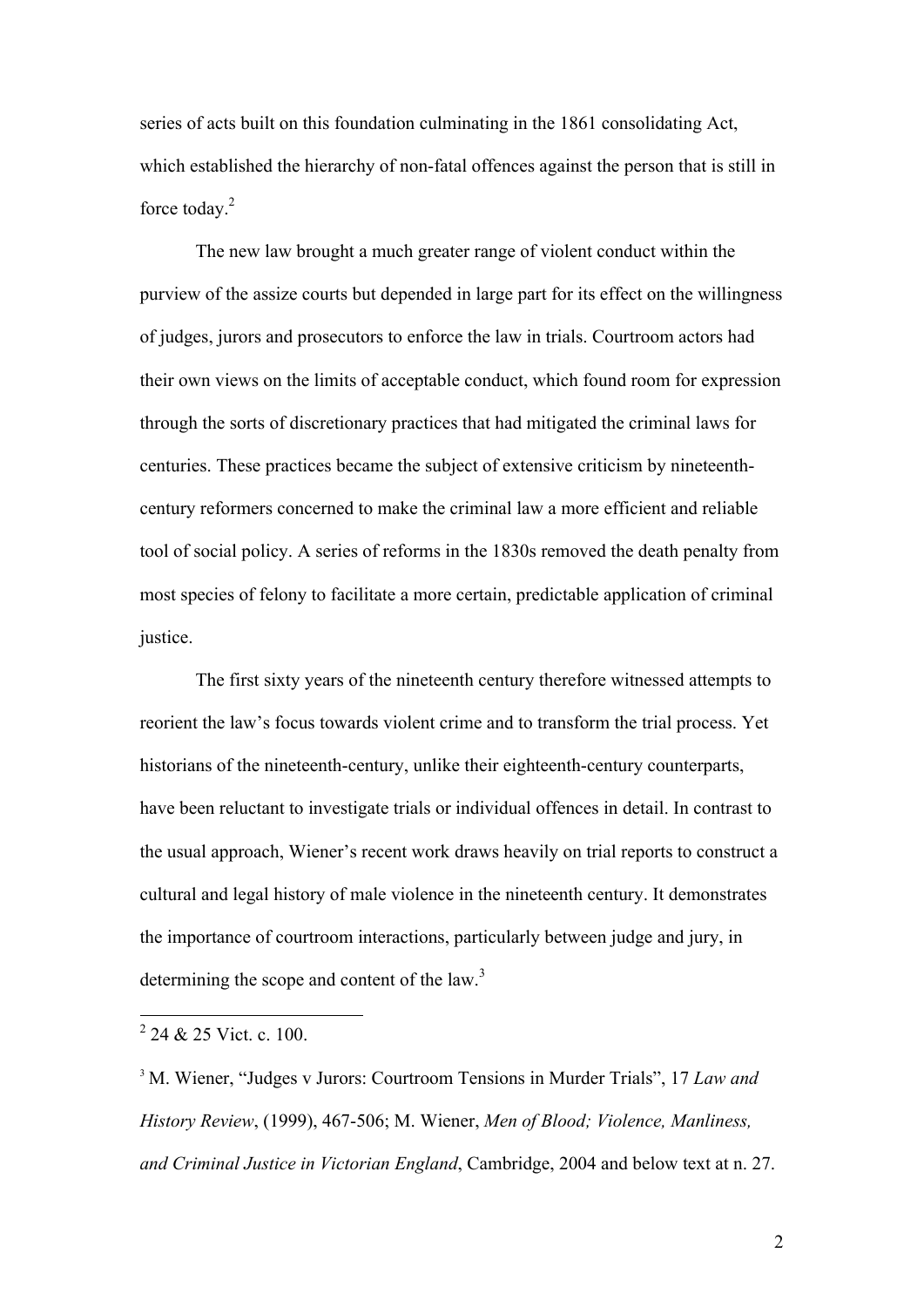This article follows Wiener's approach in seeking to analyse legal development from within the courtroom but, whereas Wiener's focus is on homicide and its broader cultural significance, the focus here is on non-fatal violence and the impact of the reforms of the 1830s on trial practice. Law reports, newspaper reports and the Old Bailey Sessions Papers are used to evaluate the extent to which the authorities' objective of suppressing a greater range of violence with greater consistency was successfully achieved. The scope of the discussion is limited to the felonious assaults that were most commonly prosecuted under the legislation that followed Lord Ellenborough's Act. These prosecutions were initially confined to premeditated attempts to kill but were soon expanded, by statute and through the exercise of prosecutorial discretion, to include drunken or impassioned assaults.<sup>4</sup> The discussion centres upon trials at the assizes rather than the treatment of common assault by magistrates because the penal reforms of the 1830s were directed towards securing a more certain felony process.

The article begins with a consideration of the cultural and legal context in which the trials took place, before examining the development of the law in the period 1803-1837, when the majority of serious assaults were capital offences. An Act of 1837 restructured the law relating to non-fatal offences and removed the death penalty from most forms of serious assault, although they continued to be defined as felonies.<sup>5</sup> The remainder of the article considers the effect that these changes had on the practice

<sup>&</sup>lt;sup>4</sup> The focus on these typical assaults excludes property offences accompanied by violence and no attempt is made to survey the range of highly specific aggravated assaults that were created by statute in this period.

<sup>5</sup> 1 Vict. c.85.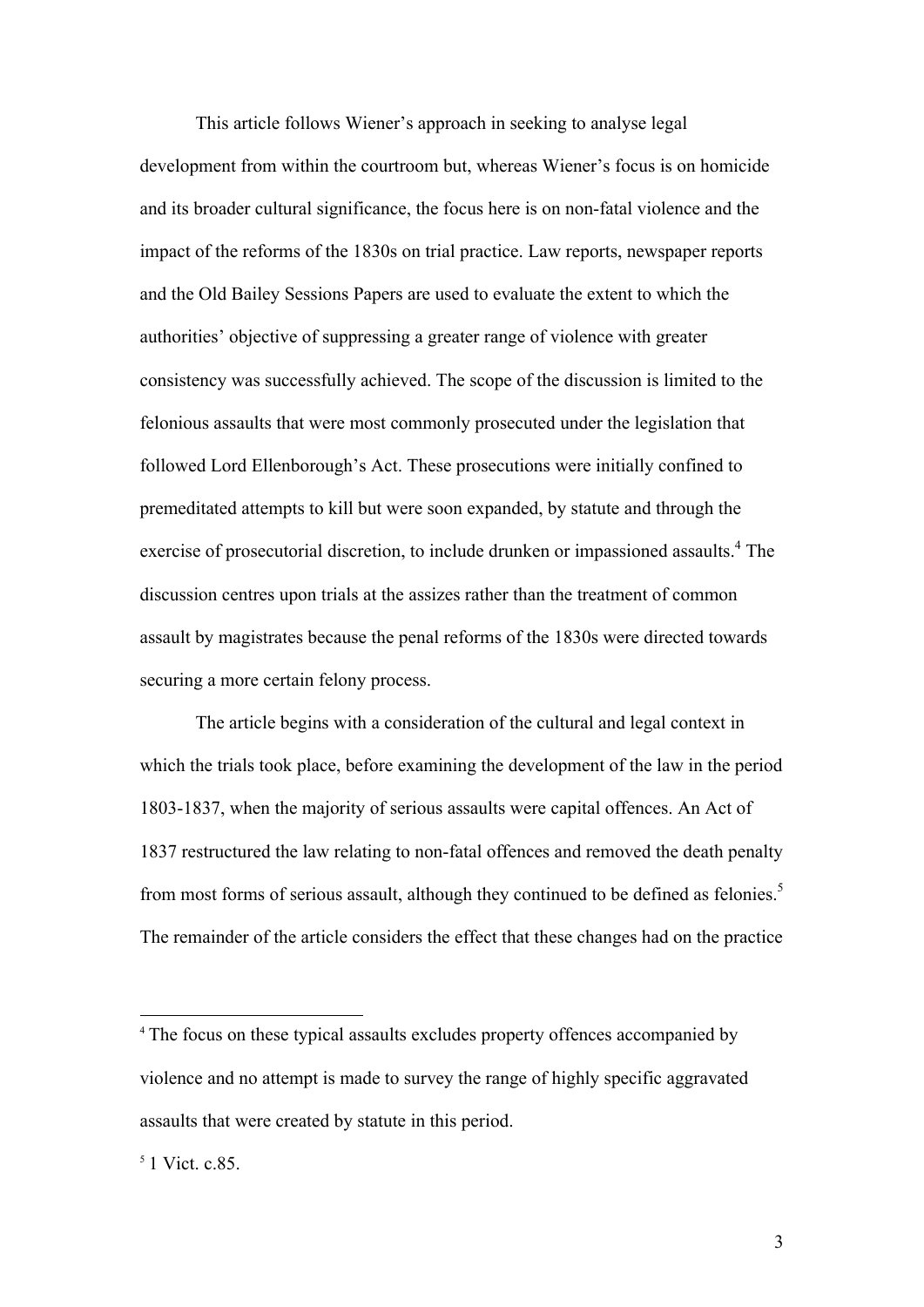of the courts and the means by which the substantive law developed up until the 1861 Act.

# I. VIOLENCE AND THE LAW

The eighteenth-century criminal law reflected what Beattie has referred to as the 'high tolerance of violent behaviour' in society.<sup>6</sup> Violence was a widely recognised and accepted means of settling disputes. By the end of the eighteenth century, there were signs of change. King has noted a general trend in the period 1750-1820 towards a more severe treatment of assaults by magistrates.<sup>7</sup> If this indicates a shift in attitudes, the options for pursuing a felony charge were extremely limited. Statute had created a handful of capital offences for serious assaults. The Coventry Act (1670) had made it a non-clergyable felony to maliciously 'cut out or disable the tongue, put out an eye, slit the nose, cut off a nose or lip, or cut off or disable any limb or member of any subject<sup>'. 8</sup> The Black Act (1723) had contained amongst its numerous provisions, the capital offence of maliciously shooting at any person.<sup>9</sup> Both statutes were occasionally used to prosecute violent offenders in the eighteenth century, but even if

 $<sup>7</sup>$  P. King, "Punishing Assault: The Transformation of Attitudes in the English</sup> Courts", 27 *Journal of Interdisciplinary History*, (1996-7), 43-74.

8 22 & 23 Car 2, c.1, s.7. On the interpretation of the Coventry Act, see E. East, *Pleas of the Crown* London, 2 vols, 1803, vol. 1, 394-400 and *Old Bailey Proceedings Online,* (www.oldbaileyonline.org, 20 Oct. 2006), 30 April 1783, trial of John Mills (t17830430-70).

 $99$  Geo. 1, c. 22, s. 1.

 <sup>6</sup> J. Beattie, *Crime and the Courts in England, 1660-1800*, Oxford, 1986, 75.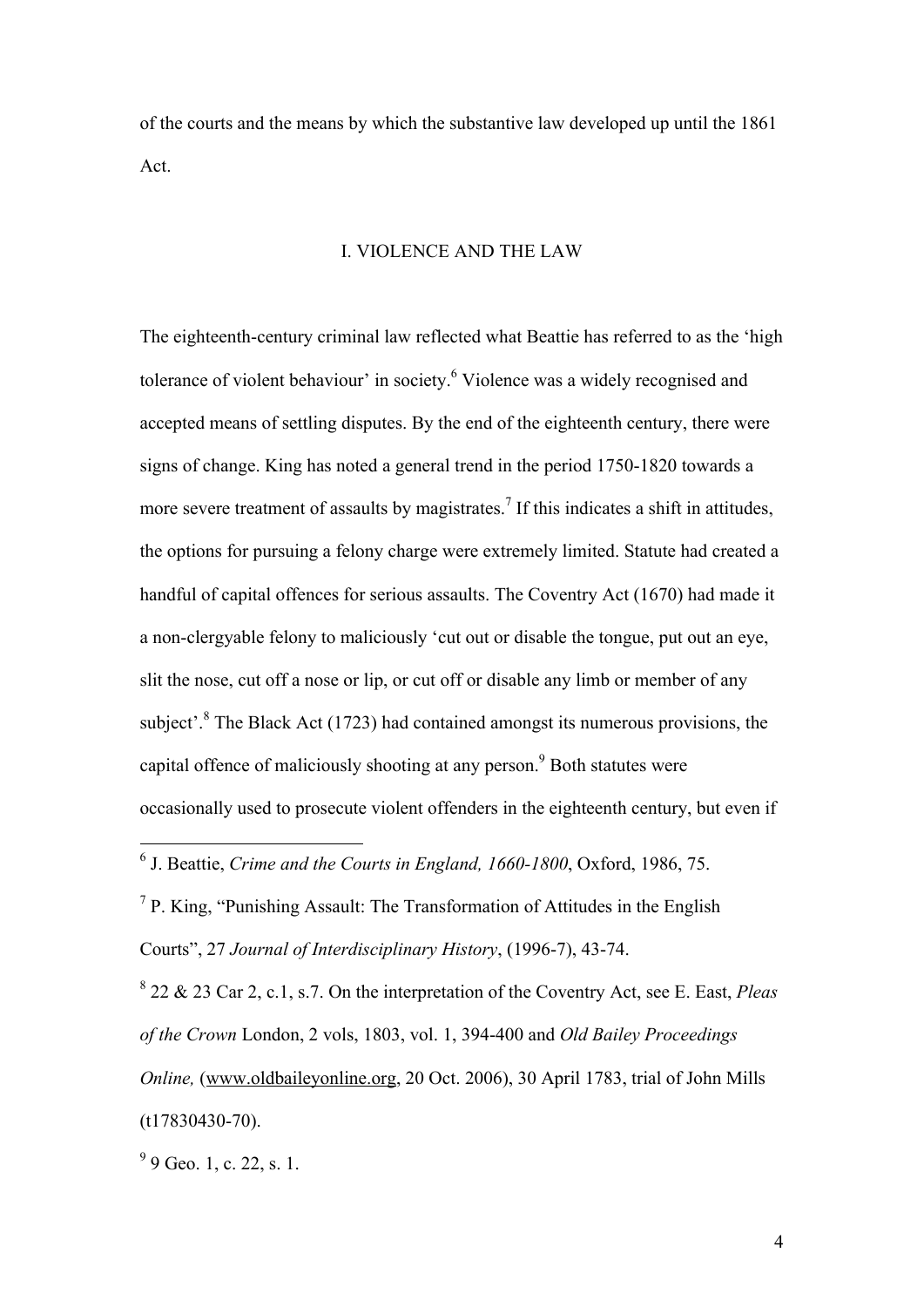there had been a greater willingness to use them, their narrow range and their restrictive interpretation by judges severely limited their effectiveness.<sup>10</sup>

The first half of the nineteenth century witnessed a key shift in attitudes towards crime and violence in England. At a time of rapid social change and unprecedented demographic growth, violence was a very visible indicator of the volatility of the new urban masses. The upper and middle classes sought to take measures, both to control and to distance themselves, from expressions of violence which had previously been tolerated. Wood has described the 'invention' of violence as a social issue in this period. He suggests that whilst concern about violence was not new, this was a time 'when self-identified civilizing forces undertook a determined offensive against alternative, customary attitudes towards violence.'<sup>11</sup>

This civilising offensive encompassed a wide range of activity directed towards shaping moral behaviour and conduct. Throughout the period under consideration moral activists were involved with various movements including anti-

<sup>&</sup>lt;sup>10</sup> In the period 1750-1803, there were approximately 75 prosecutions for felonious assaults under the Black Act or the Coventry Act at the Old Bailey. This figure is based on a search for the crime of assault in the *Old Bailey Proceedings Online*. Although it is not always clear which statute formed the basis of the prosecution, the majority of these prosecutions were for shooting offences under the Black Act. There were very few cases of stabbing. For an example of the difficulties of obtaining a conviction under the Coventry Act, see *OBP online*, 16 Feb. 1803, Nowland & Price (t18030216-38).

<sup>11</sup> J. Carter Wood, *Violence and Crime in nineteenth century England. The Shadow of our Refinement*, London, 2004, 14, 9.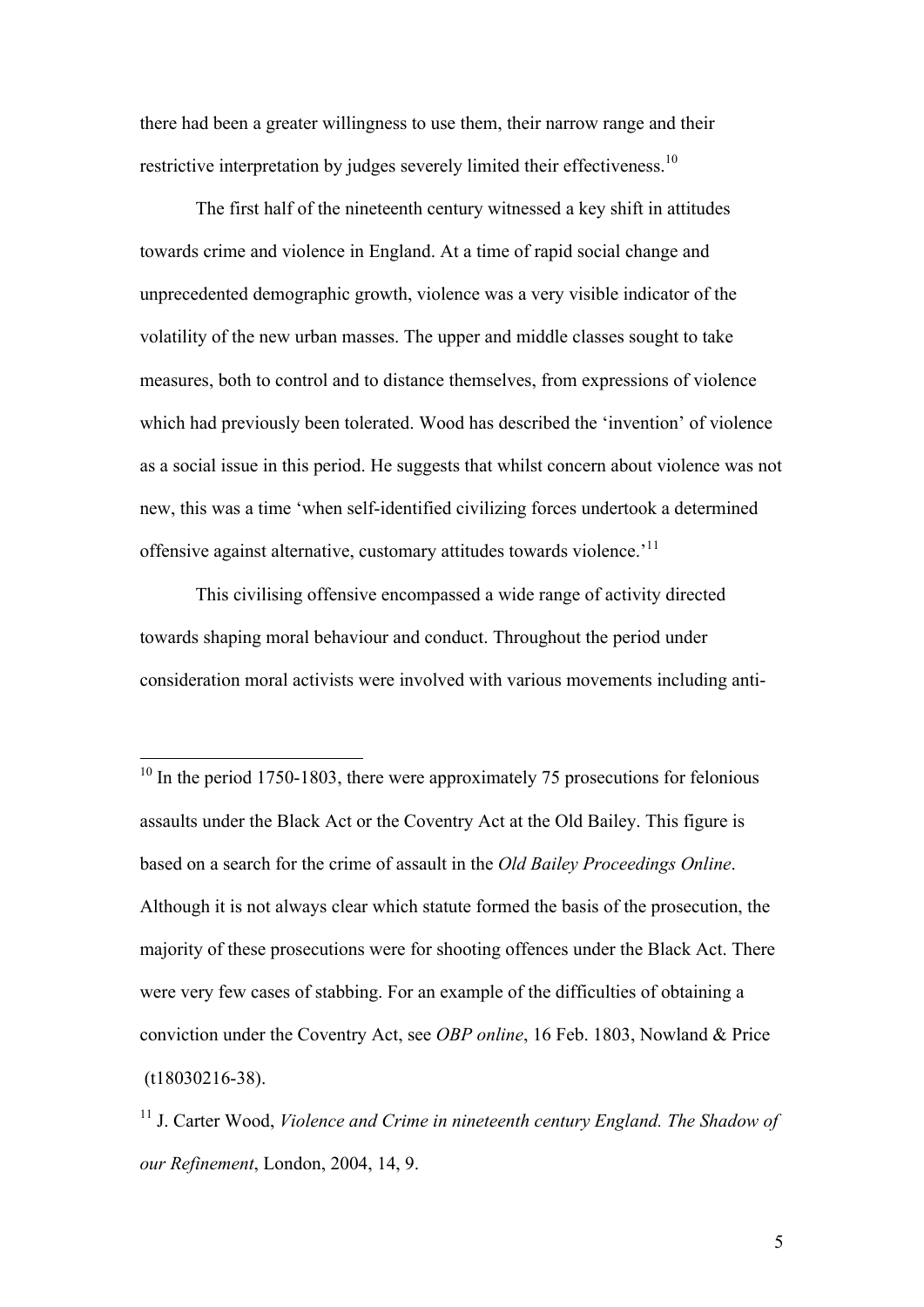slavery, temperance, prison reform and poor law reform.<sup>12</sup> The middling ranks perceived a need to uphold certain values at a time of moral and social dislocation. They linked violence with drunkenness, passion and a lack of self-control, vices which increasingly became the subject of moral censure as the century wore on. The condemnation of violence contributed to the formation of a 'civilised' middle class identity that contrasted with the 'savagery' of the lower classes.<sup>13</sup>

The law provided an important means of pursuing the civilising offensive. In addition to the new laws on non-fatal violence, the penalties for manslaughter were increased and tighter legal controls were imposed on other types of activity that could result in death or serious injury.<sup>14</sup> More significantly, reformers demanded a change in methodology to make the criminal law a more effective means of combating violence in particular and crime generally. The State's traditional response to rising crime and popular unrest was to execute some high profile offenders as a deterrent to others. The alarming rise in prosecutions for all offences at the beginning of the nineteenth century reflected growing fears about crime, but many middle class observers objected to the increased use of hanging as a means of addressing the problem. 15 They argued that the open display of violence on the scaffold was

 <sup>12</sup> For the growth of these interlinking reform activities, see: M. Roberts, *Making English Morals Voluntary Associations and Moral Reform in England 1787-1886*, Cambridge, 1994.

<sup>13</sup> See Wood, *Violence and Crime* 27-46.

<sup>14</sup> See Wiener, *Men of Blood*, 9-29 and M. Wiener, *Reconstructing the Criminal, Culture, Law and Policy in England 1830-1914*, Cambridge, 1990.

 $15$  For the sharp rise in prosecutions in the nineteenth century, see below n. 35.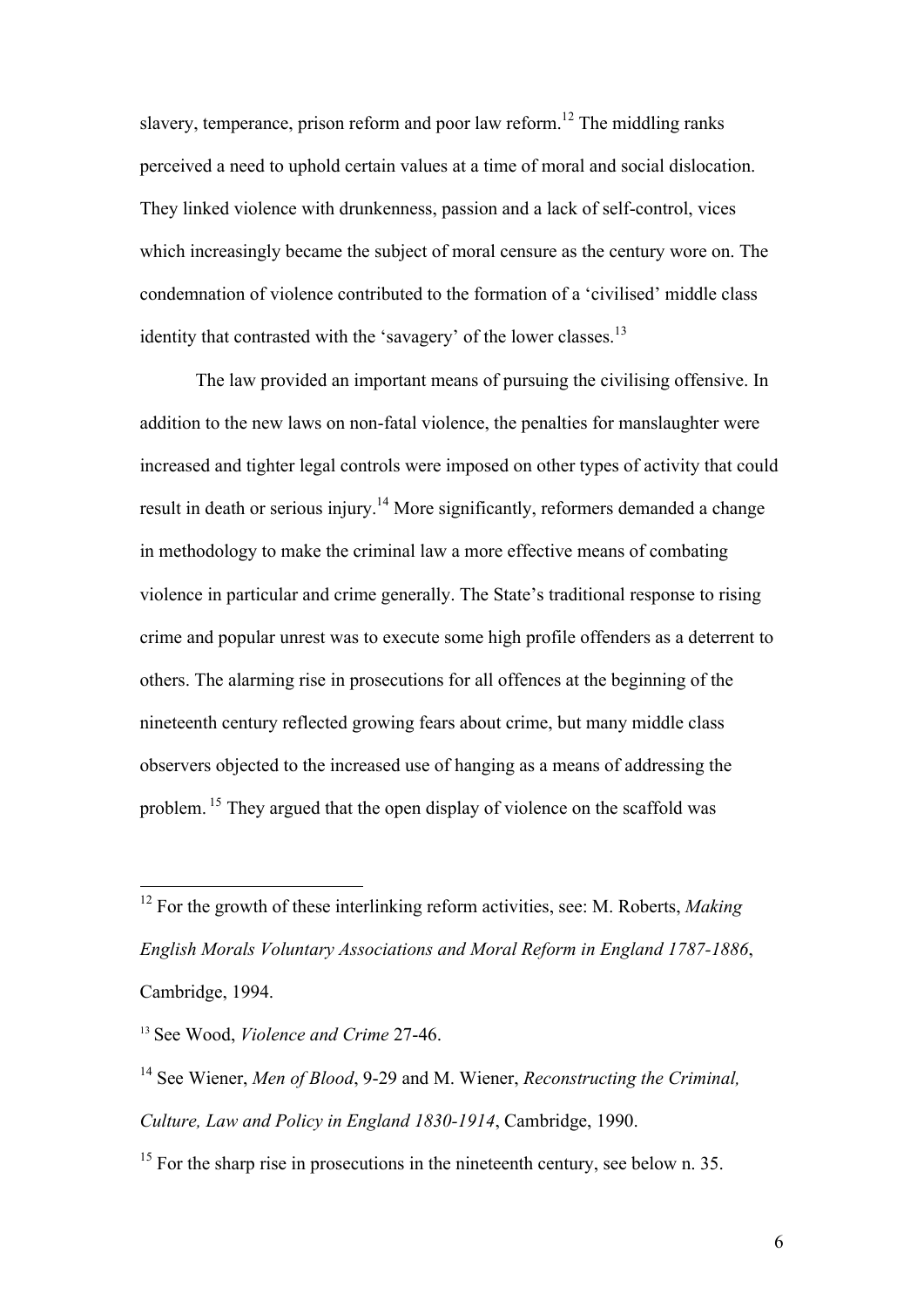counterproductive. It was the State that appeared to be arbitrarily violent, hence sympathy was extended to the criminal and resentment directed at the law.<sup>16</sup>

In the first thirty years of the nineteenth century, as the legislature continued to create new capital offences and as the number of executions continued to rise, there were growing calls for the law to be mitigated.<sup>17</sup> Reformers condemned the existing law as a 'bloody code' that had irretrievably alienated public opinion. In 1819 Sir Thomas Fowell Buxton, a prominent opponent of capital punishment, made the following declaration in the House of Commons: 'Our whole system of criminal jurisprudence proceeds on the presumption that the law will be aided by the public … we are arrived at this crisis: the public deny their assistance and are combined not for the law, but against it.<sup> $18$ </sup> The mandatory death penalty was responsible for this stultification of the law. It resulted in judges adopting an excessively technical, narrow interpretation of the law and, most importantly, jurors, prosecutors and

 16 See R. McGowen, "A Powerful Sympathy: Terror, the Prison and Humanitarian Reform in Early Nineteenth Century Britain", 25 *Journal of British Studies*, (1986), 312-334; R. McGowen, 'Punishing Violence, Sentencing Crime' in N. Armstrong and L. Tennenhouse (eds), *The Violence of Representation. Literature and the History of Violence*, London, 1989, 140-156.

<sup>17</sup> Gatrell argues that the noose was at its most active on the eve of the capital law repeals (V. Gatrell, *The Hanging Tree*, Oxford, 1994, 7).

<sup>18</sup> *Parliamentary Debates*, series 1, vol. 39, cols.812-813, March 2, 1819 (House of Commons). Buxton is an excellent example of a criminal law reformer who was at the centre of a network of moral reform activity. For more details of his career and links between other moral reformers, see Roberts, *Making English Morals*, 119-32.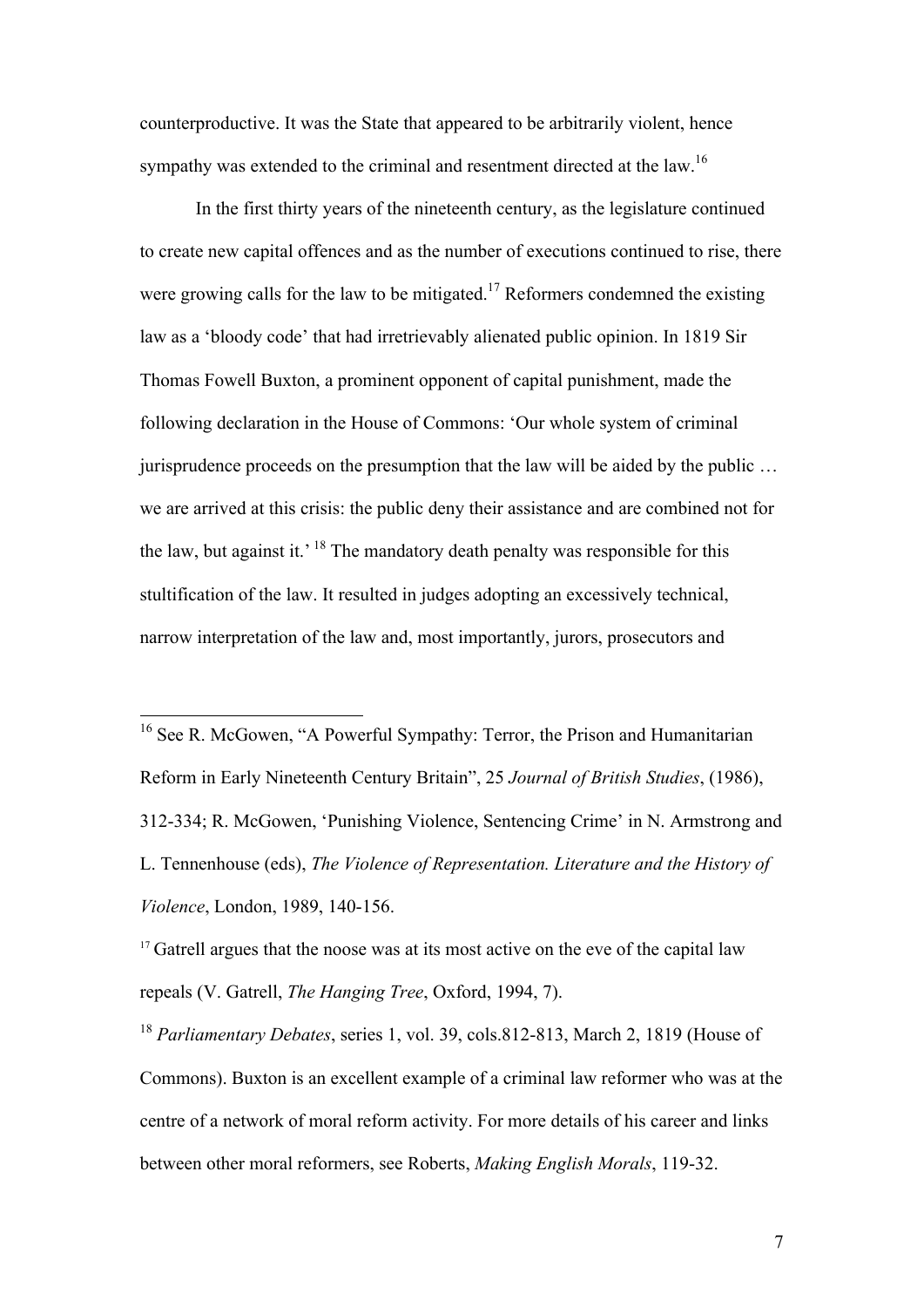witnesses using their discretion to mitigate the law.<sup>19</sup> The reforms that swept away the 'bloody code' in the 1830s were intended to eradicate these practices. According to Lord John Russell, the aim was to 'make the law in accordance with the feelings of the public at large and with the opinions of the judges who were now charged with the administration of it.'20 Offences could be defined and applied with certainty and punishment graded according to the magnitude of the offence. Trial participants would have no reluctance to enforce a substantially mitigated law in its full rigour. The goal, in the words of one leading historian, was to 'rout the personal' from the courtroom.<sup>21</sup>

The opponents of capital punishment presented their case in pragmatic terms: the law had to be mitigated to ensure an effective criminal justice system in the face of rising crime. More ambitiously, reformers argued that if it was made more certain the law could be used to shape behaviour. Sir James Mackintosh, the leader of the reform movement in the 1820s, stated that the law would become 'the school of public discipline  $\ldots$  and [be] pure from every taint of passion or partiality.<sup>22</sup> Impersonal and predictable laws would provide people with clear moral guidance, teaching them that criminal behaviour would be detected, prosecuted and punished.

 $19$  Prosecutors, who were usually the victims of the crime, and witnesses could nullify the law by refusing to proceed with a prosecution or failing to appear at the trial. <sup>20</sup> *Parliamentary Debates*, series 3, vol. 38, cols.913-914, 19 May 1837 (House of Commons).

 $^{21}$  R. McGowen, "The Image of Justice and Reform in early Nineteenth-Century England", 32 *Buffalo Law Review*, (1983), 89-125 at 116.

<sup>22</sup> *Parliamentary Debates*, series 2, vol. 9, cols.418-419, 21 May 1823 (House of Commons).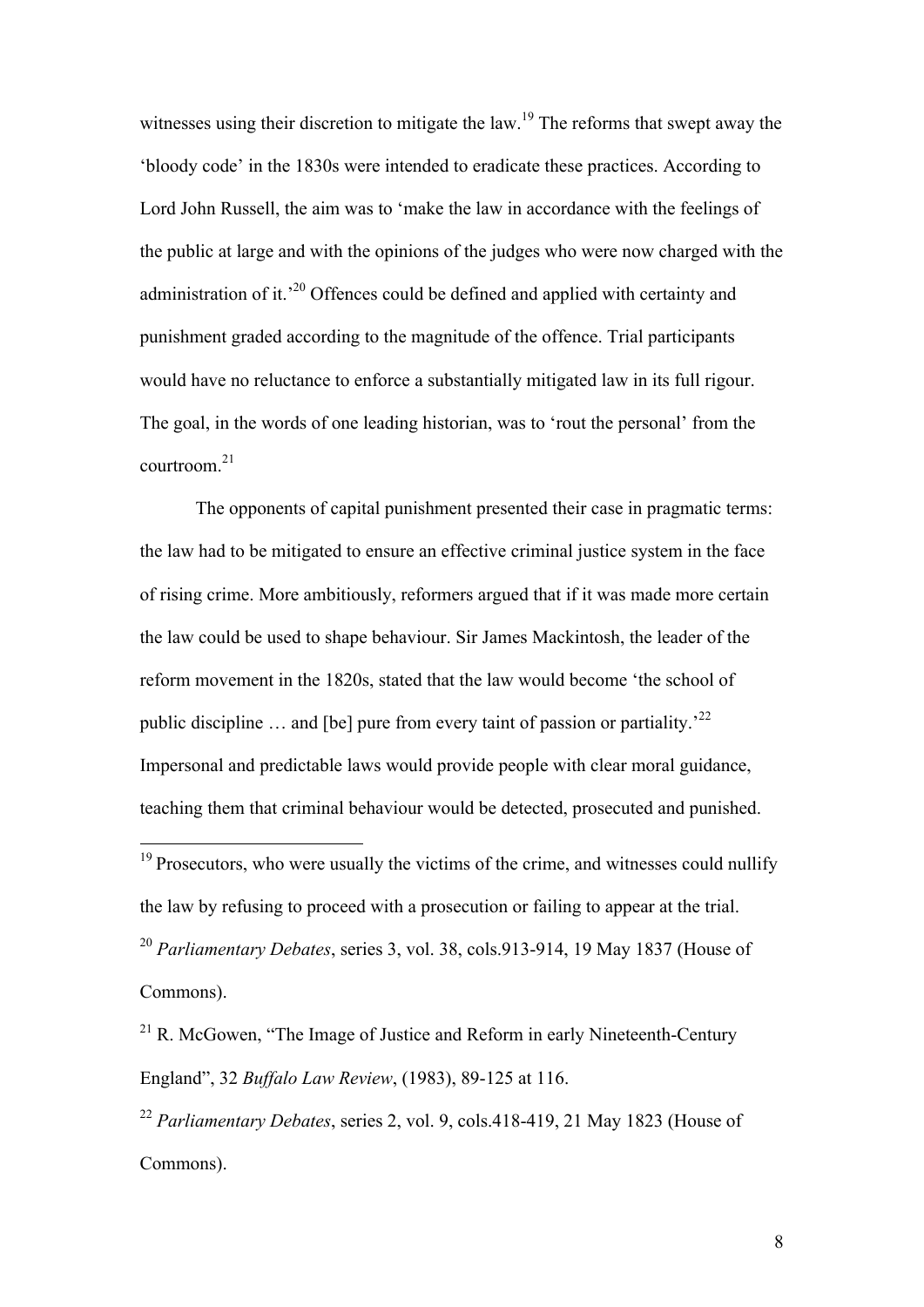At a time of social upheaval and rising crime, the law could be used to foster qualities of discipline and restraint amongst the populace.

These were the terms in which the reforms were presented. The subsequent collapse of the capital laws in the 1830s has been viewed as a triumph for the reformers' vision of justice, the point at which the old, discretionary model of justice finally gave way to a new system based on certainty and proportionality.<sup>23</sup> Beattie, for example, states that by the third decade of the nineteenth century:

A system of justice that had been intensely personal and concerned with the particular attributes of offenders and that had conceived of punishment as a means of deterring others by bloody example was giving way to a system of administration that came to emphasize equality and uniformity of treatment as ideals and that thought of punishment as reformative. $24$ 

Historians have contended that this newly centralised, homogenised criminal justice system became an important tool of social policy in the Victorian period, a means of shaping moral character or establishing social control.<sup>25</sup> These interpretations have tended to focus on the reforms of policing and punishment but a similar

23 See McGowen 'Image of Justice'.

24 J. Beattie, *Crime and the Courts*, 636.

25 See Wiener, *Reconstructing the Criminal*; M. Ignatieff, *A Just Measure of Pain. The Penitentiary in the Industrial Revolution 1750-1850*, London, 1978; V. Gatrell, "Crime Authority and the Policeman State", in F.M.L. Thompson (ed), *The Cambridge Social History of Britain 1750-1950*, 3 vols., Cambridge, 1990, vol. 3, 243-310.

9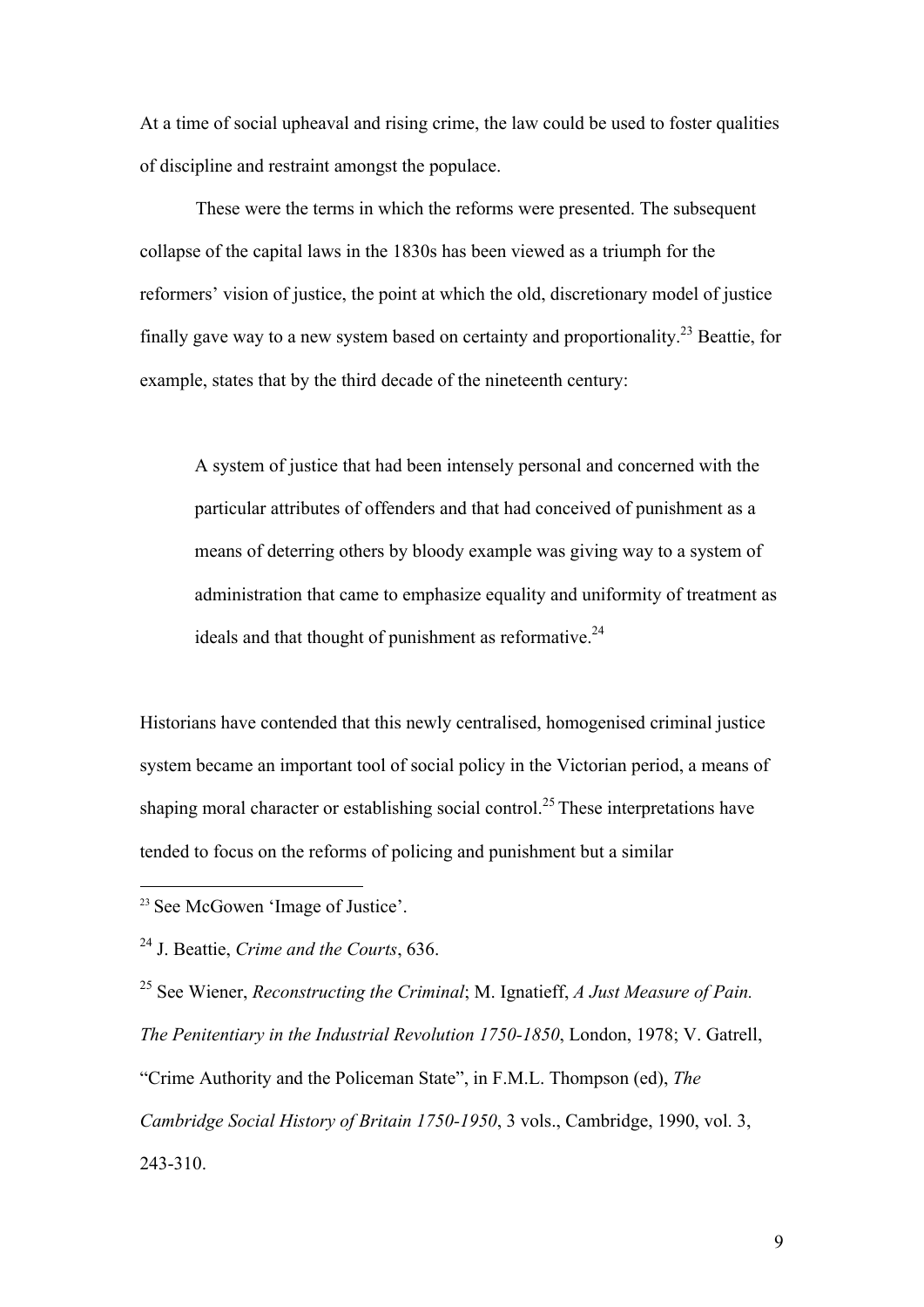transformation has been detected in the trial. Wiener asserts that in the first half of the nineteenth century, there was a 'move from a series of expressive, semipersonal confrontations, personally directed by an involved judge and with highly variable results, to a more restrained, rule-governed, predictable, depersonalised process.'26

Trials for felonious assault provide evidence that undermines the view that the form and function of the criminal law were transformed in the period 1803-1861. The trials involved exactly the sort of undisciplined and passionate conduct that reformers sought to control by means of a more certain process. If the law was to become an effective weapon in the civilising offensive, it had to suppress drunken violence or assaults committed in the 'heat of blood' with a new degree of uniformity. Yet the trials also provided space for the older, customary mentality towards violence to express itself. Jurors, prosecutors and witnesses continued to express the lenience that had characterised the eighteenth-century approach to non-fatal violence. Much depended on the extent to which judges were willing to expand legal definitions to control the juries' discretion in deciding upon a verdict. Wiener suggests that nineteenth-century judges imposed increasingly strict controls on juries in murder trials and developed legal tests that narrowed the grounds of excuse. They targeted the defences of provocation and intoxication in their drive to inculcate restraint in 'men of blood' and use the criminal law to educate people on the virtues of self-discipline.<sup>27</sup> Some of the patterns and concerns that Wiener identifies in relation to homicide are evident in trials for serious assault, but the persistence of older discretionary forms of justice resulted in the emergence of a much more inconsistent picture.

 <sup>26</sup> Wiener, *Reconstructing the Criminal*, 65.

<sup>27</sup> See Wiener, "Judges v Jurors"; Wiener, *Men of Blood*, passim.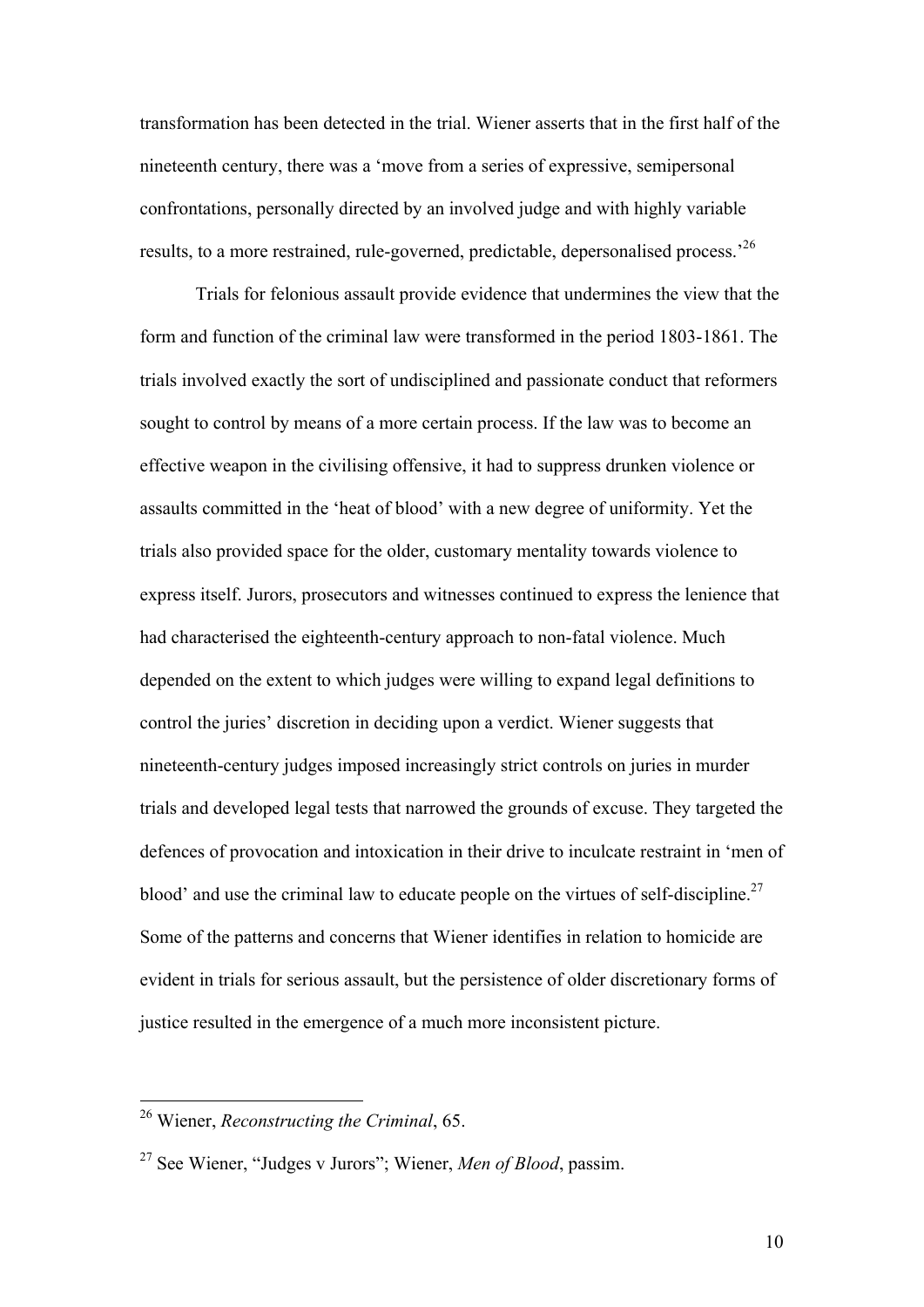#### II. LAW AND PRACTICE 1803-1837

The impetus for a change in approach towards non-fatal violence came from Ireland. Following the 1801 Act of Union, an Irish penal statute came up for renewal in the British Parliament that made the offence of 'chalking', the practice of cutting and stabbing with intent to murder, rob or maim, a capital felony.<sup>28</sup> When the bill reached the House of Lords, Lord Ellenborough questioned why it should not apply to England as well as Ireland and proposed to prepare a new bill that extended to the whole of the realm.<sup>29</sup> The bill that he introduced less than two weeks later contained a range of highly specific offences.<sup>30</sup> The most significant of these for present purposes was that which made it an offence to 'unlawfully and maliciously shoot at' or to 'stab or cut' any person with intent 'to murder, or rob, or to maim, disfigure or disable' or 'to do some grievous bodily harm'. This was a capital felony but, in order to convict, the court had to be satisfied that had death ensued the crime would have amounted to murder.<sup>31</sup> In the words of one judge, the Act aimed to catch offenders who were 'morally guilty of murder'.<sup>32</sup> The effect of the provision was to punish attempted

<sup>28</sup> 13 & 14 Geo. III, c. 45.

<sup>29</sup> *The Times*, 18 March 1803, 2 col. a.

30 There was a brief debate on the bill, for which see: *The Parliamentary History of England, from the Earliest Period to the Year 1803* (Hansard, 1820) vol. 36, cols. 1245-7, 28 March 1803; *The Times*, 29 March 1803, 2 col.a. For the bill, see Parliamentary Papers (PP) 1802-1803, I., 373.

<sup>31</sup> 43 Geo. III, c. 58. The Act also made poisoning with intent to murder or to procure a miscarriage a capital felony.

<sup>32</sup> *The Times*, 7 Sep. 1827, 3 cols.a-b, trial of John Baldwin per Vaughan B.

11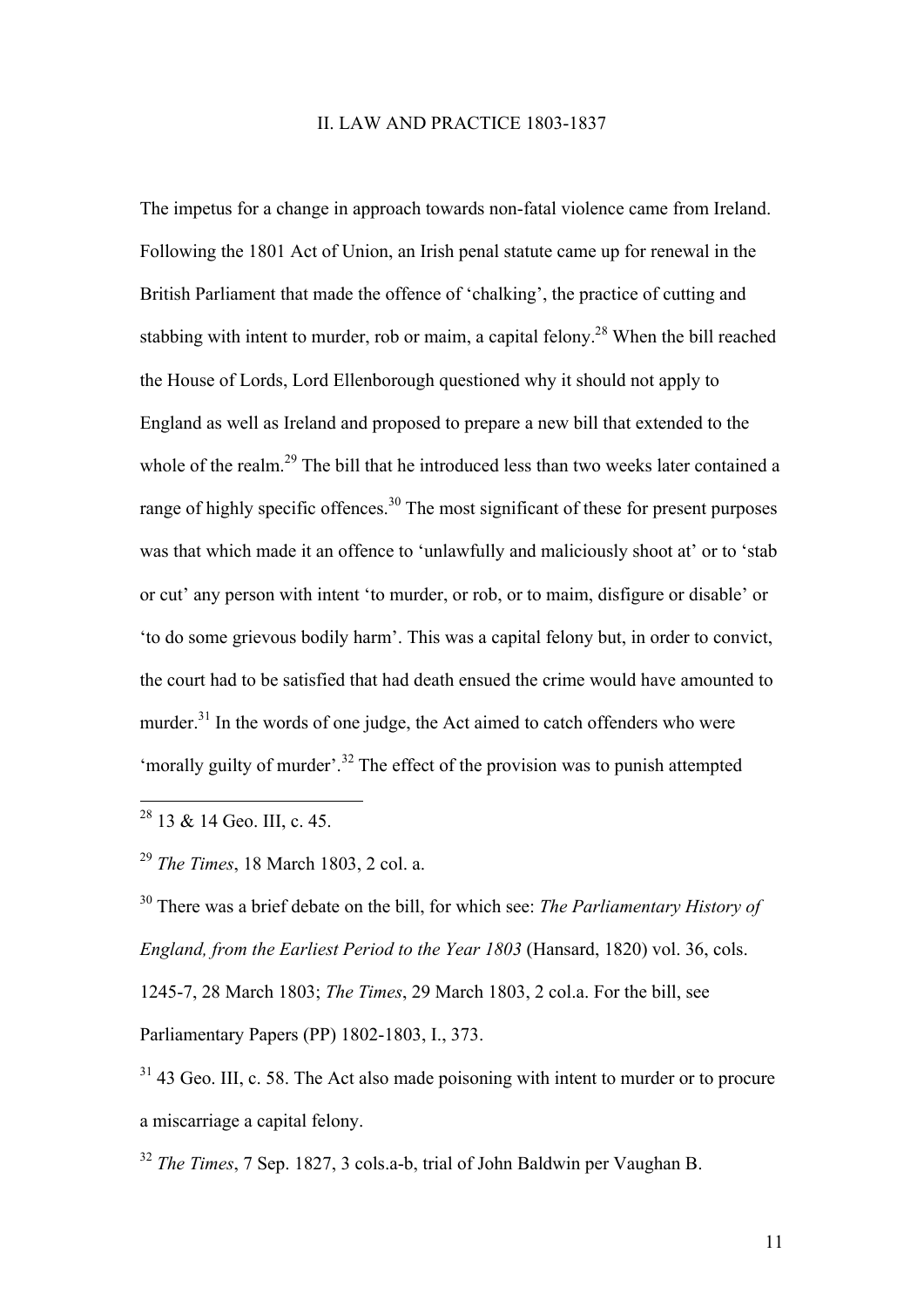murder but, as murder was defined much more broadly than it is today, the scope of the offence was potentially quite wide. $33$ 

The judges praised the 'wholesome  $act<sup>34</sup>$ , which immediately generated a steady stream of prosecutions, convictions and executions. The number of committals was small but rose gradually from an average of around 40 per year in the 1810s to just below 70 in the 1820s to around 120 in the 1830s. These increases were in line with the general rise in criminal prosecutions in this period.<sup>35</sup> The conviction rate was relatively low however: in the 1810s and the 1820s an average of 30% of those

<sup>34</sup> per Thompson B in *OBP online*, 30 Oct. 1805, John Leonard White and John Richardson, (t18051030-64).

<sup>35</sup> There was a sharp increase in the period following the Napoleonic wars and another marked increase in the late 1820s and early 1830s. For general patterns in criminal statistics, see C. Emsley, *Crime and Society in England*, 3<sup>rd</sup> ed, Harlow, 2005, 32-33; V. Gatrell and T. Hadden, "Nineteenth Century Criminal Statistics and their Interpretation", in E Wrigley (ed) *Nineteenth Century Society: Essays in the use of quantitative methods for the study of social data*, Cambridge, 1972, 336-396.

<sup>&</sup>lt;sup>33</sup> For the scope of murder, see below n. 62. The Act was passed soon after the recognition of a general common law offence of attempt in *Higgins* (1801) 2 East 5, 102. However, whilst recognised in principle, common law attempt liability did not develop until later in the century and was only a misdemeanour. See, K. Smith, *Lawyers, Legislators and Theorists*, *Developments in English Criminal Jurisprudence 1800-1957*, Oxford, 1998, 105-117.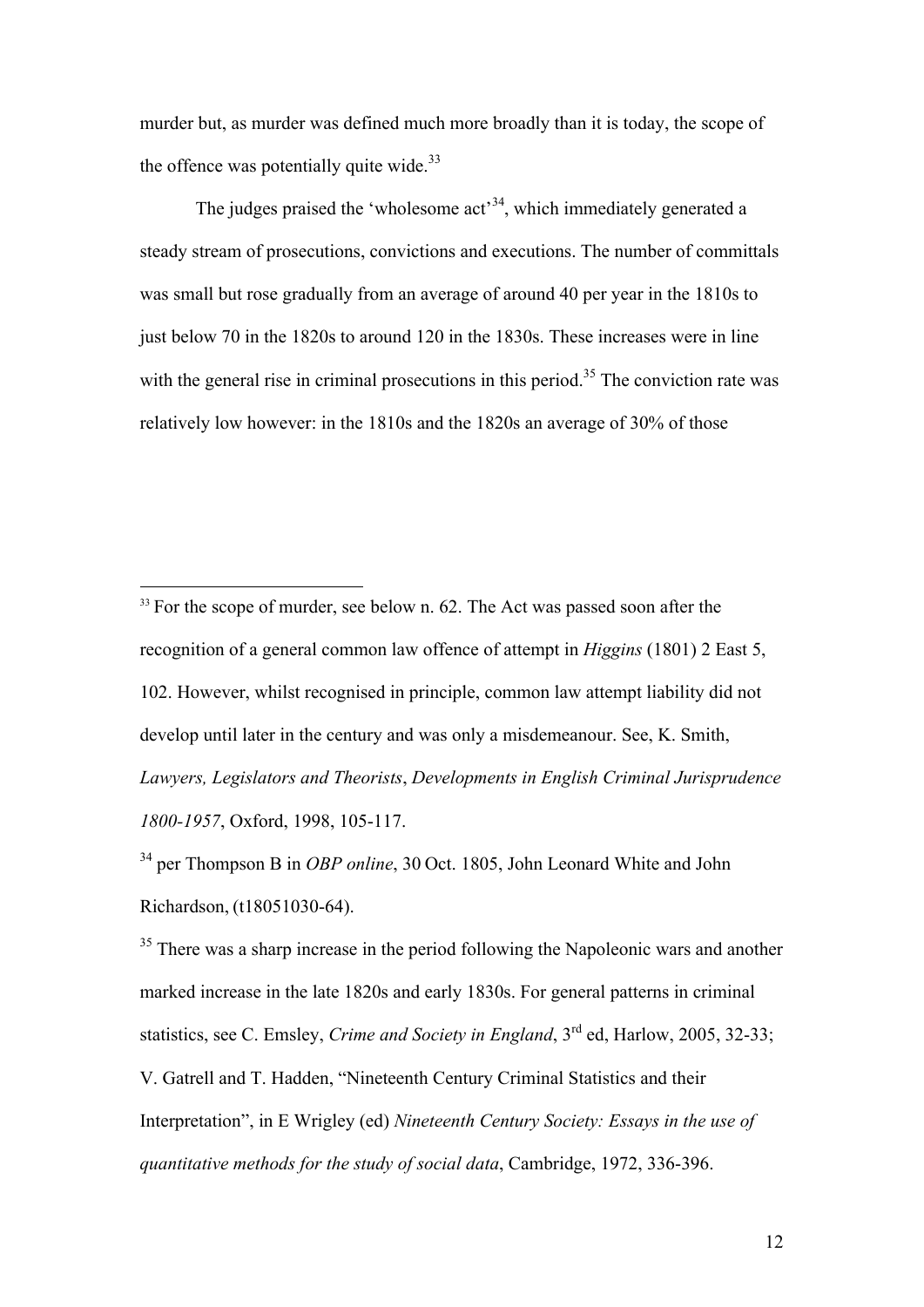committed were convicted, in the period 1830-1837 the figure was  $40\%$ .<sup>36</sup> The new Act claimed a steady stream of scaffold victims but the numbers executed annually were small, only reaching double figures in 1817 and 1829.<sup>37</sup>

Serious assaults involving weapons, particularly knives, generated public unease at the beginning of the nineteenth century. Judicial statements to the grand jury at the start of sessions and in trials reflected these broader concerns. Initially the use of the knife was dismissed as a foreign innovation, alien to the fair-minded Englishman. As the century wore on, judges frequently remarked upon how the practice had spread to the natives. In 1819 Best J was 'very sorry to say that a very unfortunate change had taken place in the manners of the lower classes. They too frequently made use of knives … [t]his was a foreign introduction: formerly when a challenge was given, if either of the parties had a knife in his hand he threw it away'.38 In the 1820s and 1830s, judges increasingly commented on the presence of crimes of stabbing or wounding in the assize calendar.<sup>39</sup>

37 The statistics in this paragraph are based on the parliamentary returns: *Select Committee on the Criminal Laws*, PP, 1819, VIII. Appendices; *Summary Statements* PP, 1826-7, XIX, 183ff.; *Summary Statements*, PP 1830-31 XII 495ff.; *Statements* PP, 1835 XLV. 21ff.. Attempted murder accounted for approximately 5% of executions in the period 1805-1832 (Gatrell, *The Hanging Tree*, 618.)

<sup>38</sup> *The Times*, 23 Sep. 1819, 3, col. e. See also, *The Times*, 19 Sep. 1814, 3 col.e, Augustine Antonia. There was a widespread belief that a true Englishman fought a

'fair fight'. See Wood *Violence and Crime*, 70-94; M. Wiener, *Men of Blood*, 58-59.

<sup>&</sup>lt;sup>36</sup> The rate of convictions to committals across all recorded crime increased steadily "with only very minor variations" from 60% in 1805 to 78.5% in 1856. (Gatrell and Hadden, "Nineteenth Century Criminal Statistics", 352.)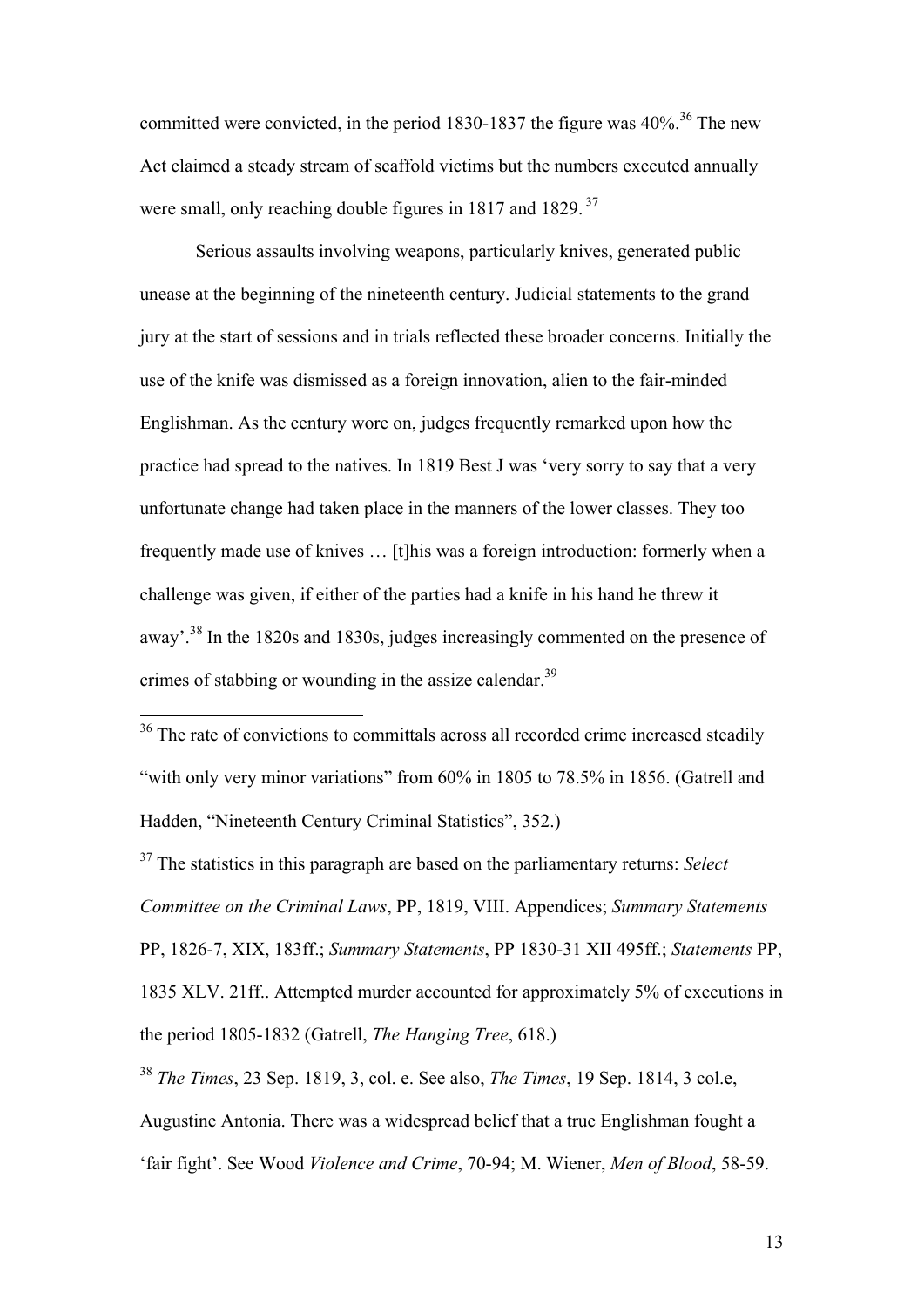These judicial statements were a longstanding feature of English criminal justice. Judges used their address to the grand jury or their sentencing speeches to reflect upon the state of crime in a particular locality. Non-fatal violence took its place alongside other crimes that occasionally needed to be suppressed. Yet, as with other crimes, these broad statements of concern were not matched by a determination to apply the law severely or uniformly. On the contrary, one of the reasons for the low conviction rate in cases of serious assault was the restrictive interpretation placed on Lord Ellenborough's Act by the judges. In line with contemporary practice they interpreted the Act literally and narrowly. A number of points had to be reserved for the consideration of the twelve judges, many of which concerned the kind of weapon that could be considered a cutting or stabbing instrument or the sort of wound that would suffice to found an indictment.

The judges drew fine distinctions and made little attempt to articulate principles that extended beyond the case before them. For example in the first few years of the Act's operation, the twelve judges decided, having examined the instrument in question, that a clothes iron, although not designed as a cutting instrument, was sharp enough to be capable of cutting.40 They also determined that the claw part of a hammer was a cutting instrument for the purposes of the Act.<sup>41</sup> In contrast, wounds inflicted with an iron bar or the blunt part of an adze were deemed

 <sup>39</sup> For a typical example, see *The Times*, 11 April 1834, 3 col.e, John Carr.

<sup>40</sup> *R v Hayward* Russ. & Ry., 78, (1805).

<sup>41</sup> *R v Atkinson* Russ. & Ry., 104 (1806).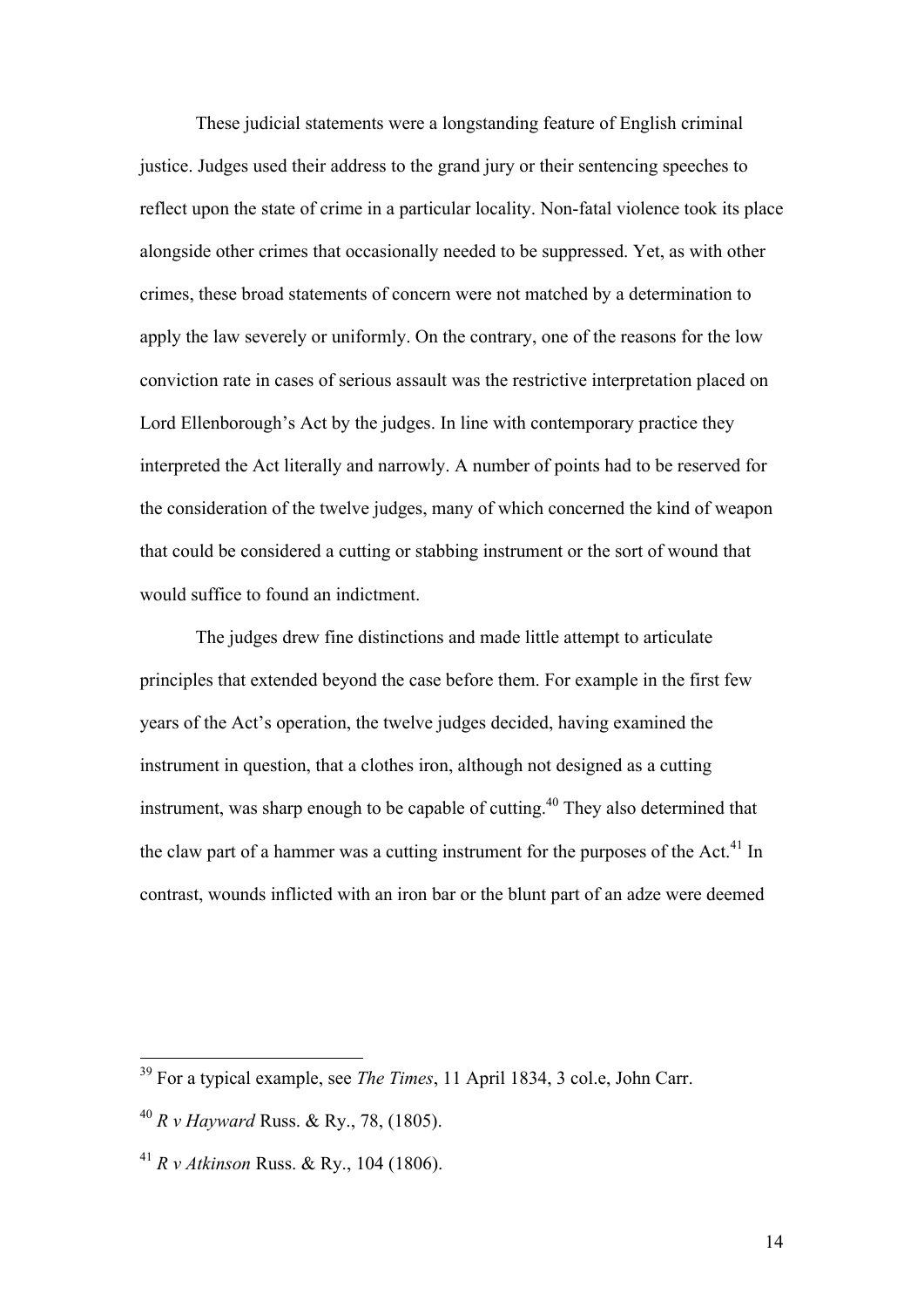not to fall within the statute.<sup>42</sup> The judges insisted further that the stab or cut must have inflicted an incised wound. Thus Bayley J ruled that an assault with a cavalry sword that was in its scabbard, which inflicted a lacerated wound on the victim's head that bled considerably, did not fall within the statute.<sup>43</sup> The judges were also very strict in their construction of the indictment. In one case they overturned a conviction where the indictment charged the prisoner with 'cutting', but in evidence it appeared that the assault was more accurately characterised as 'stabbing'.<sup>44</sup>

This approach reflected the judicial concern to interpret penal statutes as narrowly as possible in the context of a system containing over 200, highly specific, capital offences. The judges' entrenched attitude could sometimes defeat the intentions of Parliament. In 1828, Lord Lansdowne's Act sought to expand the scope of the offence under Lord Ellenborough's Act. Attempts to murder by drowning, suffocating or strangling were made capital offences; more significantly, the legislature introduced the word 'wound' in order to alleviate the difficulties experienced in interpreting the words 'stab' and 'cut'.<sup>45</sup> It was prompted to act by a

 42 *Adams* (1807), Nbk 3, 277 in D. Bentley, *Select Cases from the Twelve Judges Notebooks*, London, 1997, 101; *OBP online*, 7 April 1825, Alfred Cooper, (t18250407-37).

<sup>43</sup> *R v John Whitfield* (1822) cited in Archbold, J. *A Summary of the Law relative to Pleading and Evidence in Criminal Cases* (2<sup>nd</sup> ed), London, 1825, 246.

<sup>44</sup> *R v M'Dermot* Russ. & Ry., 356 (1818).

45 9 Geo. IV, c. 31, ss. 11, 12. Section 11 made it an offence to 'unlawfully and maliciously shoot, … stab, cut or wound' any person with 'intent to commit murder'. It also made attempts to murder by poisoning, drowning, suffocating or strangling capital felonies. Section 12 made it an offence to 'unlawfully and maliciously shoot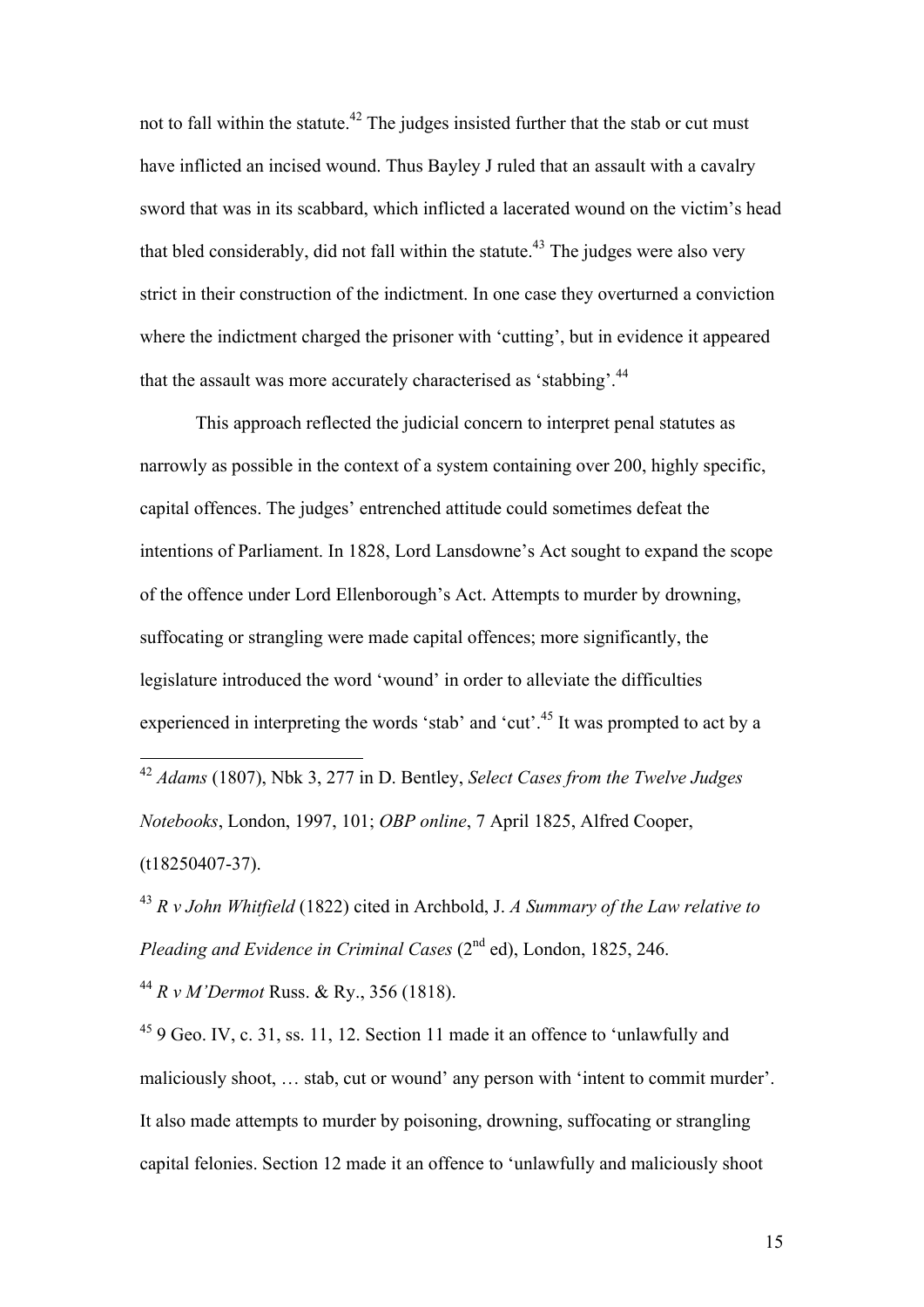recent Old Bailey case where an offender had committed a very serious assault on his victim using a bat. The Home Secretary, Robert Peel, spoke of the need to expand the offence to include assaults where a contused wound was inflicted with a blunt instrument.46 Legal opinion was not convinced of the wisdom of the change. The *Law Magazine* thought the remedy worse than the disease and suggested that it exposed those caught up in affrays to prosecution on a capital charge. $47$ 

Judges were also suspicious. Alderson B commented that '[t]he former enactments on this subject were confined to cutting instruments, and perhaps wisely, but now the matter is much more vague, and cases ought therefore to be watched carefully'.<sup>48</sup> In 1830, the twelve judges ruled that a particularly violent assault with an iron bar, which broke the victim's collarbone but did not break his skin, did not fall within the statute.<sup>49</sup> The fact that Parliament, when extending the offence to Ireland in

… stab, cut or wound' any person with intent 'to maim, disfigure or disable' or 'to do some other grievous bodily harm' provided that it would have been murder if death had ensued. The Act became known as Lord Lansdowne's Act because Lansdowne had been Home Secretary during the initial stages of the bill's passage through Parliament, but Peel was its chief architect.

 $\overline{a}$ 

46 See, *OBP online*, 21 Feb. 1828, William Howard, (t18280221-45). Howard was convicted, but in parliament Peel referred to serious doubts over the propriety of the conviction. See *The Times*, 6 May 1828, 2 cols.b-d.

47 Anon. 'Lord Lansdowne's Act' 1 *The Law Magazine* (1828-9), 129-141 at 131-32. <sup>48</sup> *Howlett* 7 C&P 274, (1836).

<sup>49</sup> *R v. William Wood & James M'Mahon* 1 Mood, 277 (1830). Cf. the case of Peter Withers where an assault involving the throwing of a hammer that did break the skin was held to fall within the statute. (*R v Peter Withers* 1 Mood, 294, 1831).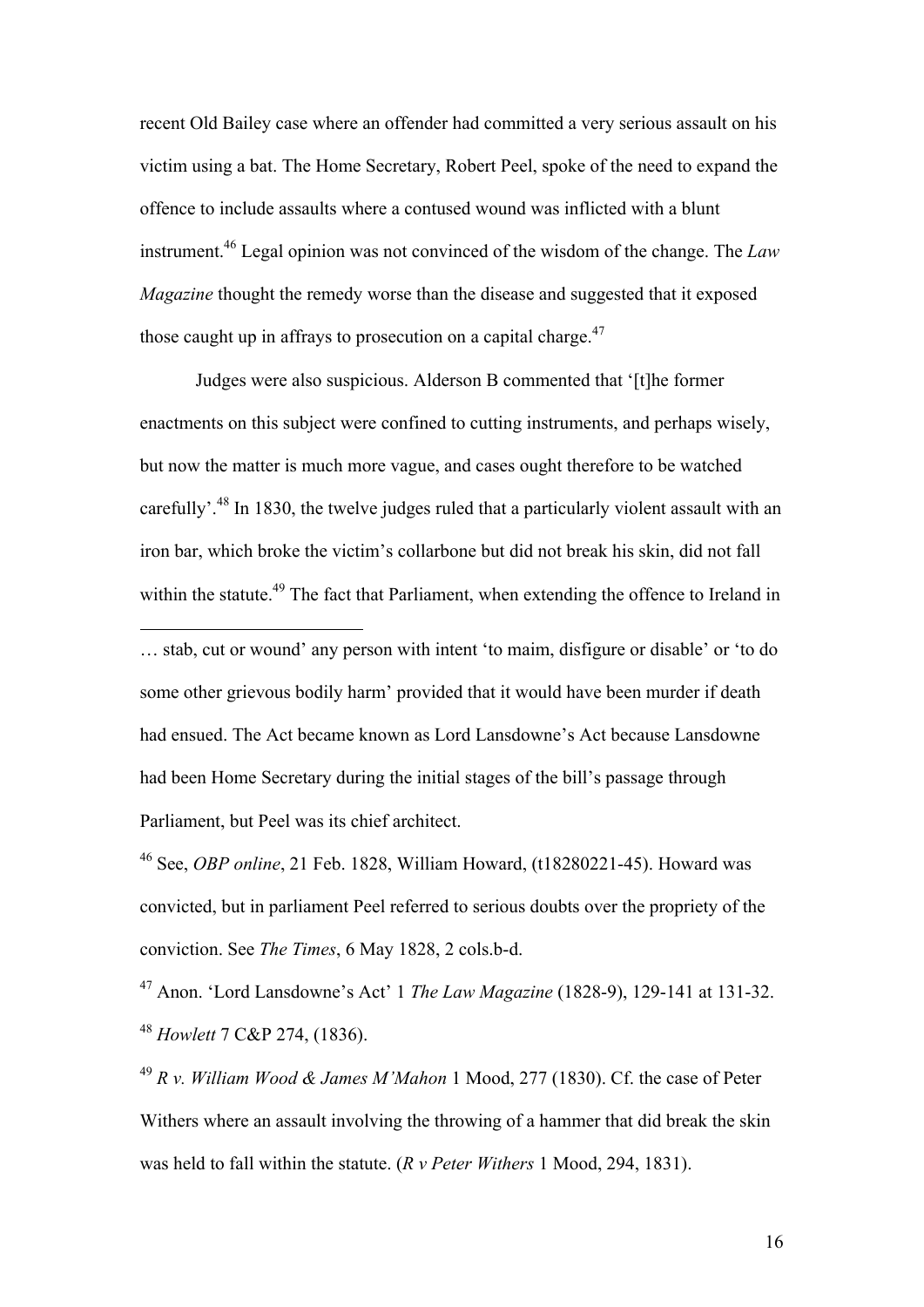1829, explicitly enacted that the wound could be contused and be inflicted by a blunt instrument is a further indication of the difficulties that the legislature and the courts had in co-ordinating an approach to this issue. $50$ 

The judges' particularity with regard to the nature of the act and wound required for the offence of felonious assault contrasts sharply with their attitude towards the fault requirements for the crime. Judges were notoriously reluctant to articulate general principles of fault liability in the early nineteenth century. It was in this area that the jury employed its discretion to mitigate the law. According to the leading writer on evidence, the question of 'whether the act was done by the prisoner with the particular intention  $\ldots$  is, as in other cases of specific malice and intention, a question for the jury.' Its inference on this point should depend upon 'the situation of the parties, the conduct and declaration of the prisoner, and, above all, on the nature and extent of the violence and injurious means he has employed to effect his object.<sup>51</sup> The jurors could exercise their discretion by acquitting completely, or convicting on a reduced charge by finding that the offender only intended grievous bodily harm and not death.

Intention, either to kill, to disable or to cause grievous bodily harm, and malice were the two key requirements under Lords Ellenborough's and Lansdowne's Acts but they were not clearly defined or differentiated in this period. Foster's description of malice as 'a heart regardless of social duty and fatally bent upon mischief' served as a definition of sorts.<sup>52</sup> When interpreting intention, as Smith

52 M. Foster, *Crown Cases*, London, 1792, 256.

17

 $50$  10 Geo. IV. c. 34, s. 15.

<sup>51</sup> T. Starkie, *A Practical Treatise on the Law of Evidence*, 3 vols, London, 1824, vol. 2, 923-924.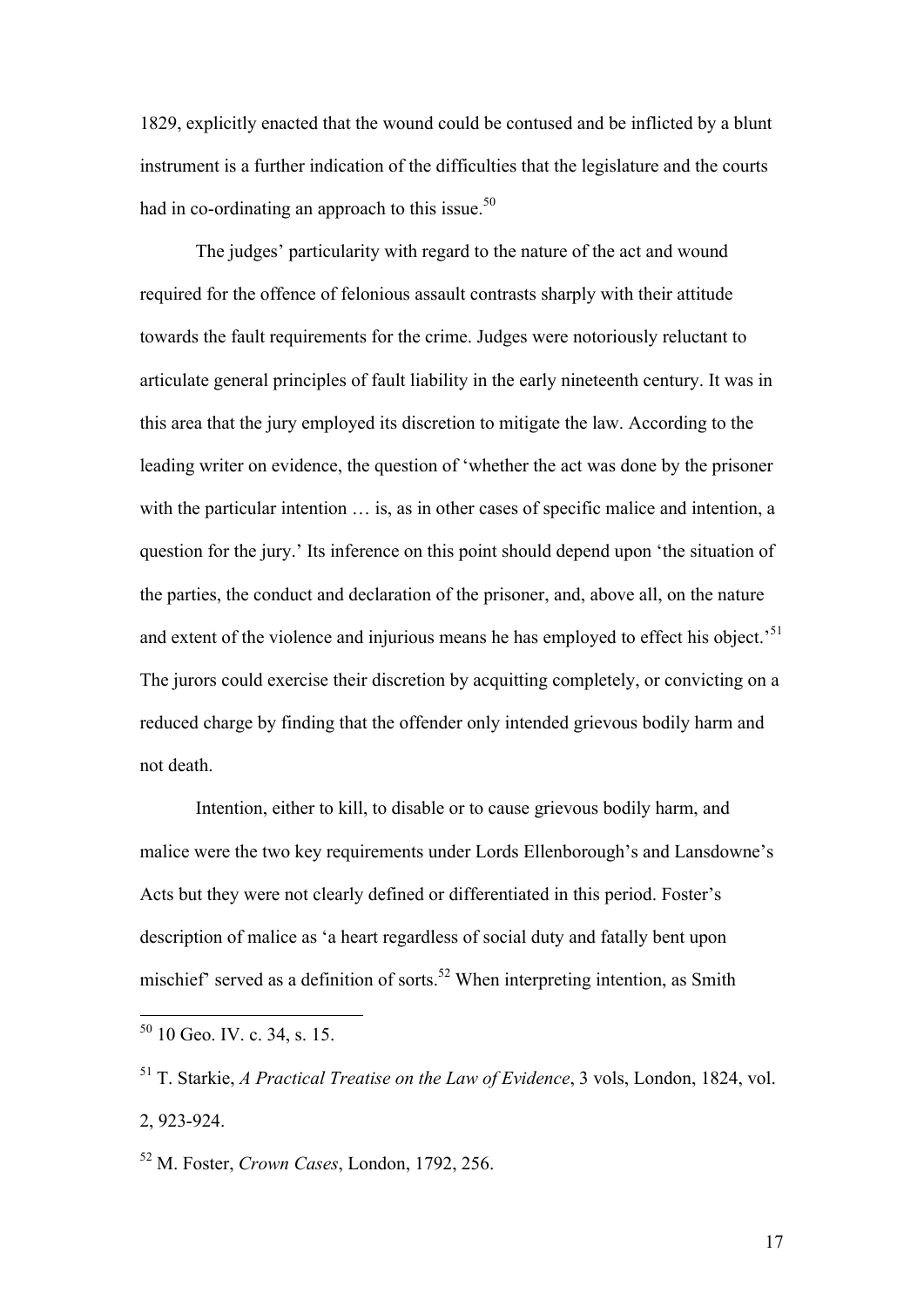notes, judicial observations 'demonstrated practically no inclination to move legal analysis beyond the specific circumstances in question.'53 The concepts of malice and intention were sufficiently flexible to allow both judge and jury to shape outcomes according to their own view of the case. They worked together to delineate the bounds of acceptable conduct.

Premeditated, cold-blooded assaults were the most likely to result in a conviction. When Launcelot Boniface shot his landlord in the face at point blank range because of a pre-existing grievance, although the landlord survived, the intention to kill was clear and the judge directed the jury to convict.<sup>54</sup> Similarly, when David Owen silently set about attacking his brother-in-law's family with a knife, having previously expressed a desire to kill them, he was convicted and sentenced to death.55 In the case of Edward Fisher, who was found guilty of a premeditated stabbing, the judge warned that the courts 'never overlooked cases like the present but always visited them with capital punishment.'56

These cases of very deliberate attempts at murder clearly satisfied the requirements of malice and intention, but in other situations one or both were absent. Judges did not always insist on the evidential rule that a man was presumed to have intended the necessary consequences of his actions. In 1826, Thomas Mason was caught stealing from the prosecutor's shed. In order to effect his escape, Mason stabbed the prosecutor. The indictment charged Mason under Lord Ellenborough's Act, but Park J instructed the jury that if it thought that Mason's only intention was to

 <sup>53</sup> Smith, *Lawyers*, 85.

<sup>54</sup> *The Times*, 22 March 1817, 3 col.e.

<sup>55</sup> *The Times*, 6 April 1818, 3 col.e.

<sup>56</sup> *The Times*, 20 Aug. 1819, 3 cols.b-c.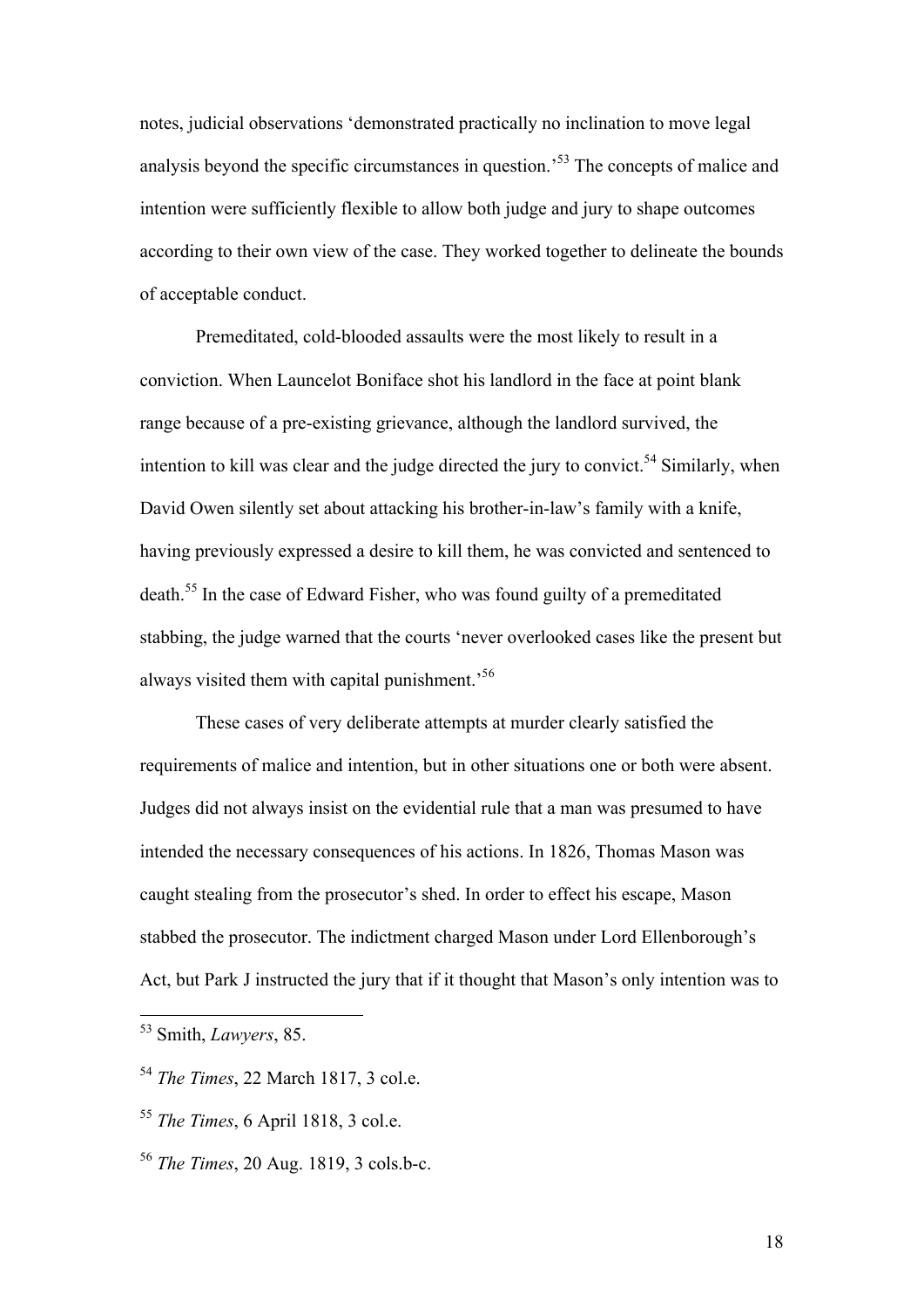commit the theft, it should acquit him of the stabbing offence under Ellenborough's Act, which it duly did.<sup>57</sup> In 1814, one judge stopped a case in which the prisoners had assaulted the members of a press gang with a cutlass, stating that despite the 'outrageous assault', there did not seem to be any 'serious intention to commit a felony.'58 The judge seems to have used intention in a very vague sense to justify his view that the case was not serious enough to warrant a felony conviction.

The judges made little attempt in these cases to define intention with precision or to distinguish it from motive.<sup>59</sup> The jury exploited this ambiguity and often mitigated the law with a finding that there was not the felonious intent. Whilst the usual blank verdict masks the jury's reasons in the majority of cases, there are instances where the jury returned a detailed verdict. Joseph Whiteley was acquitted in 1829 when the jury returned a verdict of 'cutting and maiming but not with intent to kill'.<sup>60</sup> The verdict of guilty of the act, but not with the requisite intent, was quite common and, because it resulted in an acquittal, sometimes produced conflict between the judge and jury. Following one such verdict of guilty but not with the requisite intent, the judge expressed his disapproval, commenting that 'you find that

<sup>58</sup> *The Times*, 17 March 1814, 3 col.e, William May, William Stokes, Peter Dew.

<sup>59</sup> See the comments of the Royal Commission: "the term intention is not sufficiently distinguished from the motive or the object with which an act is done."  $4<sup>th</sup>$  Report, PP (1839), XIX, pp. xiv-xv.

<sup>60</sup> *The Times*, 14 March 1829, 6 col.c.

 <sup>57</sup> *The Times*, 11 April 1826, 3 col.f. For a similar example, see *The Times*, 17 April 1830, 3 cols.b-c, William Randall. See also *Duffin* Russ. & Ry. 364, (1818); *The Times*, 3 April 1818, 3 col.e, William Marshall, Thomas Duffin; *Gillow* 1 Mood, 85, (1825); Smith, *Lawyers*, 86-7.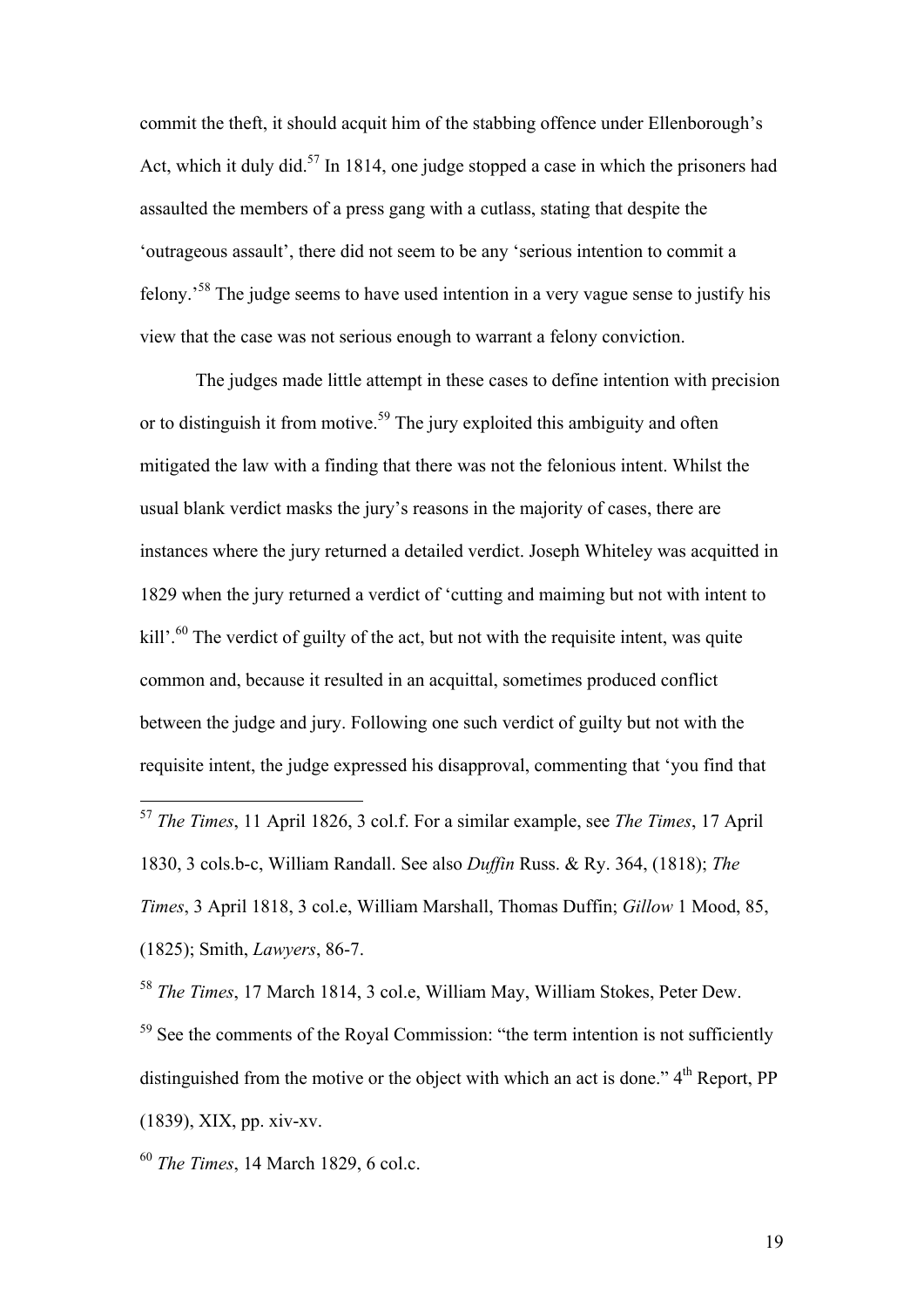the prisoner cut the prosecutor for his own amusement, for such is the effect of your verdict.'<sup>61</sup> These cases seemed to have been determined by the jury's moral evaluation of the prisoner's motive in making the assault. There is some evidence of judicial dissatisfaction with the mitigating practices but there was no consistent effort by the judges to restrict the jury's discretion. As a result, intention remained a very malleable concept.

Malice was the other key component of liability and it gave even greater scope for a discriminating application of the law. Until 1837, the link with murder meant that factors that would have reduced murder to manslaughter had the effect of excluding all liability for felonious assaults. Thus if, for example, a prisoner could demonstrate that there was provocation, he would escape liability. The boundary between murder and manslaughter was notoriously difficult to locate and the vagueness in the law of homicide transposed itself to the law of serious assaults.<sup>62</sup> In 1823, Park J warned in his address to the grand jury that Lord Ellenborough's Act was not to be used 'whenever quarrels arose in the heat of the moment, as they were almost daily doing, amongst the inferior classes of the people.' Park explained that the judge would put a stop to trials where malice was negated, but only in the clearest cases; otherwise the issue would be left to the jury.<sup>63</sup>

 61 *The Times*, 9 April 1825, 3 col.f, George Edwards. See also *The Times*, 14 Aug. 1816, 3 col.a, Louisa Wood.

<sup>62</sup> Murder was distinguished from manslaughter by the presence of malice aforethought. Murder caught a much wider range of acts than it does today, mainly because of the felony-murder rule, which meant that any killing committed during the course of a felony would be murder.

<sup>63</sup> *The Times*, 30 Dec. 1823, 3 col.a.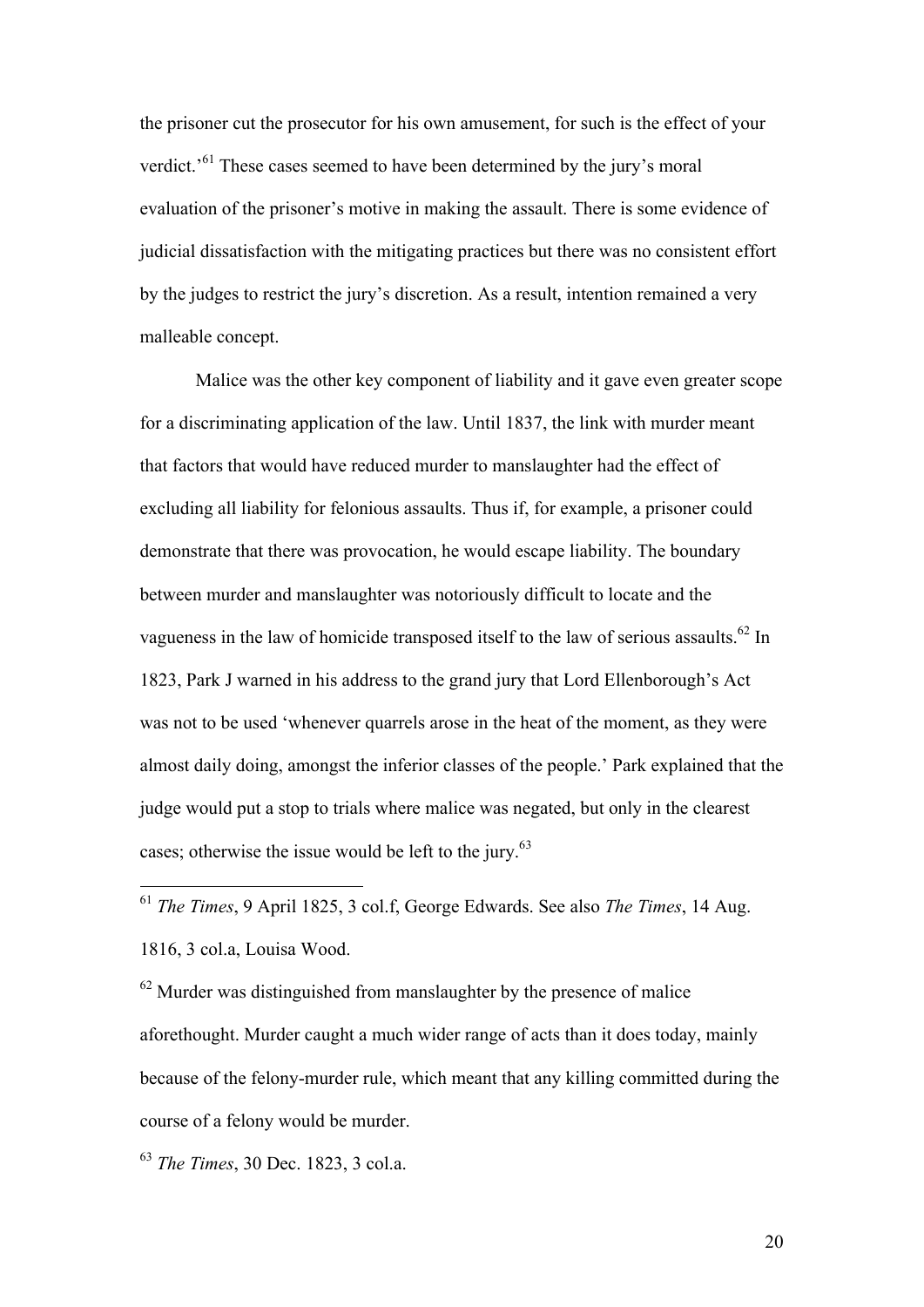The effect of this policy was to exclude from the ambit of the crime any assault that was committed in 'the heat of blood'. For example, in 1826 Elizabeth Nash stabbed Elizabeth Cripps in the face several times inflicting severe wounds. Once it was established in evidence that there had been a quarrel and that both parties were 'in a passion', Burrough J ruled that the case should have been prosecuted as a common assault and directed an acquittal.<sup>64</sup> In Nottingham in 1829, John Ashwell, stabbed his victim 7 times in the arm and once over the eyebrow. The prisoner was drunk and had been making noise in the street; the prosecutor had unwisely asked him to desist. The judge considered that it would only have been manslaughter had death ensued on the grounds that the knife had been open in his hand when he received the provocation and he had acted as a result of momentary excitement.<sup>65</sup>

Juries consistently acquitted prisoners who committed their assault during the course of a fight. It was very common for prisoners to allege that at the time that they were provoked they had been eating and had forgotten that they were holding a knife. There are sufficiently numerous examples of this description to suggest that it served as a convenient fiction for juries concerned to acquit. 66 In 1817, John Clifton's defence on a charge of stabbing was that he had been holding a cheese knife and his

 <sup>64</sup> *The Times*, 24 June 1826 3 col.f; *OBP online*, 22 June 1826, Elizabeth Nash, (t18260622-17).

<sup>65</sup> *The Times*, 26 March 1829, 3 col.d.

<sup>66</sup> See, for example, *OBP online*, 7 April 1813, Joseph Smith (t18130407-104); *OBP online*, 15 Sep. 1819, Daniel Mendoza, (t18190915-108); *OBP online*, 22 Oct. 1823, Matilda Thorn, (t18231022-7).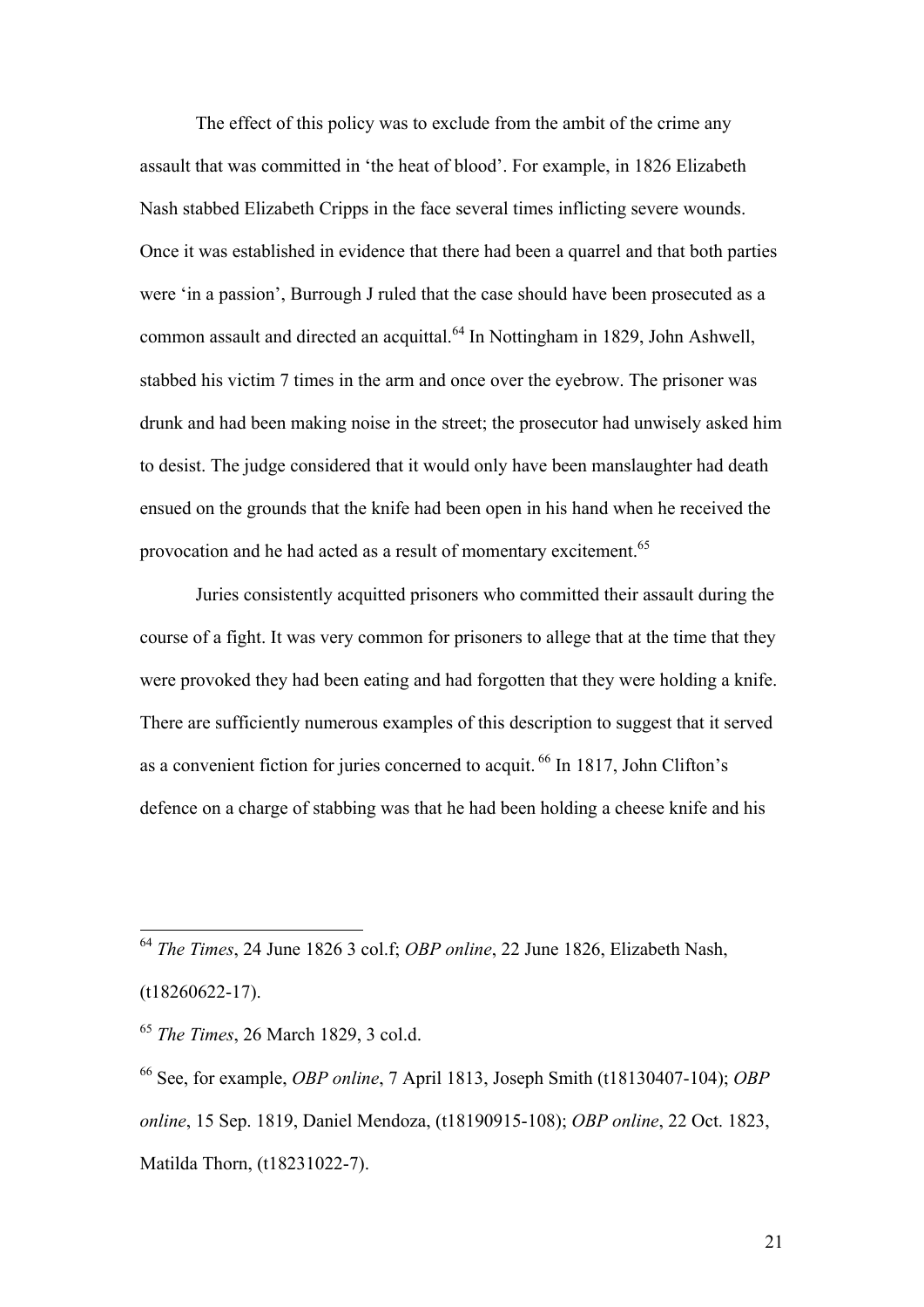victim had run his head against it. The jury acquitted despite the fact that the alleged provocative act had taken place five minutes prior to the stabbing.<sup>67</sup>

Judges were willing to allow juries to exploit the vagueness of the concept of malice to incorporate their own standards into the law and made little effort to refine the legal meaning of the term. The contrast between the jury's standards and those expressed in the formal law is particularly striking when considering the effect of intoxication on criminal liability. The conventional view amongst contemporary legal writers was that drunkenness was an aggravating rather than a mitigating factor.<sup>68</sup> This view did not reflect trial practice. Rabin has established that drunkenness was consistently used in the eighteenth century as a mitigating factor, whilst Wiener has demonstrated that in murder trials drunkenness operated broadly as an excuse until the Victorian judges came to narrow its scope.<sup>69</sup> In trials for serious assaults in the period 1803-1837, drunkenness operated as a mitigating factor, despite occasional judicial statements to the contrary. Juries were generally sympathetic to the excuse and the amorphous concept of malice allowed them to take it into account. Furthermore it relieved the judges from exploring the issue too deeply or from articulating a rationale for why drunkenness might excuse a prisoner.

If there were no clear rules defining the effect of drunkenness on criminal liability, there were certain working practices. One critical factor appears to have been the question of motive. In the absence of a motive, it was difficult to infer malice or intent. As one drunken defendant pleaded in 1804, 'I cannot see what intent I could

 <sup>67</sup> *OBP online*, 17 Sep. 1817, John Clifton (t18170917-156).

<sup>68</sup> For a summary of legal writers' views, see Smith, *Lawyers*, 100-102, 240-241.

 $69$  D. Rabin "Drunkenness and Responsibility for Crime in the Eighteenth Century". 44 *Journal of British Studies* (2005), 457-477; Wiener, "Judges v Jurors", 490-497.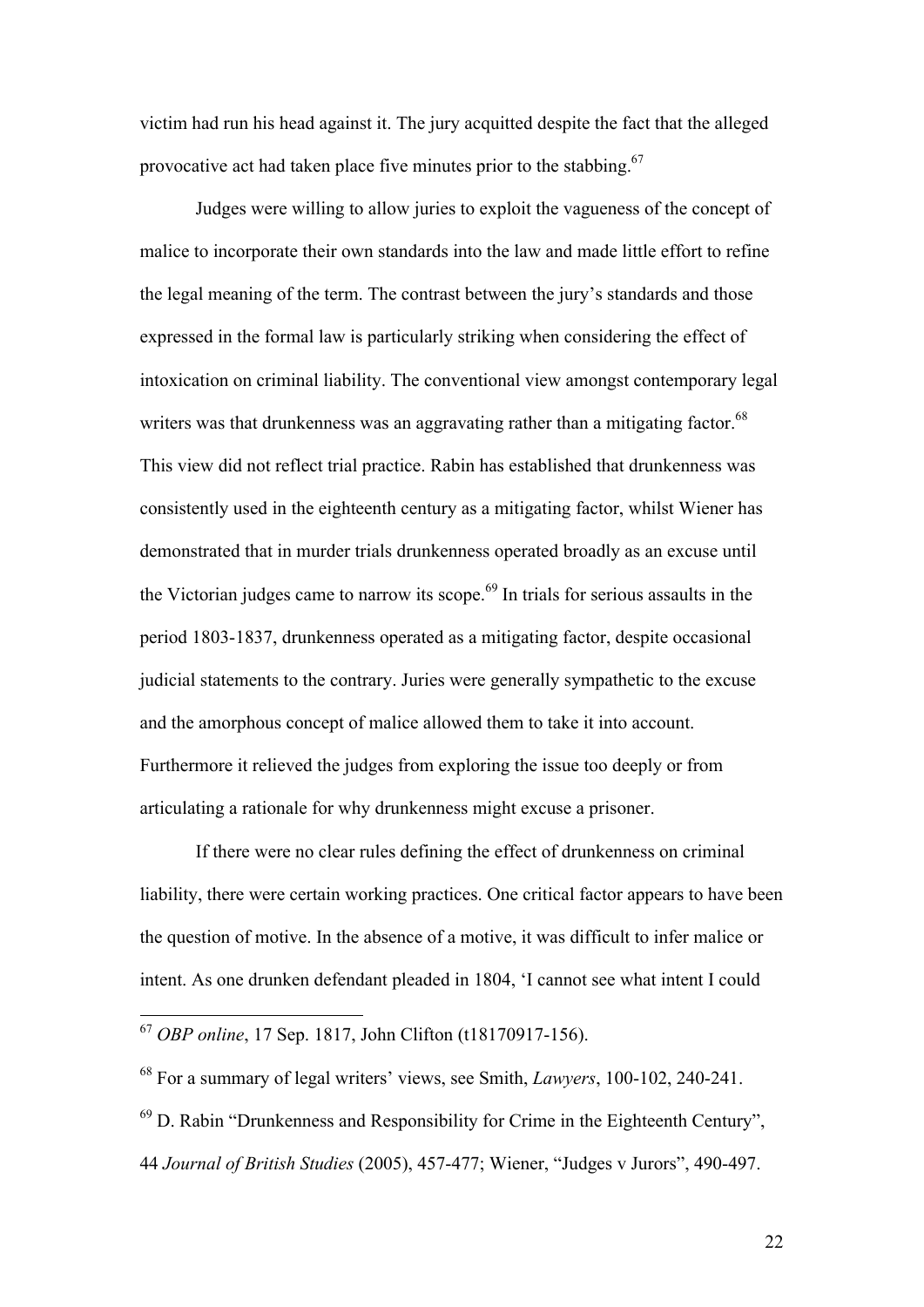have in doing it'.<sup>70</sup> Drunkenness was closely linked to the questions of self-control and the 'heat of blood'. If it was demonstrated that a prisoner had been provoked and was intoxicated at the time, and there was no further evidence of malice, an acquittal was the most likely result. In 1826 an Old Bailey jury acquitted Henry Baker who had stabbed two people outside a pub whilst very drunk. Under cross-examination, neither victim was able to suggest any motive, one stating that he could have 'had no spite against me', the other commenting that the prisoner appeared to strike at random.<sup>71</sup>

Drunkenness was consistently put forward as an explanation for assaults. In the case of Edward Sweetham, accused of stabbing a policeman, the arresting officer claimed that the prisoner was sober when he was taken but subsequently feigned drunkenness in order to mitigate his offence. The prisoner's counsel suggested that the prisoner was drunk and his whole defence was that: 'If I did it, it was under the influence of drink - I was not aware that I had done it till I was told of it in the morning; I was drinking all that day.' In this case the defence was unsuccessful, but all the participants seemed to have accepted the fact that, if established, drunkenness would have diminished the offence.<sup>72</sup>

72 In the OBP he is referred to as Smeetham, in *The Times* as Sweetham. See *OBP online* 30 June, 1831, Edward Smeetham, (t18310630-12); *The Times* 4 July 1831, 4 col.c. For Sweetham's appeal papers, see NA, HO 17/36 Eq 34. His death sentence was commuted to transportation for life. For another example of a case where the defence of drunkenness was disputed on the grounds that the prisoner was not in fact drunk, see *OBP online*, 17 May 1832, James Pearce, (t18320517-18).

 <sup>70</sup> *OBP online*, 12 Sep. 1804, William Coleman, (t18040912-35).

<sup>71</sup> *OBP online*, 11 May 1826, Henry Baker, (t18260511-175).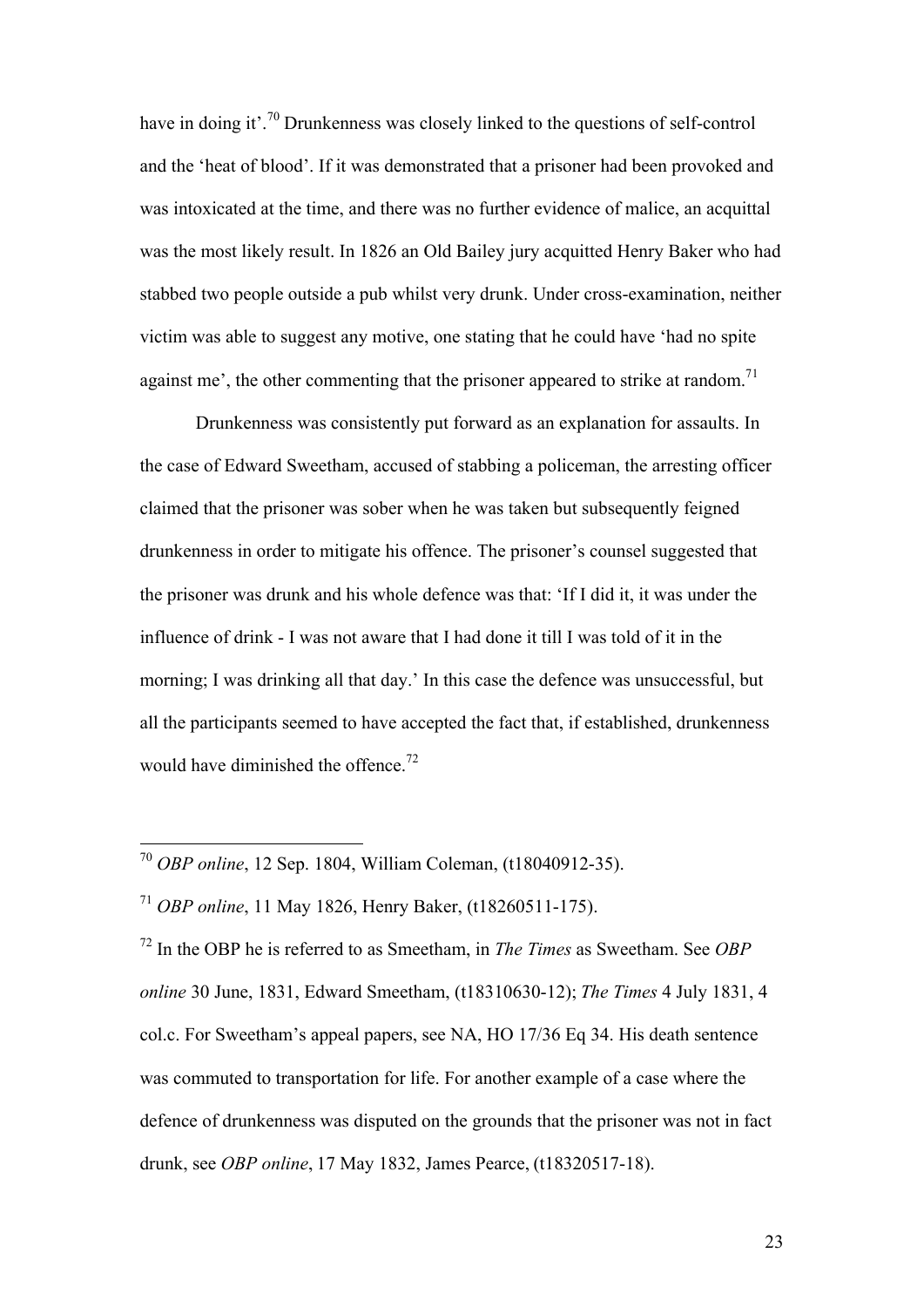There is little indication that judges were very concerned to use the law to suppress drunkenness in this period. They appeared to make little attempt to prevent its use as a defence or to direct the jury to ignore it as a factor. Defence counsel routinely based entire defences around the plea of drunkenness.<sup>73</sup> Judges were, at the very least, tacitly complicit in allowing drunkenness to operate as a defence. The reasons why it was allowed to mitigate the offence varied. Occasionally it would demonstrate a lack of premeditation, sometimes a defendant would allege that his drunkenness had rendered him more excitable, hence more easily provoked, and in other cases, like Sweetham's, the prisoner alleged that his intoxicated state rendered him totally unaware of what he was doing. These developments and discussions came at a time when judges in reserved cases and treatise writers provided only a very rudimentary treatment of the effects of intoxication on criminal liability.<sup>74</sup> The trial practices were clearly recognisable and they often foreshadowed later developments in legal doctrine, but the vague concept of malice and the discretionary nature of the trial meant that they were not always followed and the principles were not articulated.

To summarise, trials for serious assaults in the period 1803-1837 were typical of the discretionary mode of justice characteristic of the 'bloody code' era. The severity of the law was mitigated by the narrow judicial statutory interpretation of the offence and the broad scope left to judge and jury to determine fault liability. The extent of this discretion rendered the law unpredictable, but certain patterns are evident. Premeditated assaults committed with dangerous weapons were likely to

 <sup>73</sup> For examples, see: *Proceedings of the Central Criminal Court*, vol. 1, p. 739, case 719, trial of Mark Brady, 4 March 1835; ibid, p. 919, case 929, trial of George Cooper, 8 April 1835.

<sup>74</sup> See Smith, *Lawyers*, 100-101.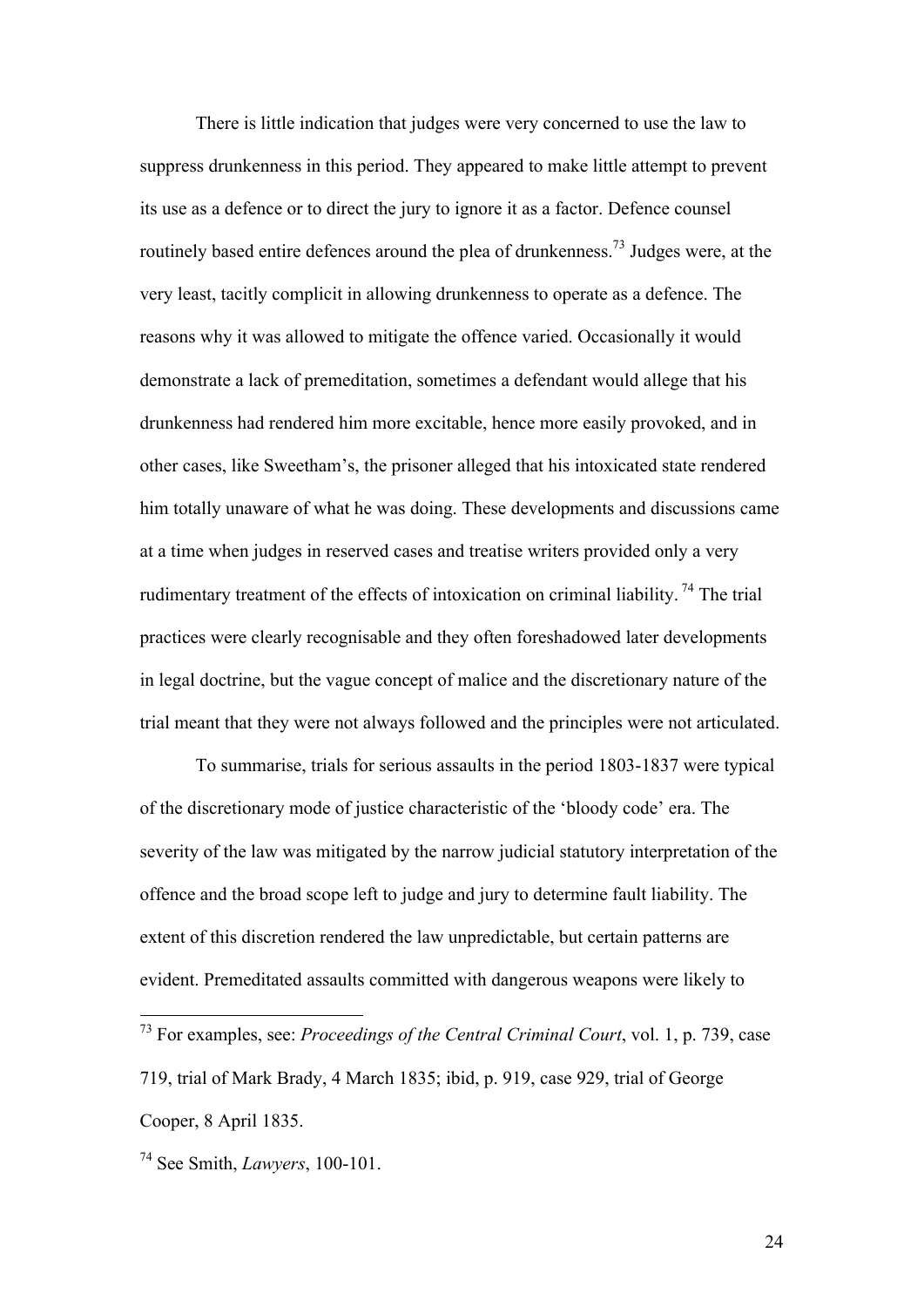result in a conviction, whereas an acquittal was more likely in cases of assaults committed in the heat of blood, whilst drunk, or in circumstances where motive was deemed an exculpatory factor.

### IV. REFORMING THE LAW

In the 1830s the legislature set about dismantling England's 'bloody code'. Piecemeal reform gave way to a series of sweeping measures that removed the death penalty from the vast majority of felonies. Lord John Russell introduced the Offences against the Person Bill in 1837 that, amongst other changes, redefined the law relating to serious assault. The bill was part of a wider package of measures that arose from the Royal Commission on the Criminal Law's Second Report in 1836 and which sought to reduce the number of capital offences.75 Russell relied upon the practical difficulties experienced in the application of the law when presenting the bill to Parliament. He specifically criticised the requirement that an instrument of some kind be used and that it inflict an incised wound. He referred to an Old Bailey case where an offender who had bitten off the tip of a policeman's finger had his conviction quashed because he had not used an instrument and to a Somerset case in which a

 <sup>75</sup> *Second Report of His Majesty's Commissioners on Criminal Law*, (Royal Commission) PP (1836), XXXVI. For the Commission's Report and the 1837 bills, see L. Radzinowicz, *A History of English Criminal Law from 1750*, 4 vols, London, 1948, vol. 4, 311-326.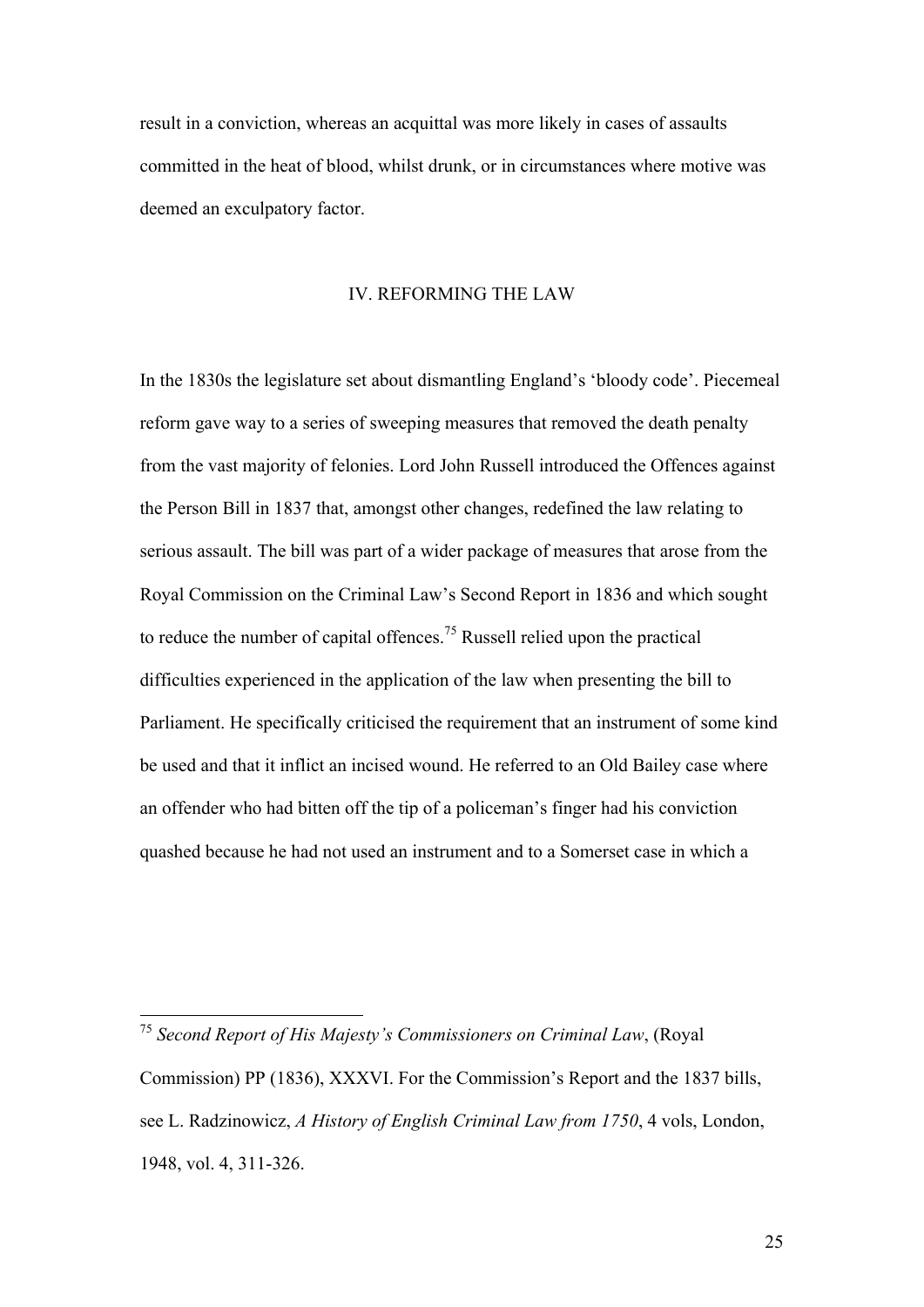brutal assault with a poker by a husband on his wife did not result in any incised wounds and hence fell outside the statute.<sup>76</sup>

The Act that resulted wrought a fundamental change in the structure of the law relating to non-fatal offences against the person.<sup>77</sup> It divided the offences created by Lord Ellenborough's Act and modified in 1828 into three parts. Section 2 made it a capital offence to 'poison, … stab, cut or wound or … by any means whatsoever cause to any person any bodily injury dangerous to life with intent … to commit murder'. Section 3 created an offence of attempting to 'poison', 'shoot', 'drown', 'suffocate' or 'strangle' any person with intent 'to commit murder' where no bodily injury was effected. Section 4 made it a felony to 'shoot', 'stab, cut or wound' any person with intent 'to maim, disfigure or disable' or 'to do grievous bodily harm'. The penalty for offences under sections 3 and 4 was transportation for at least 15 years or imprisonment for up to three years. Crucially, the Act omitted the proviso requiring liability for murder if death had ensued. Whilst sections 2 and 3 were still defined as attempted murder, under section 4 a defendant could be convicted of felonious assault in circumstances where he would not have been liable for murder if death had ensued. Section 2 aimed to expand the offence of attempted murder by making provision for assaults committed by 'any means', but section 4 retained the wording from Lord Lansdowne's Act.

 76 *Parliamentary Debates*, series 3, vol. 37, col. 723, 23 March 1837 (House of Commons). The Old Bailey case was that of John Stevens, *OBP online*, 10 April 1834, (t18340410-6). The point was reserved and the judges held by 7 to 6 that an instrument had to be used, see *R v Stevens* Exch. Ch, E. T. (1834) 1 M.C.C. 409.  $77$  1 Vict. c. 85.

26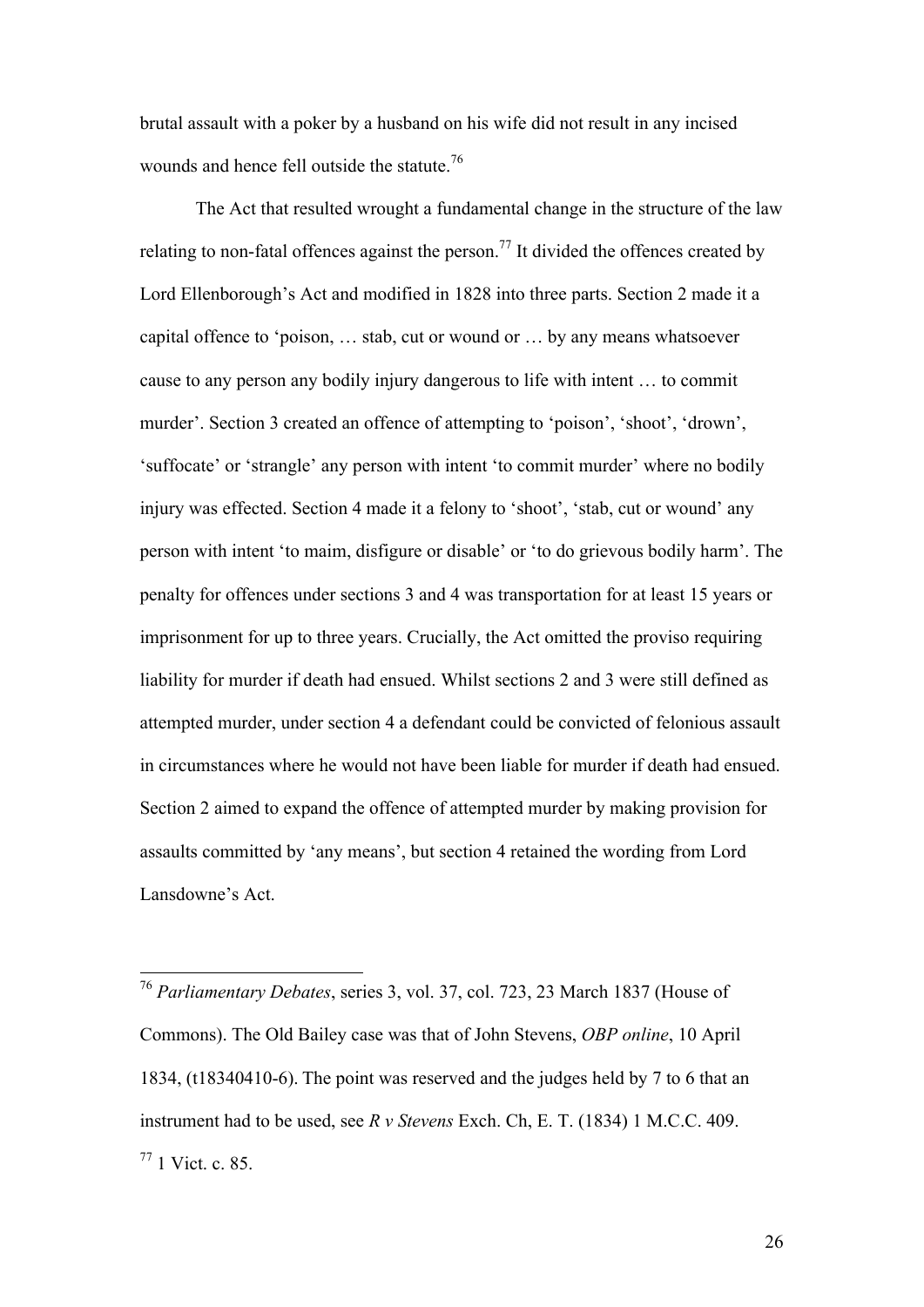The new Act fitted the reformers' objective of securing more certainty in the law through a clearer division of offences, with the death penalty being reserved for the offence of attempted murder defined in section 2. When introducing the bill, Lord John Russell noted that it was notorious that judges and juries were disposed to soften the application of the law in capital cases.<sup>78</sup> The objective of increasing the certainty of the law was undermined however by section 11 of the Act, which permitted the jury to convict the offender of a common assault if a felony charge for any of the offences against the person created by the Act was not made out. In that event the offender could be punished for up to three years in prison.<sup>79</sup> The reason for this section was entirely pragmatic. As the Royal Commission had noted, much inconvenience had resulted from the previous law, where a fresh prosecution for common assault had to be brought following an acquittal on the felony charge.<sup>80</sup> The result of the change was that juries gained a critical discretionary power. They were not afraid to use it and frequently returned partial verdicts in the 1840s and 1850s. Indeed, they employed this power so often that one judge directed a jury in 1850 that 'it was not because the statute allowed that course that it should always be adopted by a jury'. $81$ 

 78 *Parliamentary Debates*, series 3 ,vol. 37, col. 723, 23 March 1837 (House of Commons.

 $79$  1 Vict. c. 85, s. 11.

<sup>80</sup> *Royal Commission*, 2nd Report, (1836), 18.

<sup>81</sup> *The Times*, 25 July 1850, 8 col.b, William Shaw. It is difficult to estimate the percentage of cases that resulted in a partial verdict because they were not recorded in the official statistics and reports in the *The Times* and *Old Bailey Papers* do not distinguish between convictions for the felony and the misdemeanour consistently.

27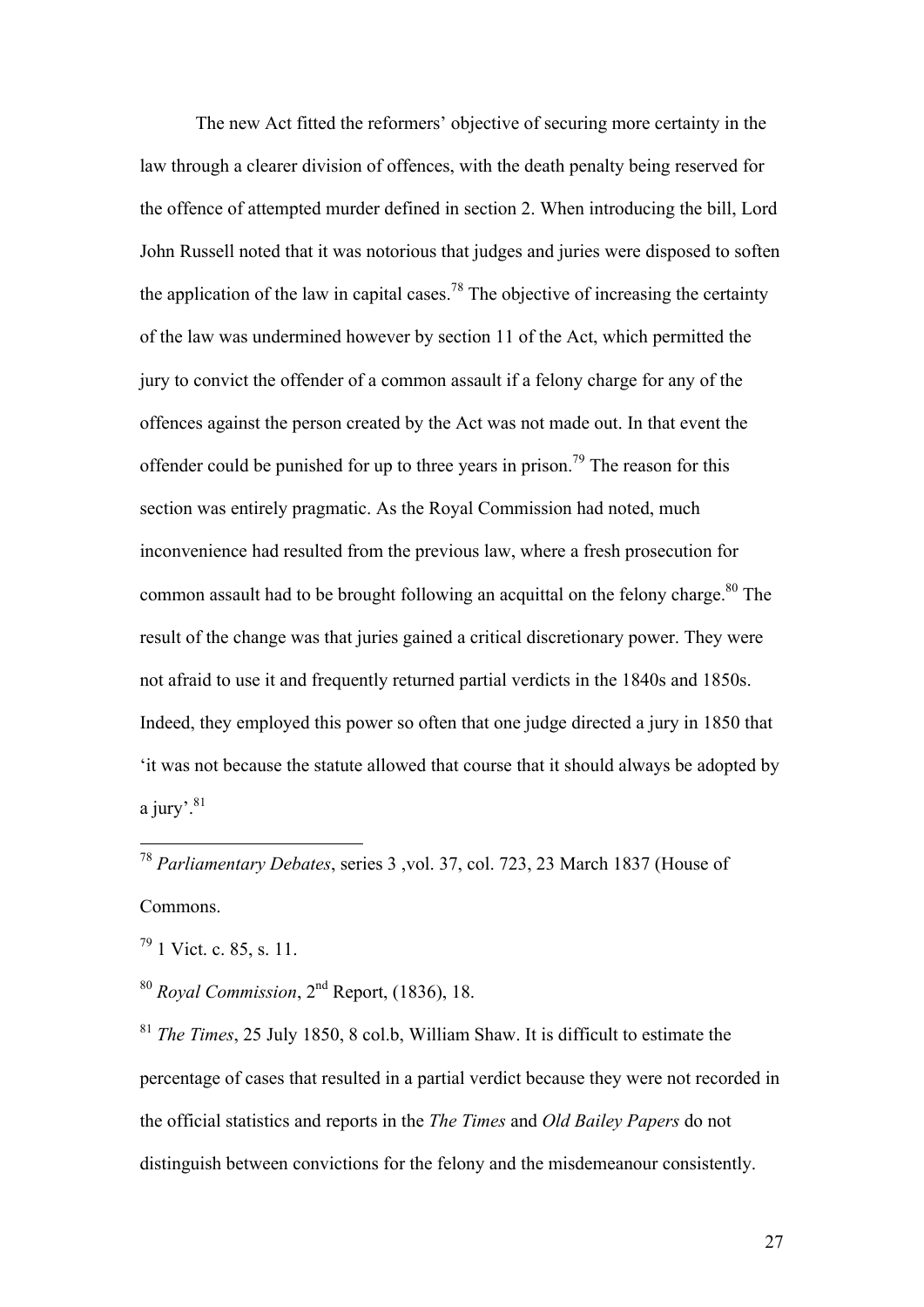In 1851 Lord Campbell's Act interposed a new misdemeanour that was defined as the unlawful and malicious infliction of grievous bodily harm with or without any weapon, or the unlawful stabbing, cutting or wounding of any person. The Act specified that it was open to juries to convict of this misdemeanour, which became known as unlawful wounding, if they were not satisfied of the felony.<sup>82</sup> In effect, the new offence supplanted common assault to catch offenders acquitted of felony and was punishable with a maximum of 3 years, with or without hard labour. A further Act of 1851 specifically repealed section 11 of the 1837 Act, which had allowed for the jury to convict on the reduced charge of common assault owing to the 'great difficulties' that had arisen from it. <sup>83</sup>

The 1837 and 1851 Acts created a greater range of offences and prosecuting options. In practice the non-capital offence of stabbing, cutting or wounding with intent to cause grievous bodily harm was the most commonly prosecuted offence. In the period 1838-1861 the average number of prosecutions per year under section 2 was 18, under section 3 it was 16 and under section 4 it was  $212^{84}$  The total number of prosecutions fluctuated in the period in patterns that reflected public concerns over

Partial verdicts were a well-established means of mitigating the law during the era of the 'bloody code', see, J. Beattie, *Crime and the Courts*, 419-430.

 $82$  14 & 15 Vict., c. 19, ss. 4-5.

 $\overline{a}$ 

<sup>83</sup> The Act also made provision for assaults which occasioned actual bodily harm, to be punished by hard labour in addition to the punishment of up to three years imprisonment reserved for common assaults. (14 &15 Vict. 100, ss. 10, 29.) 84 These figures do not include 1860. Sources: *Statements on the Criminal Law*, PP, 1837, XLVI, 127; *Tables showing the number of criminal offenders*, PP, 1839, XXXVIII, 243; *Annual Judicial Statistics*.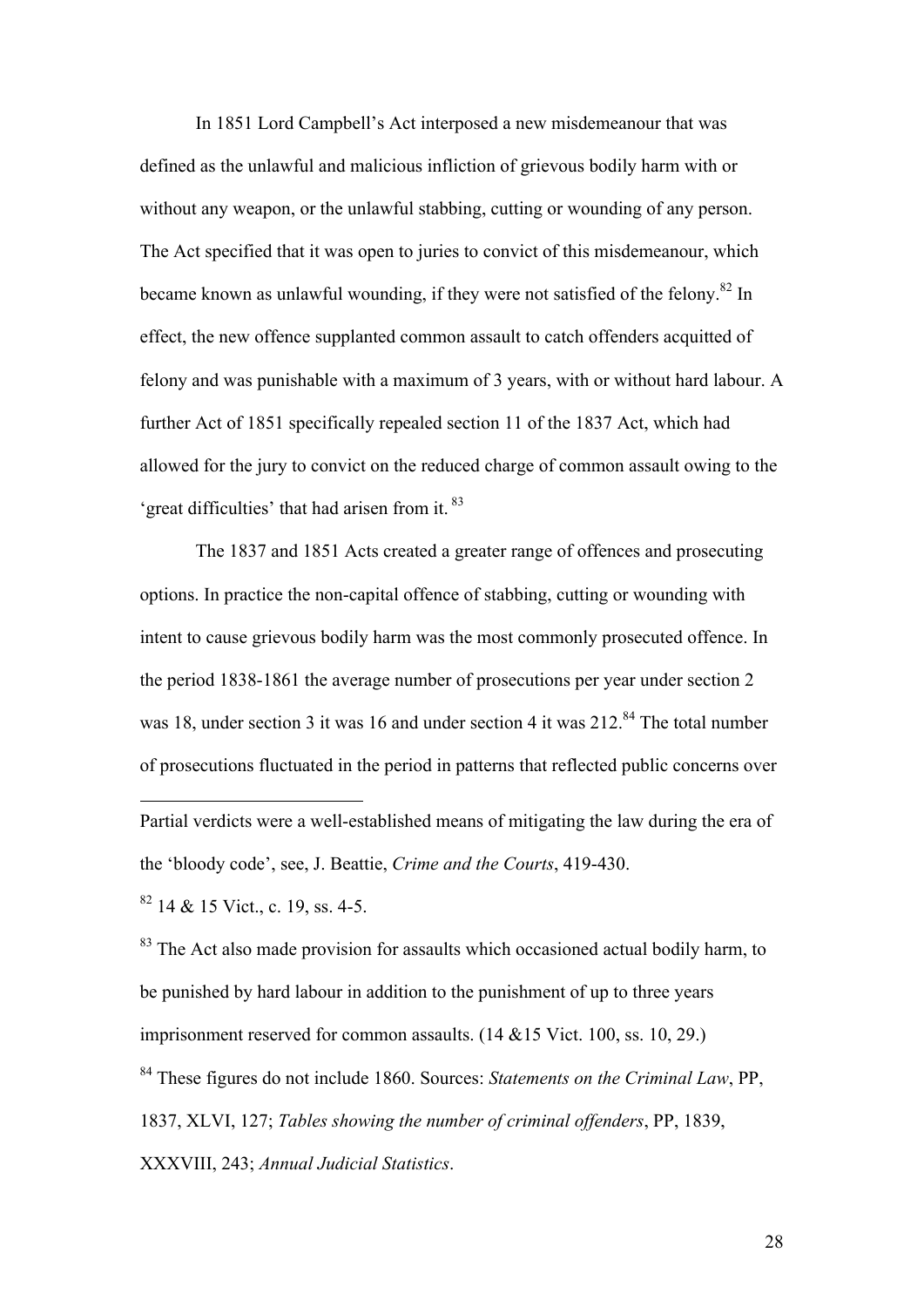the problems of violence.<sup>85</sup> The conviction rate for the capital offence of attempted murder remained at an average of around 40%, which was about the same as in the period 1830-1837.<sup>86</sup> The conviction rate for offences under section 4 rose to around 60% in the period until 1861.<sup>87</sup> This rise can probably be explained by the fact that it was open to the jury, under the new law, to convict on the reduced charge of assault or, from 1851, unlawful wounding where previously it would have acquitted.

The number of executions dropped off dramatically. In the period before the death penalty for attempted murder was finally abolished in 1861, only five of those convicted were executed. In all of the five cases there was very clear evidence of premeditation and an intention to kill.<sup>88</sup> These were the only executions for felonies

86 The average conviction rate under s. 3 was also 40%.

 $87$  These figures are based on a comparison between all felonious assaults in the earlier period and s. 4 assaults in the latter period. For the sources, see above, nn. 37, 84.

<sup>88</sup> For the trials and executions of those hanged, see *The Times* 17 August 1838, 6 cols.c-d, 8 Sep. 1838, 7 col.c, George Maskeleyn; *The Times* 13 April 1839, 6 col.f, 15 April 1839, 6 cols.c-d, 3 May 1839, 6 col.e, Charles Daines; *The Times* 24 March 1841, 6 col.f, 5 April 1841, 5 col.f, Josiah Misters; *The Times* 7 March 1851, 6 col.f, 26 March 1851, 6 cols.d-e, Sarah Chesham; *The Times* 9 Aug. 1861, 9 col.b, 28 Aug. 1861, 10 col.d, Martin Doyle. The official statistics only show 4 executions for attempted murder.

<sup>&</sup>lt;sup>85</sup> Thus there was a sharp rise in prosecutions in the period 1855-1857 when fears of street crime were rife. See R. Sindall, *Street Violence in the Nineteenth Century Media Panic or Real Danger*, Leicester, 1990, 44-50.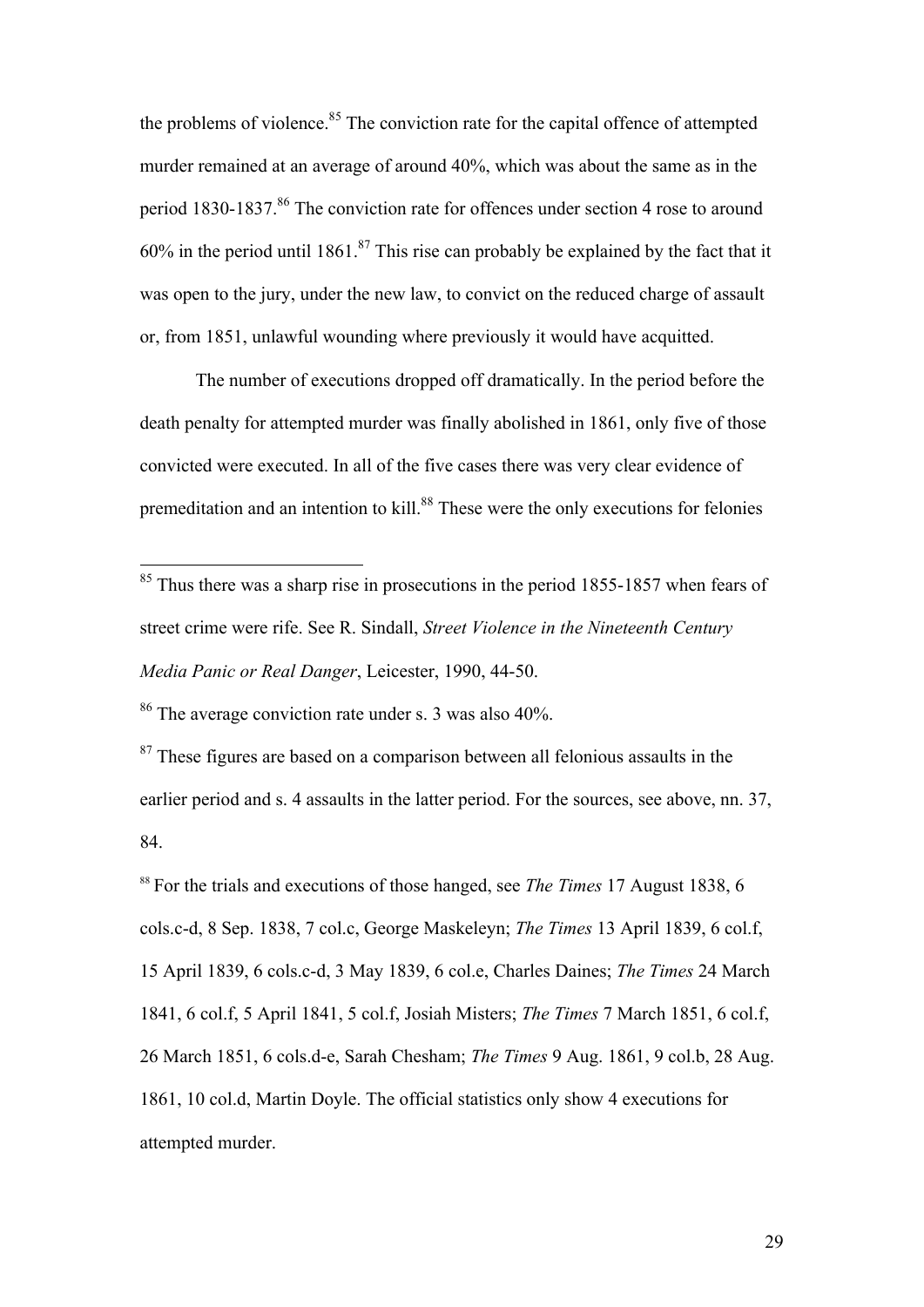other than murder after 1837, which suggests that attempted murder, most forms of which had not even been felonious before 1803, had come to be viewed as second only to murder in the hierarchy of felonies. 89 On the statute book at least, the criminal law's priorities shifted fundamentally in the 1830s. Violent offences came to be seen as a greater threat to society than property offences.

Fears that had been articulated in the first part of the nineteenth century about disorder, unruliness and violence and the dangers intrinsic in the large urban classes intensified in the Victorian period.<sup>90</sup> There is no doubt that judges shared the broader public concerns regarding the problem of non-fatal, violent crime in the 1840s and 1850s. It became more common for judges, in their addresses to grand juries, their summing-ups and their sentencing speeches, to comment on the rise in violent crime and in particular the increase in the number of stabbings amongst the inferior classes. Sentencing two offenders to 21 years' transportation in 1841, Coleridge J stated:

It is because the use of the knife has become so frequent that it is absolutely necessary to visit this offence with severe punishment. Now-a-days the instant a man finds that he has a little the worst of an encounter, out comes the knife and he plunges it into the body of his antagonist. I must make a severe

 89 Gatrell, *The Hanging Tree*, 618-619. The 1837 reforms left the death penalty attached to a number of felonies including robbery and burglary with violence and rape, but there were no more executions for these offences.

90 See Wiener, *Men of Blood*, 27-28; V Gatrell, "The decline of theft and violence in Victorian and Edwardian England" in Gatrell, B. Lenman and G. Parker (eds) *Crime and the Law: The Social History of Crime in Western Europe since 1500*, London, 1980, 289-293.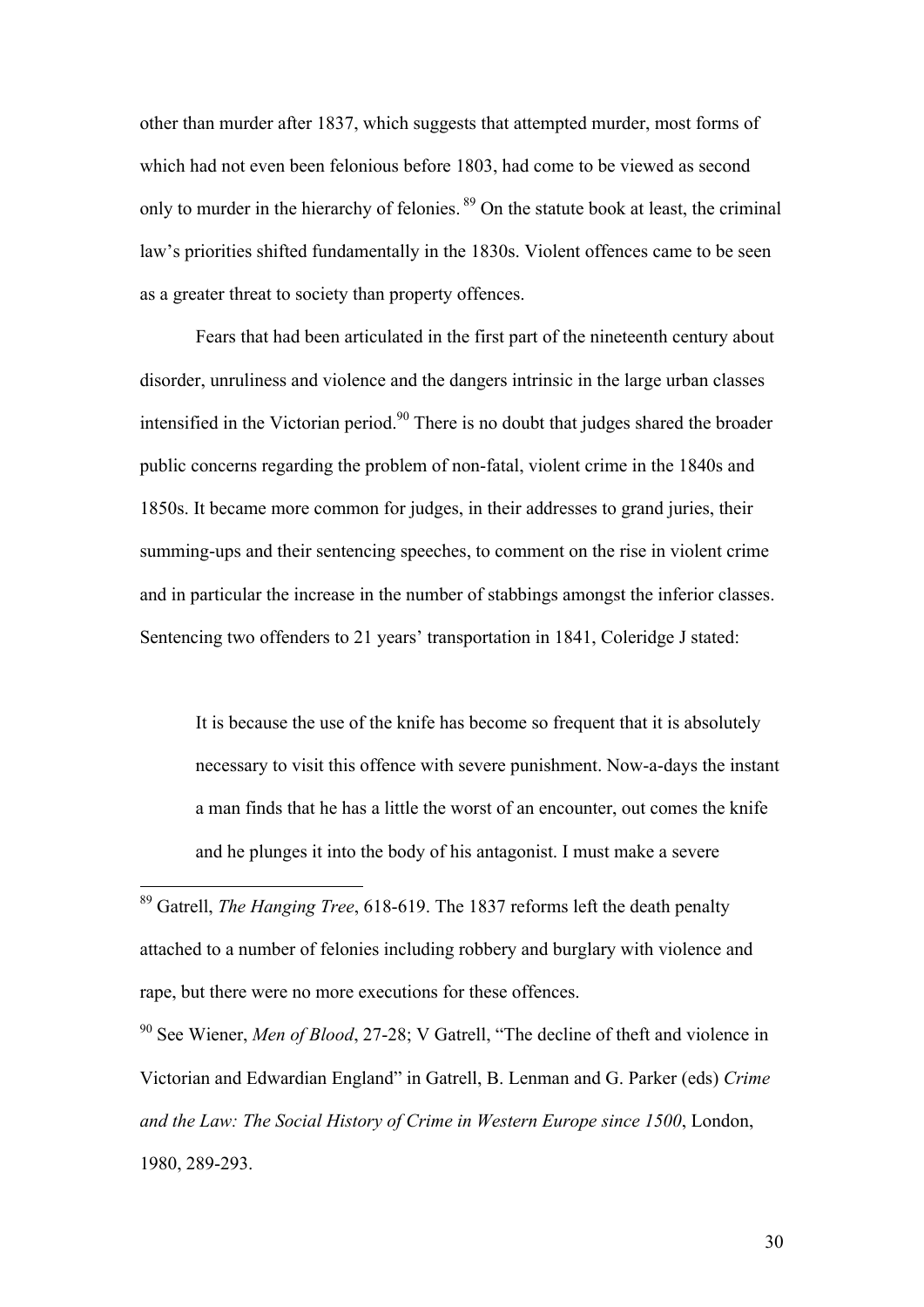example of both of you, in order to prevent other persons having recourse to the same deadly instrument.<sup>91</sup>

These frequent statements notwithstanding, judicial attitudes towards statutory interpretation and the fault requirements did not change quickly. Conditions were little better for judicial development of law in the 1840s and 1850s than they had been previously, despite the establishment of the Court for Crown Cases Reserved in  $1848<sup>92</sup>$  This change merely placed the old informal proceedings in which the judges considered points reserved by the trial judge on an official footing. The new court had a very limited role; its caseload remained small throughout the nineteenth century and it did not form an effective court of review.<sup>93</sup>

Many of the cases that came before the Court for Crown Cases Reserved continued to concern points relating to the nature of the wound or the mode in which it was inflicted, despite the fact that one of key aims of the 1837 statute, according to

93 See R. Pattenden, *English Criminal Appeals 1844-1994*, Oxford, 1996, 8-10. Pattenden suggests that the court heard on average only 8 cases per year. Bentley estimates the figure to be slightly higher, see Bentley, *Select Cases* Appendix 4, table b, p. 196.

 <sup>91</sup> *The Times*, 5 Aug. 1841, 7 cols. a-b, Joseph Jones, William Lewis. For more examples, see *The Times* 17 March 1841, 7 col.b, Alexander MacDonald; *The Times*, 2 Nov. 1843, 6 col.c, Raymond Lucesi. For an example of an address to the grand jury on the increase in stabbing, see *The Times*, 3 Jan. 1844, 6 col.a.

<sup>&</sup>lt;sup>92</sup> 11 & 12 Vict. c. 78.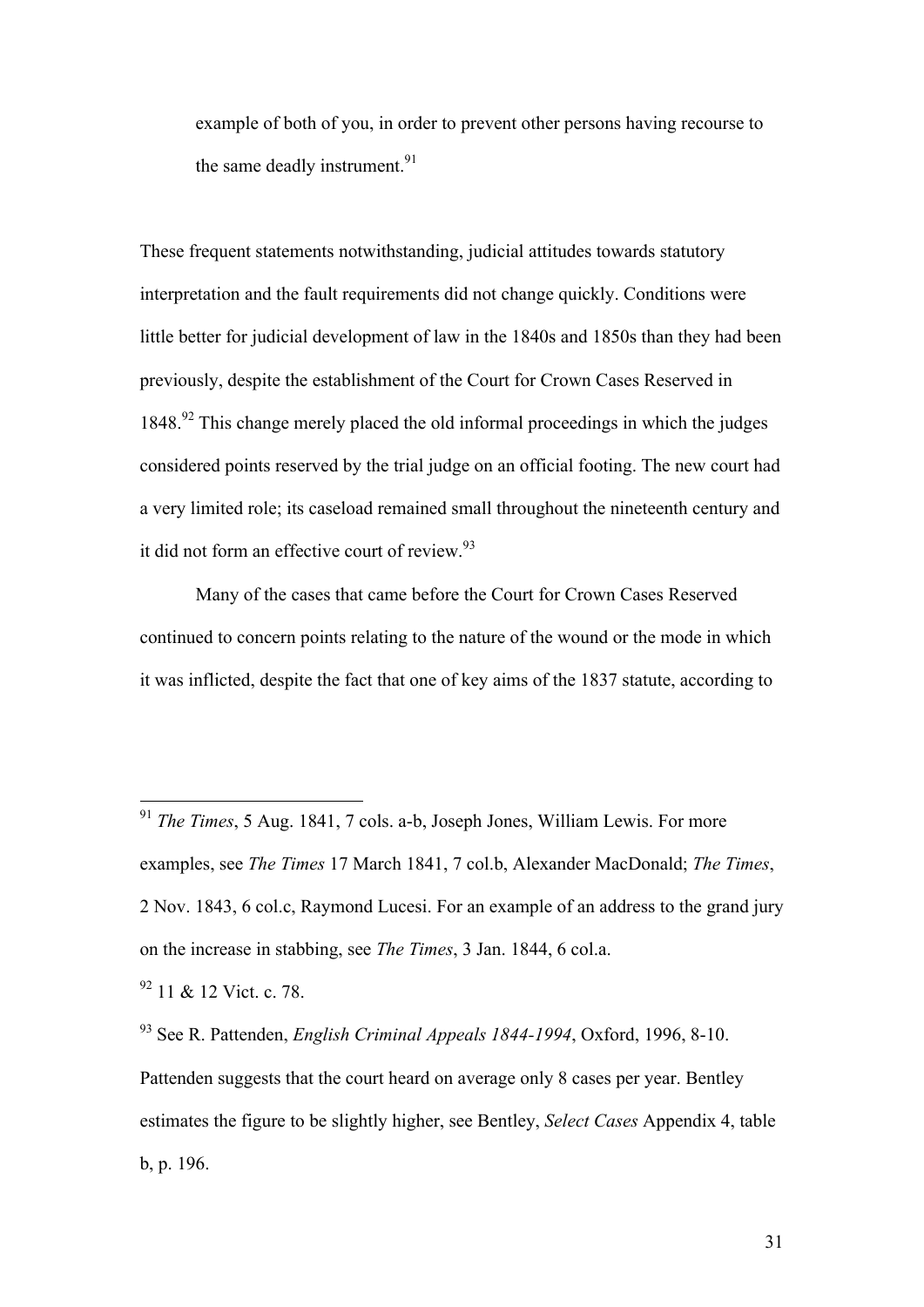Lord John Russell, was to prevent acquittals on such technical grounds.<sup>94</sup> The retention of the wording of the 1828 Act in section 4 of the 1837 Act meant that this aim was only imperfectly realised. The judges, after initially insisting on the need for a weapon, gradually relaxed this requirement in the  $1840s$  and  $1850s$ .<sup>95</sup> In other areas the judicial practice of construing the offence restrictively continued. The definition of a wound remained very narrow so as to include only those injuries in which the skin was broken.<sup>96</sup> Technical flaws in the indictment could also sometimes avail an offender. In one 1844 case where a defence counsel pointed out that it was not clear from the indictment whether the prisoner or the prosecutor was charged, the judge directed an acquittal as the case was 'slight'.<sup>97</sup>

## V. LAW AND PRACTICE 1837-1861

 94 *Parliamentary Debates*, series 3, vol. 37, cols 722-3, 23 March 1837, (House of Commons).

<sup>95</sup> *Jennings* 2 Lew, 130, (1838); *Erle* 2 Lew 133 (1838); *R v Duffill* (1843) 1 Cox C.C. 49. The gradual judicial retreat from the requirement culminated in the conviction of James Cannon, the 'Southwark Bull', for the capital offence of attempted murder. His brutal assault on a policeman did not involve a weapon. See *The Times*, 28 Oct. 1852, 7 cols. c-d.

<sup>&</sup>lt;sup>96</sup> A number of cases were reserved for the consideration of the 12 judges on the point. See W. Russell, *A Treatise on Crimes and Misdemeanours* 3 vols, 4<sup>th</sup> ed, London, 1865, vol. 1, 983-985.

<sup>97</sup> *The Times*, 1 Jan. 1844, 6 col.g, Adam Wilson.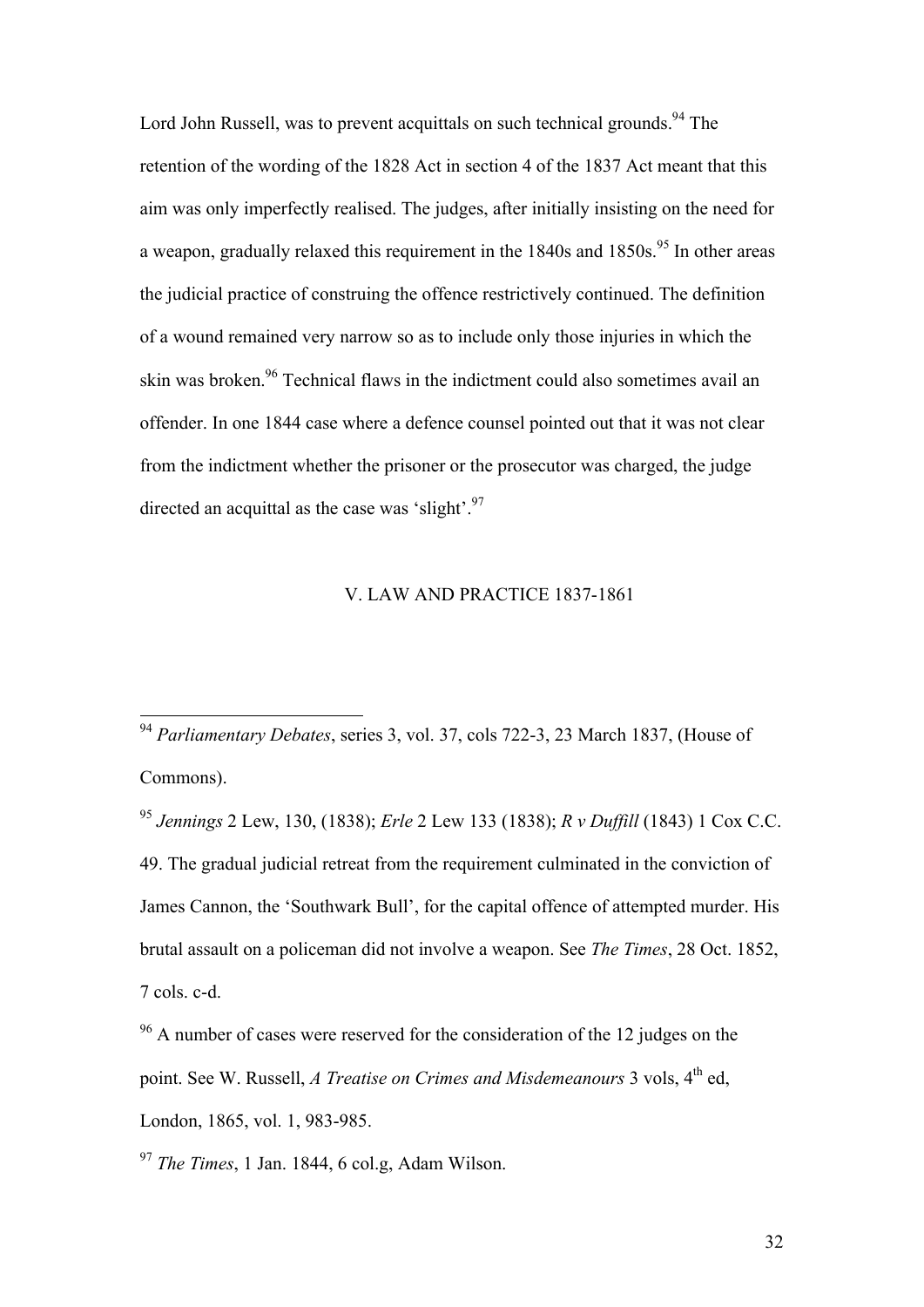The judges' continued disinclination to set out principles of fault liability in reserved cases meant that legal development continued to take place at the trial. The improved system of law reporting and the plethora of legal treatises that were established by the mid-nineteenth century, together with the increased presence of lawyers, improved the quality of legal discussion in the courtroom.<sup>98</sup> Nonetheless it would be misleading to focus on these factors at the expense of other features of the felony trial, which were of a much older pedigree. The jury remained at the centre of proceedings and, crucially, continued to mitigate the law by returning partial verdicts. Judges were unable and often unwilling to prevent juries from exercising their discretion, but they became concerned to limit it in certain areas. As a result the harmonious working relationship between judge and jury that had been such a feature of the 'bloody code' era came under strain.<sup>99</sup>

The increased presence of defence counsel, who by this point had full rights to conduct the defence and address speeches to the jury, exacerbated this tension.<sup>100</sup>

<sup>98</sup> For a discussion of the significance of treatises for the development of the criminal law, see Smith *Lawyers*, 67-72.

99 For judge-jury relations in the eighteenth century, see: J. Beattie, *Crime and the Courts,* 406-410; T. Green, *Verdict According to Conscience. Perspectives on the English Criminal Trial Jury 1200-1800*, Chicago, 1985, 267-317.

 $100$  Defence counsel were admitted into felony trials by judges for the first time in the 1730s, but they only began to appear in significant numbers from the 1780s onwards. Their role was restricted until the 1836 Prisoner's Counsel Act (6 & 7, Will. IV, c.114) gave them the right to address speeches to the jury. See: J. Langbein *The Origins of the Adversary Criminal Trial* Oxford, 2003;D. Cairns *Advocacy and the Making of the Adversarial Criminal Trial* Oxford, 1998; J. Beattie "Scales of Justice: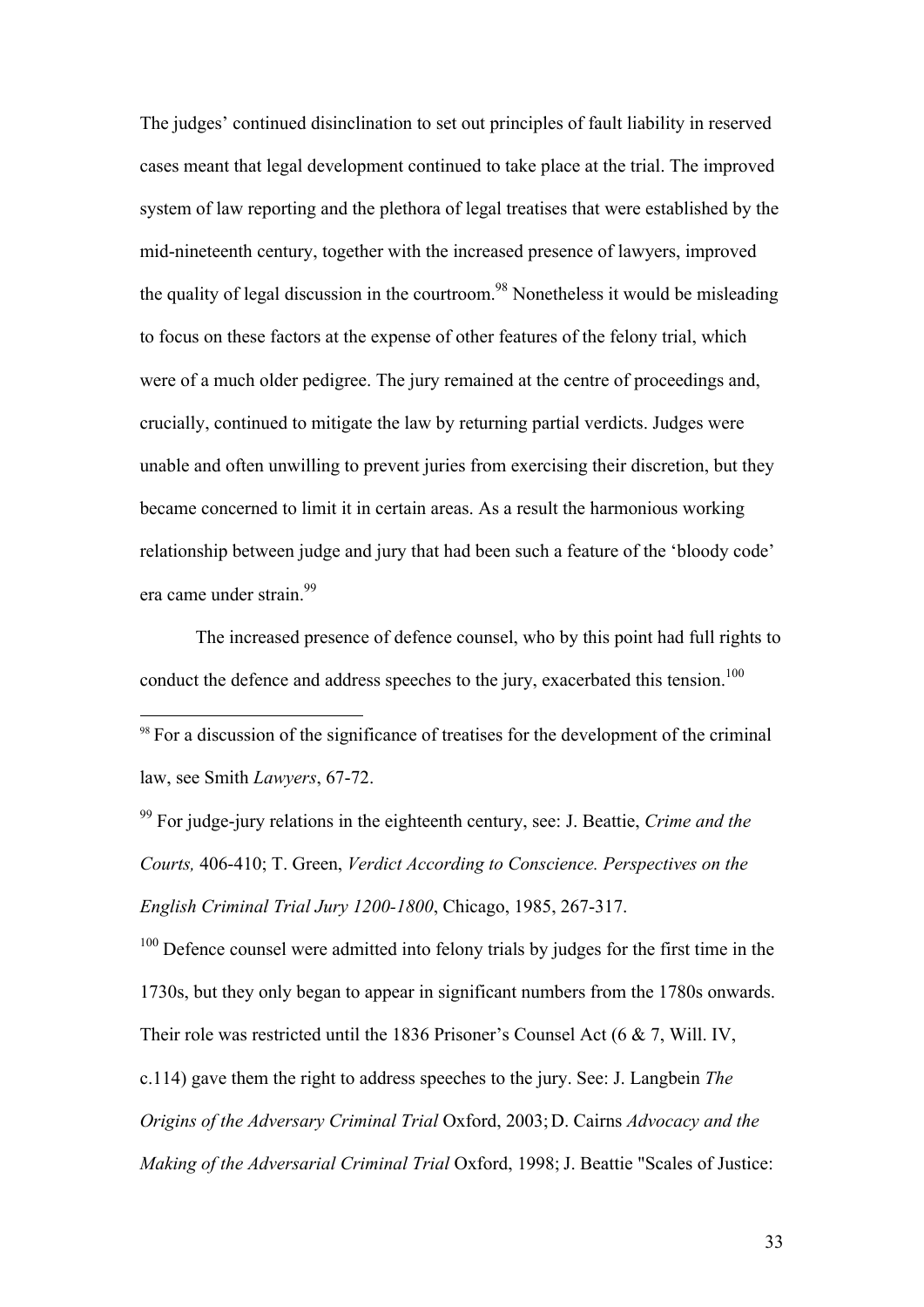They were more likely to seek to gain an acquittal or partial verdict by exploiting the jurors' sympathies than by using technical, legal arguments. Generally, jurors continued to be more sympathetic than judges to the plight of the accused and they were not afraid to defy the judge if necessary. In one of the first cases after the 1837 Act, Edward Mills was charged with stabbing with intent to cause grievous bodily harm. Lord Denman summed up in clear terms, stating that it would have been murder had death ensued and that if claims for money were always enforced with a 'butcher's steel the community would be continually in danger.' The jury ignored this direction and convicted Mills of a common assault only.<sup>101</sup>

Following the 1837 Act the focus of inquiry at trial became the prisoner's intention. In purely legal terms, the critical factor underlying the shift in focus was the omission of the proviso requiring the court to be satisfied that the prisoner would have been guilty of murder had death ensued.<sup>102</sup> Factors that would have negated malice previously by reducing murder to manslaughter were no longer determinative. In 1843 Cresswell J told the jury that '[i]f the act was done unlawfully and maliciously, that is, without lawful excuse, and intentionally, it is enough. Maliciously does not mean with premeditated malice, as in murder; an intention to do the mischief

Defence Counsel and the English Criminal Trial in the Eighteenth and Nineteenth Centuries", 9 *Law and History Review* (1991), 239-263.

<sup>101</sup> *The Times*, 1 Dec. 1837, 7 col.e.

 $\overline{a}$ 

 $102$  There was some initial doubt as to whether the jury still had to be satisfied that it would have been murder in the event of death under section 4. See: *Hagan* 8 Car & P, 167, (1837); *Griffiths* 8 Car & P 248, (1837). The 12 judges held that it was no longer necessary in 1838, although Lord Denman and Littledale J 'doubted'. (*Anon*., 2 Mood 39 1838).

34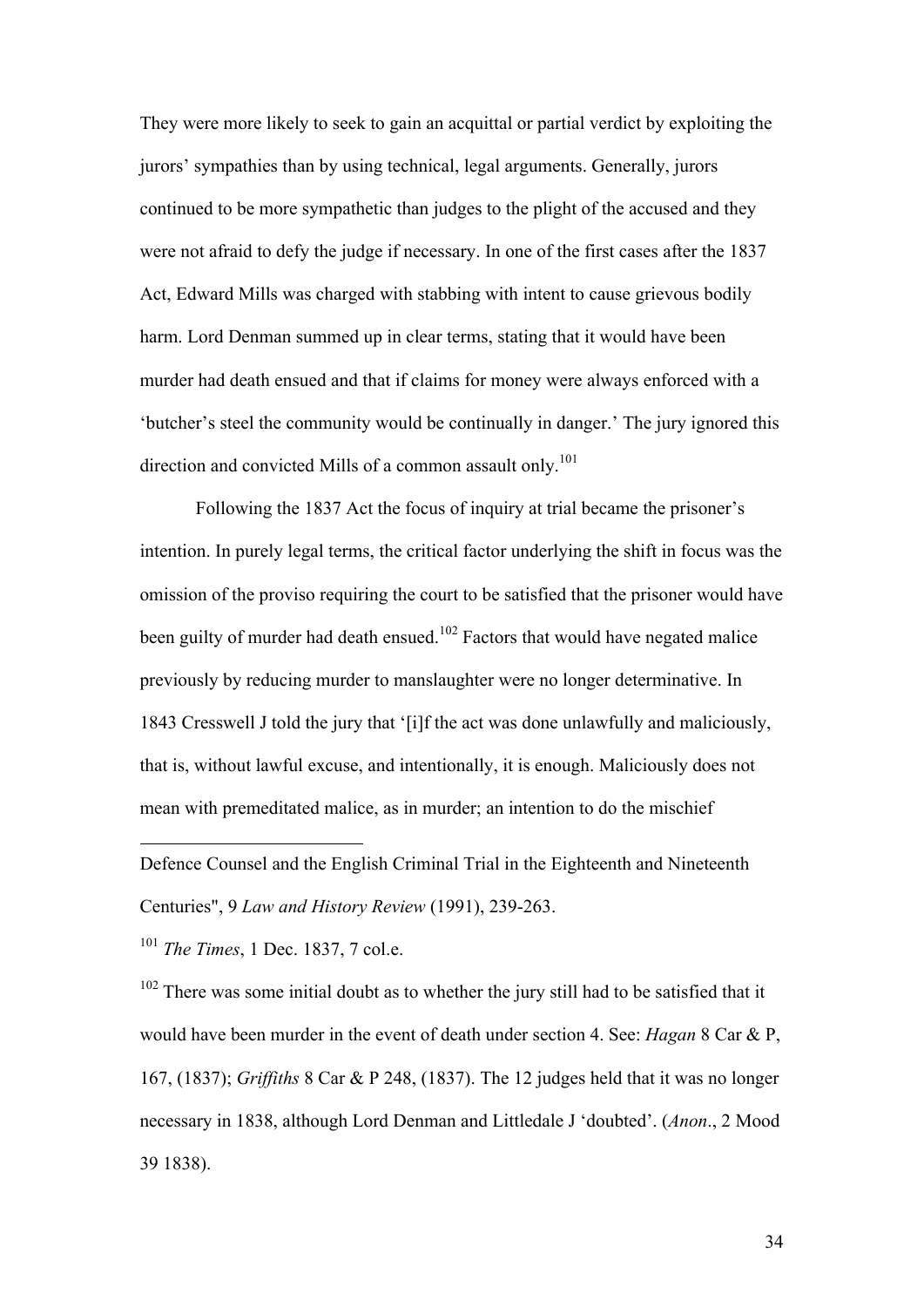unlawfully will satisfy the statute.<sup> $103$ </sup> The key issue in Cresswell's formulation was intention. Theoretically this had the potential to widen the scope of the offence under section 4 of the 1837 Act because the jury only had to be satisfied that the offender had the requisite intent. Factors relevant to the question of malice did not disappear however; instead, their influence came to be measured solely with reference to the question of intention, which had important implications for legal development.

This process of development continued to be shaped by the interaction of judge, jury and, increasingly, prosecution and defence counsel. There was still a broad measure of agreement between the trial participants on what would constitute a felony, thus cold-blooded, premeditated assaults usually resulted in a conviction. Where injuries were inflicted in the course of a fight, judges and juries continued to mitigate the law in similar ways to before the 1837 Act. Both judge and jury viewed fighting as an acceptable mode of settling quarrels; the question of whether the conduct was criminal depended upon the degree of violence that had been used. In 1844, following a dispute in a pub, Leonard Aldis stabbed his opponent a number of times, inflicting relatively minor injuries to the victim's face and hands. His defence counsel suggested that the incident was too trifling to warrant a felony conviction. The judge disagreed, commenting that the quarrel was not of a kind that required weapons beyond that which nature had provided. Nonetheless, the jury convicted Aldis on the reduced charge of common assault.<sup>104</sup> In contrast, following a similar dispute in 1851, Lord Campbell directed the jury to return a verdict for common assault. When sentencing he commented that a 'little recreation was quite proper, and

 <sup>103</sup> *Odgers* 2 M & Rob, 479 (1843), quoted in Russell, *Treatise* vol. 1, 994; *The Times*, March 30, 1843, 8 col.a.

<sup>104</sup>*The Times*, 20 Dec. 1844, 8 col.a.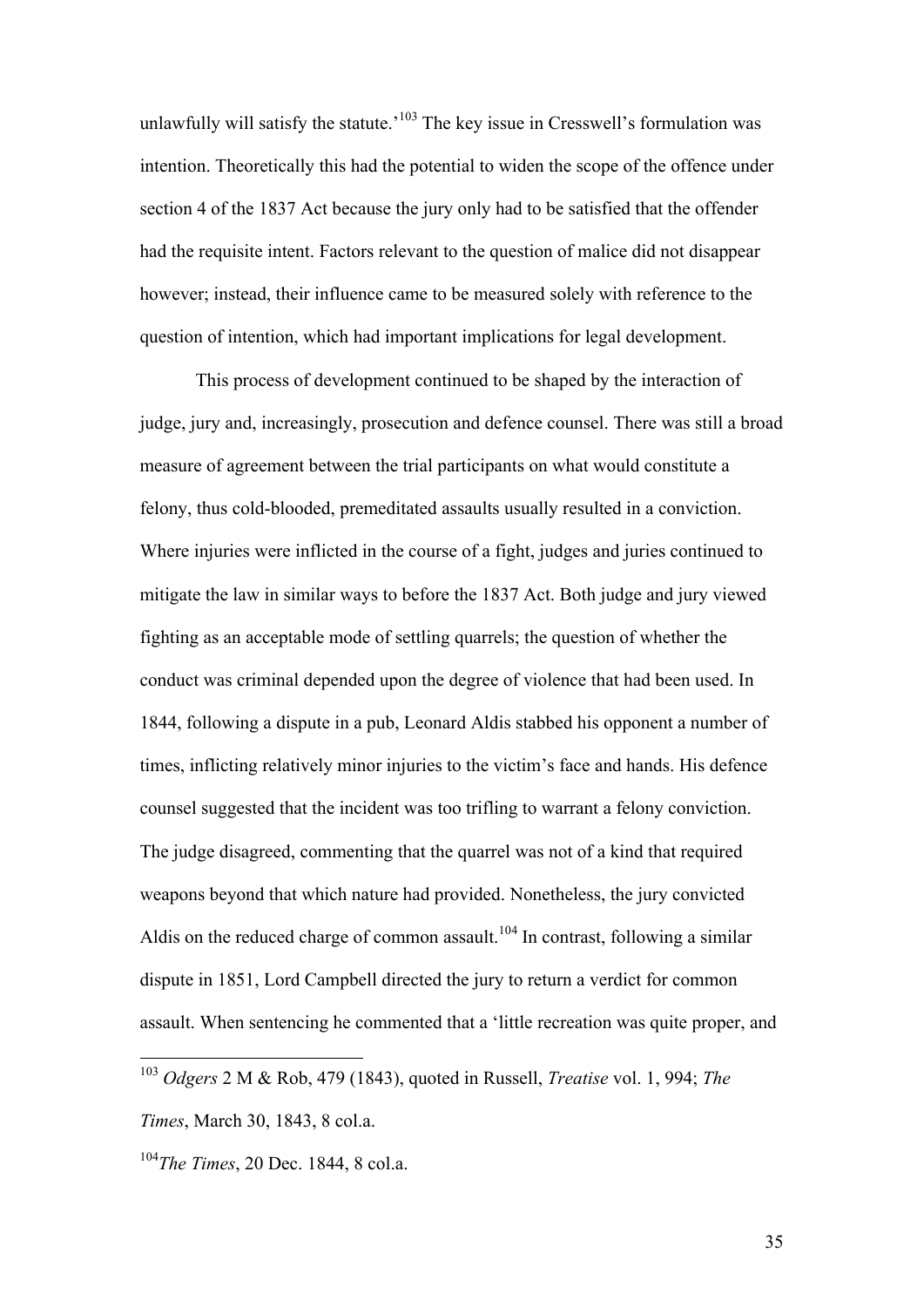perhaps a slight elevation was not to be found fault with, but persons must not have recourse to the knife<sup> $,105$ </sup>

Defence counsel consistently argued that where there was evidence of provocation or passion the felonious intent could not be made out and juries consistently returned partial verdicts in such cases. Some judges appeared to share this view. In 1856, John Weavers stabbed his wife in the neck following an argument over money. Erle J told the jury not to assume that because the wound was in such a dangerous place the offender must have had the felonious intent, but to 'consider whether or not it was impossible that the prisoner who was then eating his supper, being put much out of temper used the knife, without any precise intent in his mind at the moment he did so.'106 He then suggested that the act was certainly unlawful and the jury took the hint, convicting on the reduced charge. In the case of Frederick Swan Todd in 1858, the heavily indebted prisoner went to the office of his solicitor who was one of his creditors and stabbed him four or five times in the head and the neck. Todd's counsel argued that he was in too excited a state to form the requisite intent. Martin B directed the jury that if it believed the prisoner to have acted in a 'moment of violent passion' it should convict of unlawful wounding, which it duly did.<sup>107</sup>

These cases suggest that intention continued to be associated with a coolly deliberate act on the part of the offender, and not something that was done rashly in the heat of blood. If the judges made little attempt to control the jury's discretion in this area, they made more of an effort where intoxication was a factor. It continued to be used as a defence and juries routinely returned partial verdicts where it appeared

36

 <sup>105</sup>*The Times*, 17 July 1851, 7 col.d, James Gilbert.

<sup>106</sup> *The Times*, 12 Dec. 1856, 9 col.f.

<sup>107</sup> *The Times*, 2 Aug. 1858, 11 col.a.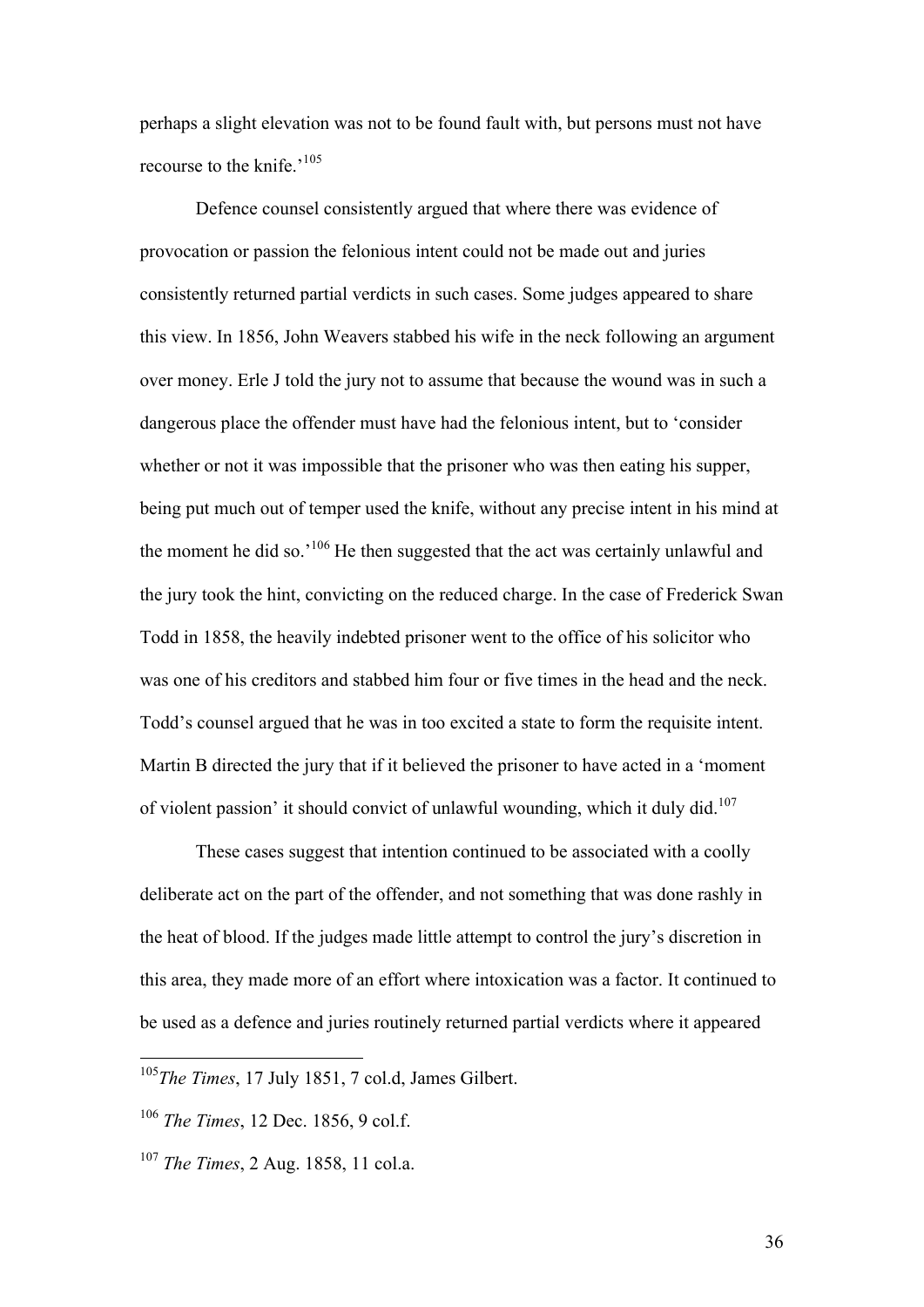that the offender was drunk.<sup>108</sup> In cases of drunken pub fights a felony conviction remained very unlikely. Indeed, in 1858 Pollock CB was moved to complain that too many such cases were being prosecuted as felonies. He stated that 'all cases where the use of a knife had arisen in a mere drunken squabble and where there was clearly no intent upon the part of the prisoner (at the time most probably in a state of intoxication) to inflict 'grievous bodily harm'' should be dealt with as misdemeanours.<sup>109</sup>

In other contexts the judges increasingly articulated their disapproval of drunken behaviour and sought to limit its mitigating effect. They became particularly concerned with the problem of violence against women.<sup>110</sup> When Nicholas Foster tried to cut his wife's throat when she refused to cook eggs for him, his defence was that he had been drunk and must have wounded her accidentally. The jury acquitted him of assault with intent to murder but immediately convicted him of assault with intent to cause grievous bodily harm. Gurney B sentenced him to fifteen years' transportation and commented that if 'persons would pass a life of profligacy and spend their money in drink, when they committed such desperate crimes they must take the consequences. It was absolutely necessary in order to put an end to the use of the knife to visit such offences with serious punishment.<sup>1111</sup>

 <sup>108</sup> For a typical example see *The Times*, 28 July 1840, 7 col.c, William Jones.

<sup>109</sup> *The Times*, 17 Aug. 1858, 12 col.a, Thomas Lewis.

<sup>110</sup> For this theme see Wiener, *Men of Blood*, passim. This concern prompted the 1853 Act for the Better Prevention of Aggravated Assault upon Women and Children, (16  $& 17$  Vict. c.30). See also below text at n. 123.

<sup>111</sup> *The Times*, 21 June 1842, 7 col.b.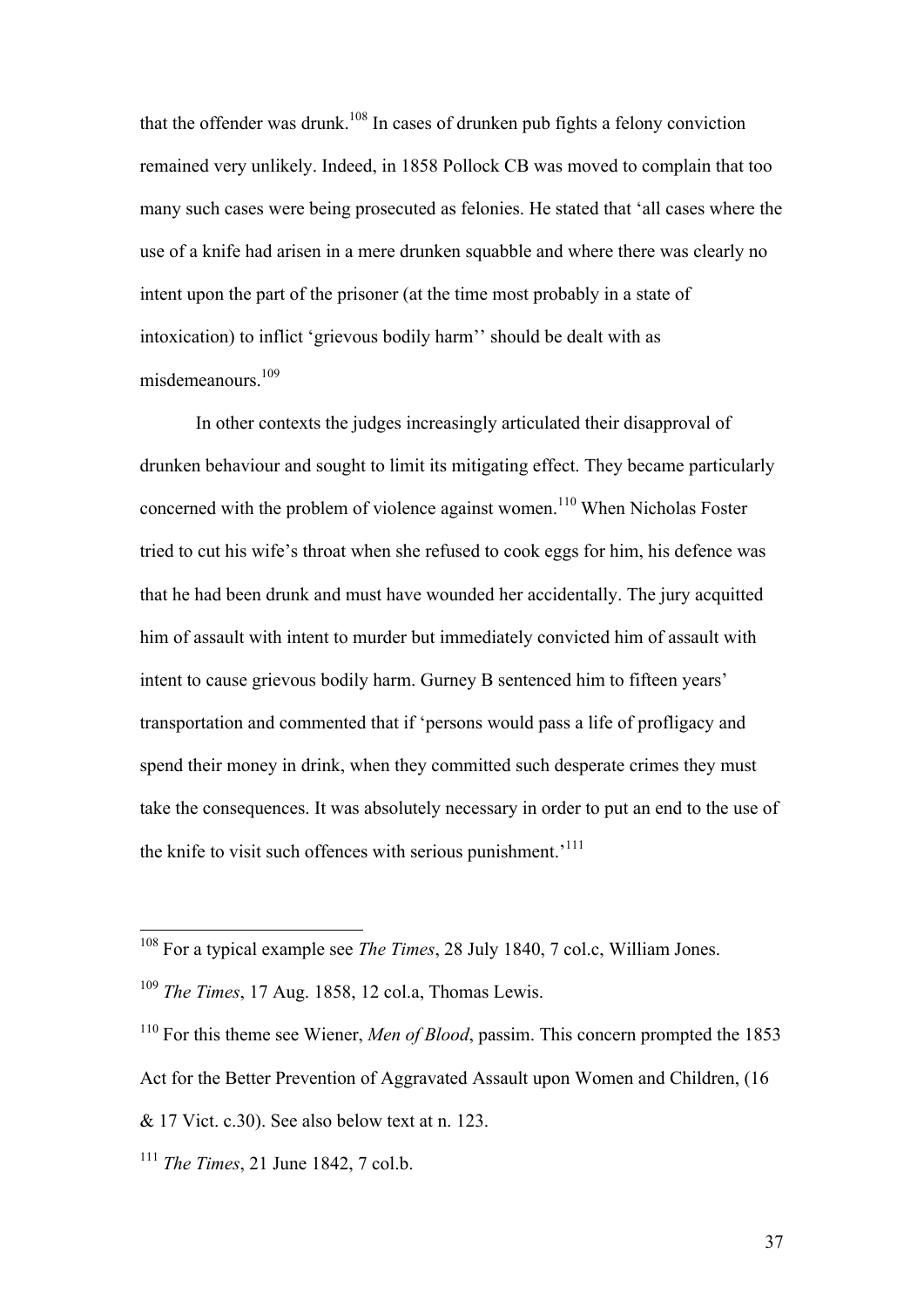The judges' concern with the problem of drunkenness sometimes brought them into conflict with the jury. In the case of Seth Rolfe, the prosecutor and prisoner had been drinking heavily at a gathering to celebrate the end of the lambing season. The prosecutor fell asleep but awoke to find the prisoner pummelling him. A fight ensued, following which the prosecutor found himself stabbed in his side. The defence counsel suggested to the jury that the prisoner was too drunk to form the felonious intent. Coleridge J thoroughly disapproved of this suggestion. He directed the jury to ignore it and commented that '[i]t ought to be universally known that drunkenness formed no excuse for the commission of crime. That which in drunkenness voluntarily brought on, a man committed, he must answer for when sober.' The jury returned a verdict of common assault, giving as its reason the fact that his drunkenness rendered it 'improbable' that he had in his mind the felonious intent charged in the indictment. Coleridge expressed his disapproval and imposed the relatively harsh sentence of 15 months' imprisonment with hard labour.<sup>112</sup>

Rolfe's case furnishes a very good example of the changing dynamic in the courtroom. The prisoner's lawyer exploited the jury's sympathy with the prisoner and the judge was unable to prevent intoxication operating as a mitigating factor. Moreover the jury expressed its reasoning in terms that were legally significant. It concluded, following the defence counsel's prompt, that the prisoner did not have any felonious intent because he was drunk. Prior to the 1837 Act, the precise effect of drunkenness on liability remained vague because of the requirement of malice. The removal of malice meant that the effect of drunkenness on intention had to be articulated. The judges were concerned to reduce its effect, but they could not ignore the fact that juries consistently returned partial verdicts on the basis that the offender

38

 <sup>112</sup> *The Times*, 6 April 1843, 7 col.e.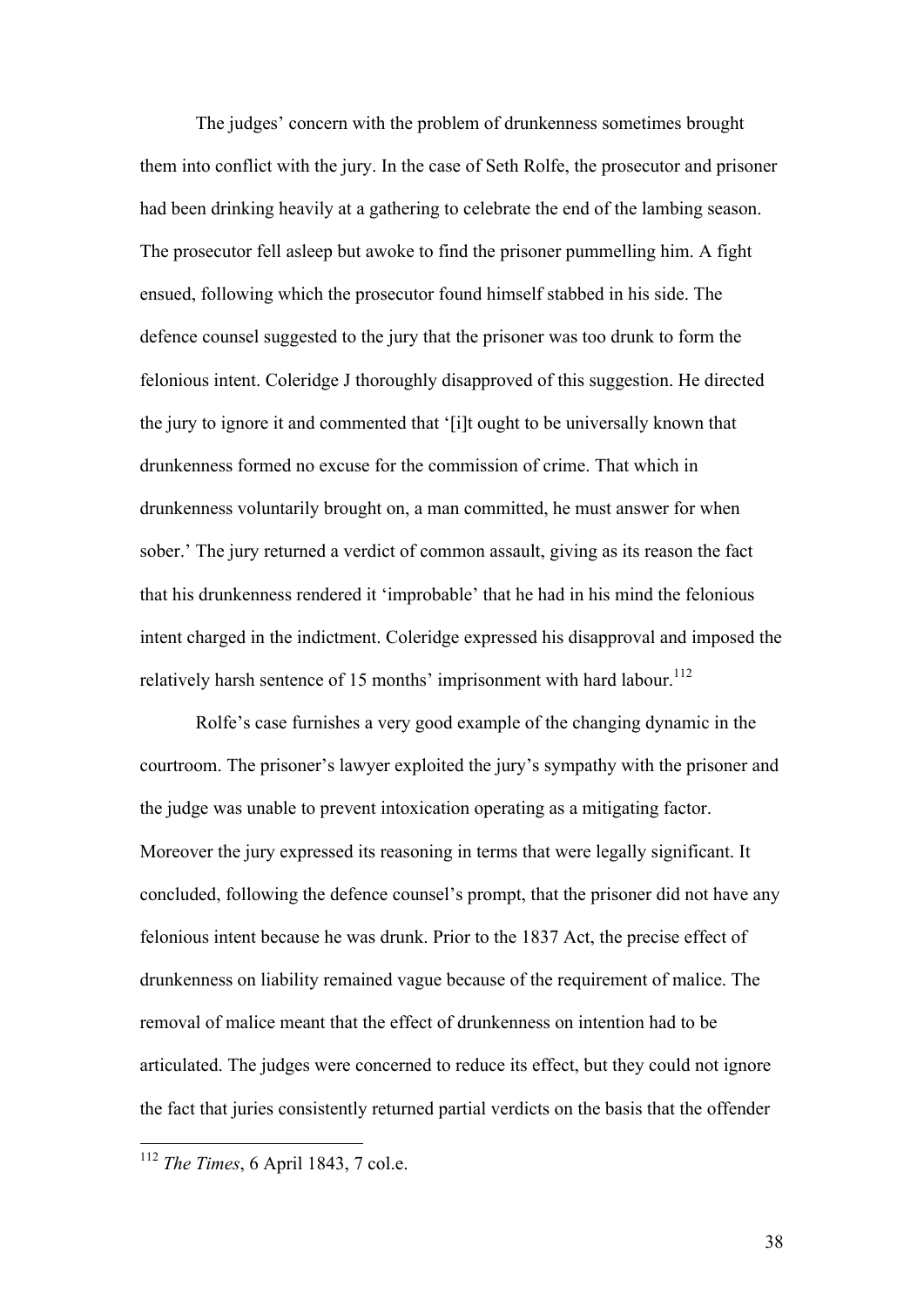lacked felonious intent. Prisoners' counsel routinely urged drunkenness as a defence. For example in the case of Charles Durden in February 1851, the prisoner's counsel suggested that the jury should reduce the charge to a common assault on the basis that the prisoner was 'too drunk to know what he was doing'.<sup>113</sup>

Ultimately the judiciary had little choice but to recognise the defence. In the leading case of *Cruse* Patteson J had acknowledged that a 'person may be so drunk as to be utterly unable to form any intention.<sup>'114</sup> Alderson B stopped a felony prosecution in 1847 and directed a verdict of common assault when it was established that the prisoner was 'greatly intoxicated'. He commented that 'although intoxication could not be allowed as an excuse for an unlawful act yet it might well furnish a test of the intention by which that act was done.'115 This legal development was driven by trial practice, by jurors rather than judges. It did not arise out of a concern to develop clear legal doctrine, nor did it reflect a softening of judicial attitudes.<sup>116</sup> The judges recognised an existing mitigating practice and articulated a rule of law to describe it.

Evidence from the trials in the period 1837-1861 suggests that discretion, and specifically the jury's discretion to return partial verdicts, continued to be highly influential, notwithstanding the practical abolition of the death penalty for felonious assault. The judges made some attempt to control this discretion, especially in the area of intoxication, but juries, often prompted by defence counsel, still routinely acquitted drunken or passionate offenders of the felony. The question arises then as to why the judges did not make a concerted attempt to narrow these grounds as Wiener has

 <sup>113</sup> *The Times*, 11 Feb. 1851, 7 cols.d-e.

 $114$  8 C & P, 546 (1838).

<sup>115</sup> *The Times*, 26 July 1847, 7 cols.d-e, Joseph Matthews,.

<sup>116</sup> For an argument that it did, see Smith, *Lawyers*, 240-241.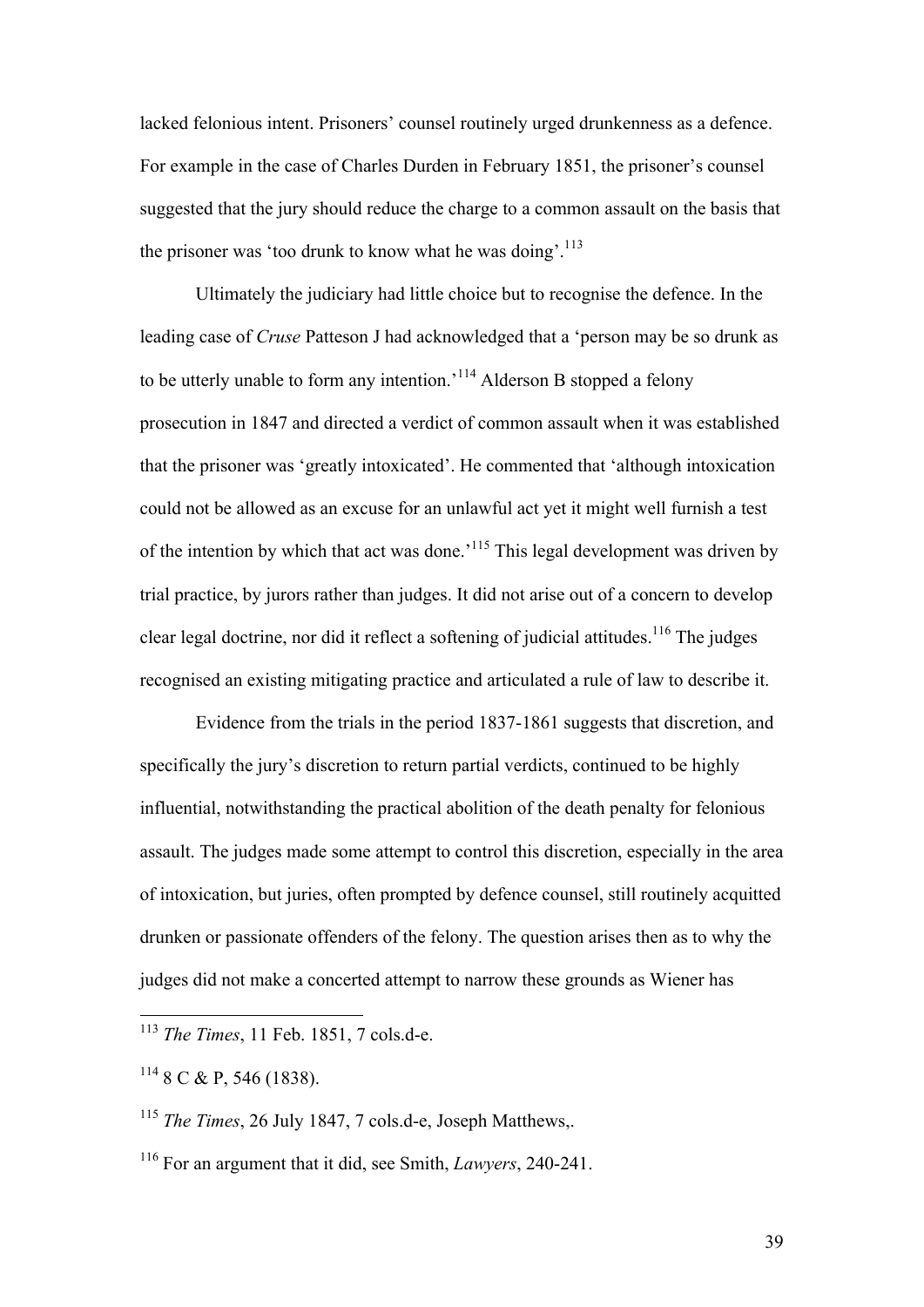argued that they did in relation to the law of homicide and wife killing in particular. Wiener does not suggest that the judges had a sudden change of approach and accepts that, even at the end of the century, many acts of violence were treated leniently. Nonetheless, even if there was no consistent policy, he detects a 'clear trend towards increasingly severe legal treatment'.<sup>117</sup>

Assaults were less serious than homicide in their consequences and judges had no desire to stop people fighting altogether, on the contrary they recognised it as a legitimate means of settling disputes provided it was done fairly; judges often shared the juries' view that drunkenness or 'heat of blood' should mitigate the offence. But there is another, more fundamental, reason to explain the judicial reticence to develop new rules of law to control the jury's discretion: where they did not share the jury's view of a case, as long as the jury convicted of at least the minor offence, judges could reflect their own perspective in the sentence.

Judicial discretion as to sentence had been central to the debates over the 'bloody code' in the 1820s and 1830s but it survived the reforms that swept away the capital statutes.<sup>118</sup> Judges could sentence offenders to anything from one day's to three years' imprisonment for the felony or the misdemeanour with the possibility of transportation for a minimum of 15 years and a maximum of life for the felony.<sup>119</sup> The cases most likely to attract the most severe sentence of transportation were the cases of premeditated violence that judge and jury were likely to agree should result

 <sup>117</sup> Wiener *Men of Blood*, 270.

 $118$  On the importance of judicial discretion to the question of criminal law reform, see McGowen, "The Image of Justice", passim.

<sup>&</sup>lt;sup>119</sup> This sentencing discretion applied for the charges brought under sections 3 and 4 of the 1837 Act. See above n. 77.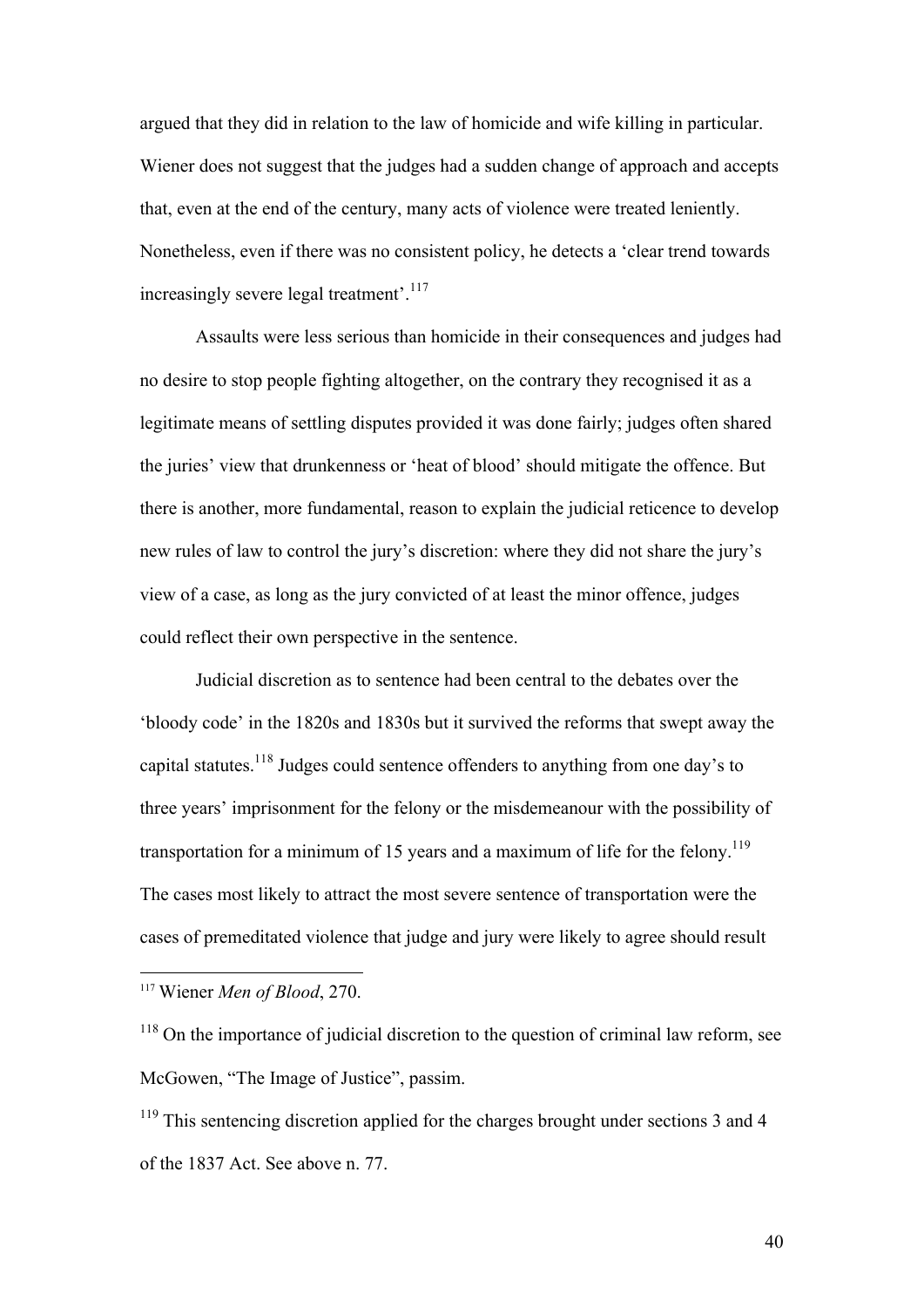in a felony conviction. In many of the cases involving heat of blood or intoxication, where judge and jury might disagree, the judge was unlikely to wish to sentence the offender to more than the three years' imprisonment allowed for the misdemeanour.

Judges acknowledged the effect of the sentencing discretion. In the case of David Orpe in 1858, the judge explicitly referred to his sentencing discretion as a reason for the prosecuting counsel not to pursue the felony charge.<sup>120</sup> In an 1844 case, Parke B commented that the jury had taken a merciful view by convicting on the reduced charge of common assault, but that the sentence of 6 months would probably have been the same in the event of a felony conviction.<sup>121</sup> This sentencing flexibility meant that judges had little cause to distinguish sharply between the felony and the misdemeanour.

The flexibility and discretion also meant that there was very little consistency in judicial punishments. The lack of a court of review capable of adjusting sentences or setting down guidelines meant that the matter was entirely one for the judge. Such patterns as are discernible relate to the judges' overriding aim of deterrence. One judge, sentencing a boy of 16 to a two-year term of imprisonment for stabbing, said that 'if he had reason to believe that the practice was frequent in that neighbourhood he should certainly have sentenced the prisoner to transportation.<sup>122</sup>

Certain types of assault also drew heavy sentences. Clear cases of attempted murder, especially those involving female victims, were increasingly cracked down upon. Jeremiah Sullivan was sentenced to 20 years' transportation for assaulting his

 <sup>120</sup> *The Times*, 22 July 1858, 12 col.d.

<sup>121</sup> *The Times*, 9 March 1844, 8 col.a William Humphrys, Abel Phillips.

<sup>122</sup> *The Times*, 13 March 1851, 7 col.e, John Taylor.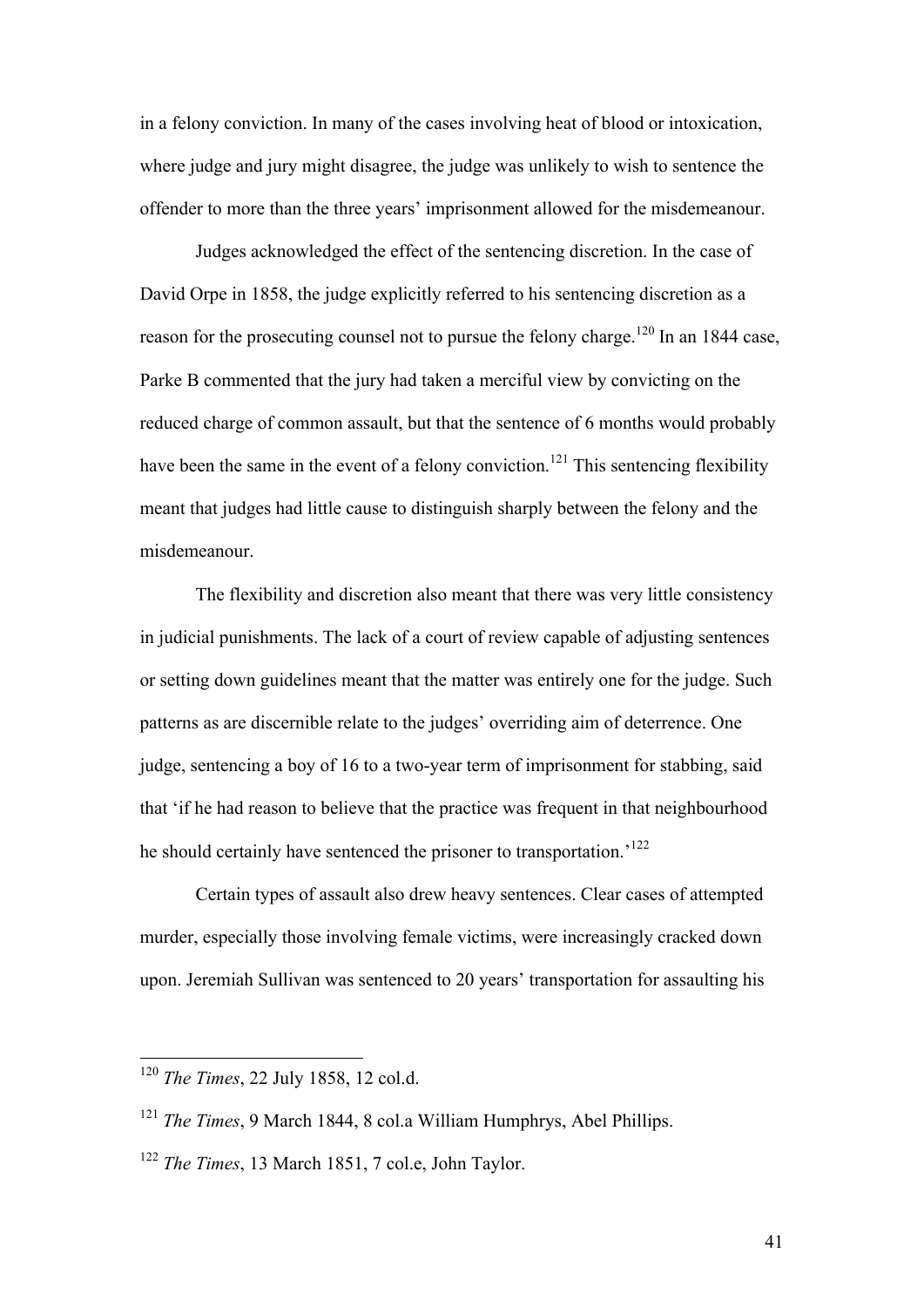wife with intent to murder her.<sup>123</sup> Following a particularly violent assault on a woman in 1855, Martin B expressed surprise that the justices did not send more such 'brutal outrages' up before the judges as he 'wished it to be well known that if convicted before the judges, they had come to the determination of passing the fullest sentence allowed them by law, in the hope by making an example to deter others from similar acts of brutality.' He sentenced the offender to transportation for life.<sup>124</sup> The judges' concern to suppress violence against women was not always shared by juries. In 1859 a jury returned a guilty verdict on the reduced charge of unlawful wounding on Francis Hopwood, despite the fact that he had attacked his wife with a knife and very deliberately attempted to cut her throat. Willes J commented on the leniency, and said that he would have been transported for life for the felony, and instead sentenced the offender to two years' imprisonment with hard labour.<sup>125</sup>

Judges did not always back up their condemnation of the use of a knife with harsh sentences. For example, James Chester was convicted of common assault in 1844, having inflicted some very serious stab wounds on his victim in the course of a street fight. Patteson J strongly condemned the use of the knife and suggested that the prisoner should have used an opportunity to get away. He only imposed a sentence of 6 months' imprisonment however, the leniency of which created a 'marked sensation' in the court.126 A few years earlier a leader comment in *The Times* had criticised

 <sup>123</sup> *The Times*, 15 Sep. 1851, 7 col.a.

<sup>124</sup> *The Times*, 26 Oct. 1855, 9 col.e, George Mully.

<sup>125</sup> *The Times*, 1 Aug. 1859, 10 col.f, Francis Hopwood.

<sup>126</sup> *The Times*, 6 Dec. 1844, 7 col.g.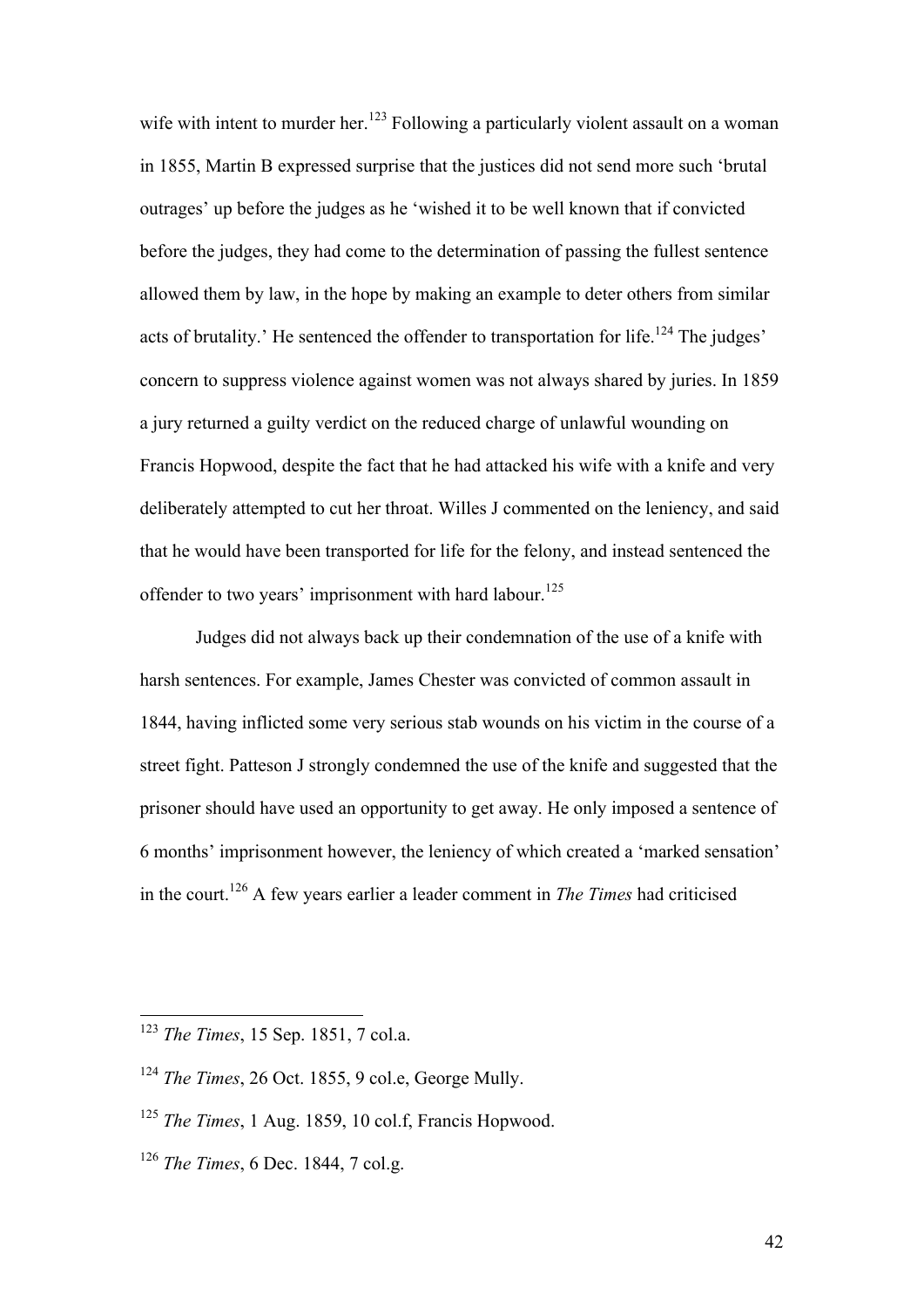Patteson's erratic sentencing, comparing a 6-month sentence for an assault with a 10 year term for a theft that arose out of a 'drunken frolic'.<sup>127</sup>

A felony conviction was no guarantee of a harsher penalty. Samuel Barlow was sentenced to just three months' imprisonment, despite the jury commenting on the dangerousness of the knife that he carried with him, a double-edged blade of continental manufacture. The judge, whilst acknowledging this, said that his sentence took account of the difficult circumstances in which the prisoner had been placed.<sup>128</sup> In 1843 John Woodberry was convicted of wounding with intent to cause grievous bodily harm. Coleridge J, having solemnly pronounced that he needed to make an example of Woodberry that would be talked about locally, attempted to sentence him to 10 years' transportation. He was reminded that the statutory minimum was 15 years' transportation and the unfortunate Woodberry had five years added to his sentence.<sup>129</sup>

The inconsistent judicial approach to sentencing became the subject of contemporary criticism. Writing in the 1860s, William Reade identified two principal problems:

No person who studies the newspapers will have omitted to see the enormous disproportion between sentences in various courts… This is the first anomaly. The second is that of the reprehensible leniency with which so many offences

 <sup>127</sup> *The Times*, 23 Dec. 1840, 4 col.c.

<sup>128</sup> *The Times*, 7 April 1849, 7 col.c.

<sup>129</sup> *The Times* 17 Aug. 1841, 7 col.f.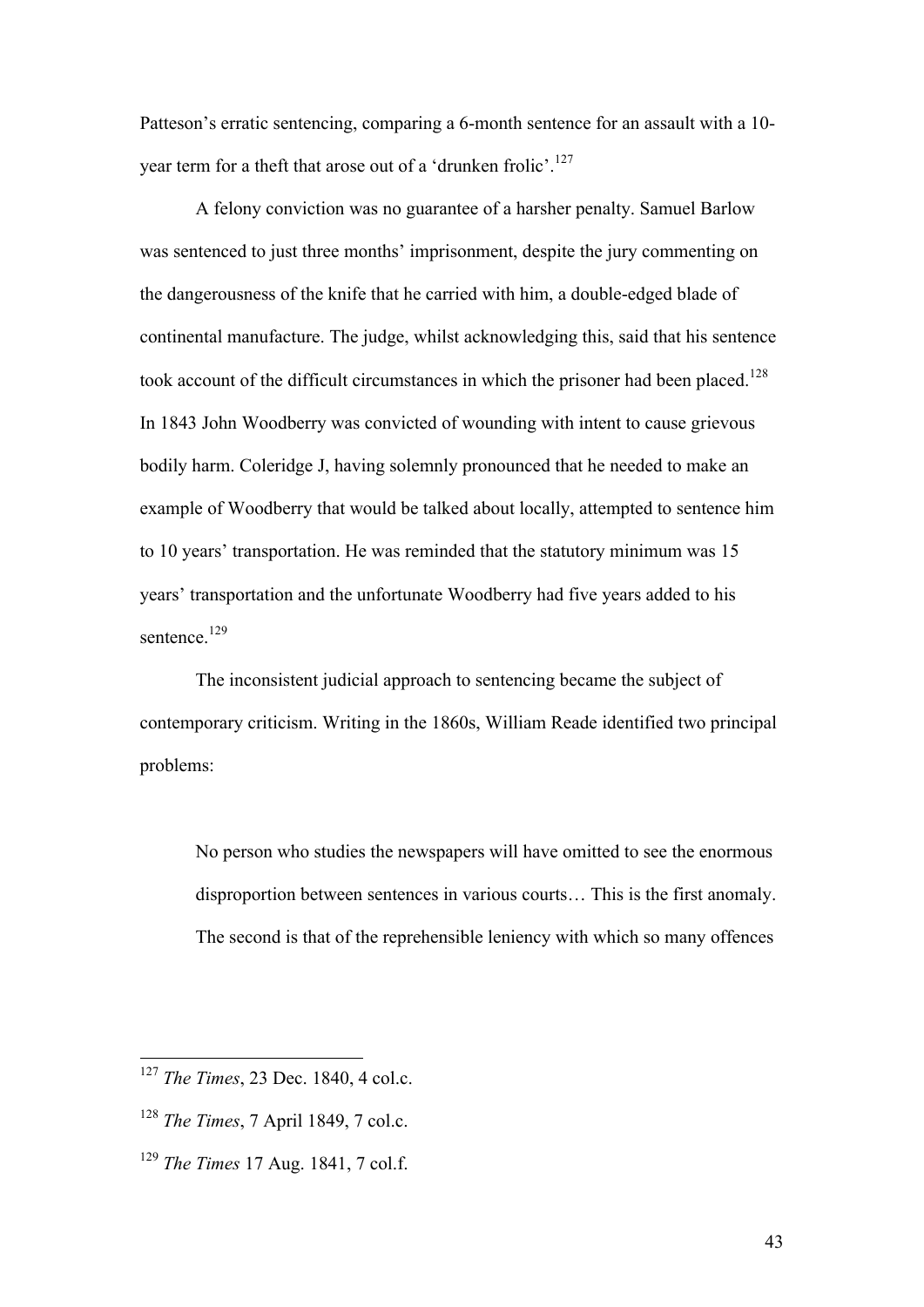against the person are punished, and the needless, and I might say absurd severity with which those against property are punished.<sup>130</sup>

Gatrell's detailed statistical comparison of violent offences and property offences for the second half of the nineteenth century supports Reade's conclusion, showing that property offenders were much more likely than violent offenders to be transported or subject to penal servitude.<sup>131</sup> Judges may have thought that hot-blooded violent offenders were less likely to be deterred by the threat of punishment than the calculating burglar, but contemporaries urged that the practice conveyed the wrong message to the populace. One magistrate counselled that '[w]e must teach the public to think that injury to the person is more serious that injury to the purse<sup>'.132</sup>

Judges did not share this view of the possible educative function of the criminal law. The criticisms of sentencing made little impact in practice. The inconsistent and often lenient punishment of violent offenders is symptomatic of a more general judicial failure to make a concerted attempt to suppress serious assaults. So whilst judges shared the broader concerns being expressed within society about the problem of violence, they did not conceive the solution in terms of a regular, consistent application of the law. On the contrary they retained their faith in the

 130 W. Reade, "Punishment of Crimes of Violence", *The Law Magazine* 23, (1867), 95-103, at 96.

<sup>131</sup> Gatrell, "The decline of theft and violence", 295-301, appendix B.

 $132$  T. Baker, "What Better Measures can be Adopted to prevent crimes of violence against the person" (1867), in T. Baker, *War with Crime Papers on Crime Reformatories Etc*, London, 1889, facsimile of 1<sup>st</sup> ed., New York and London, 1984, 19.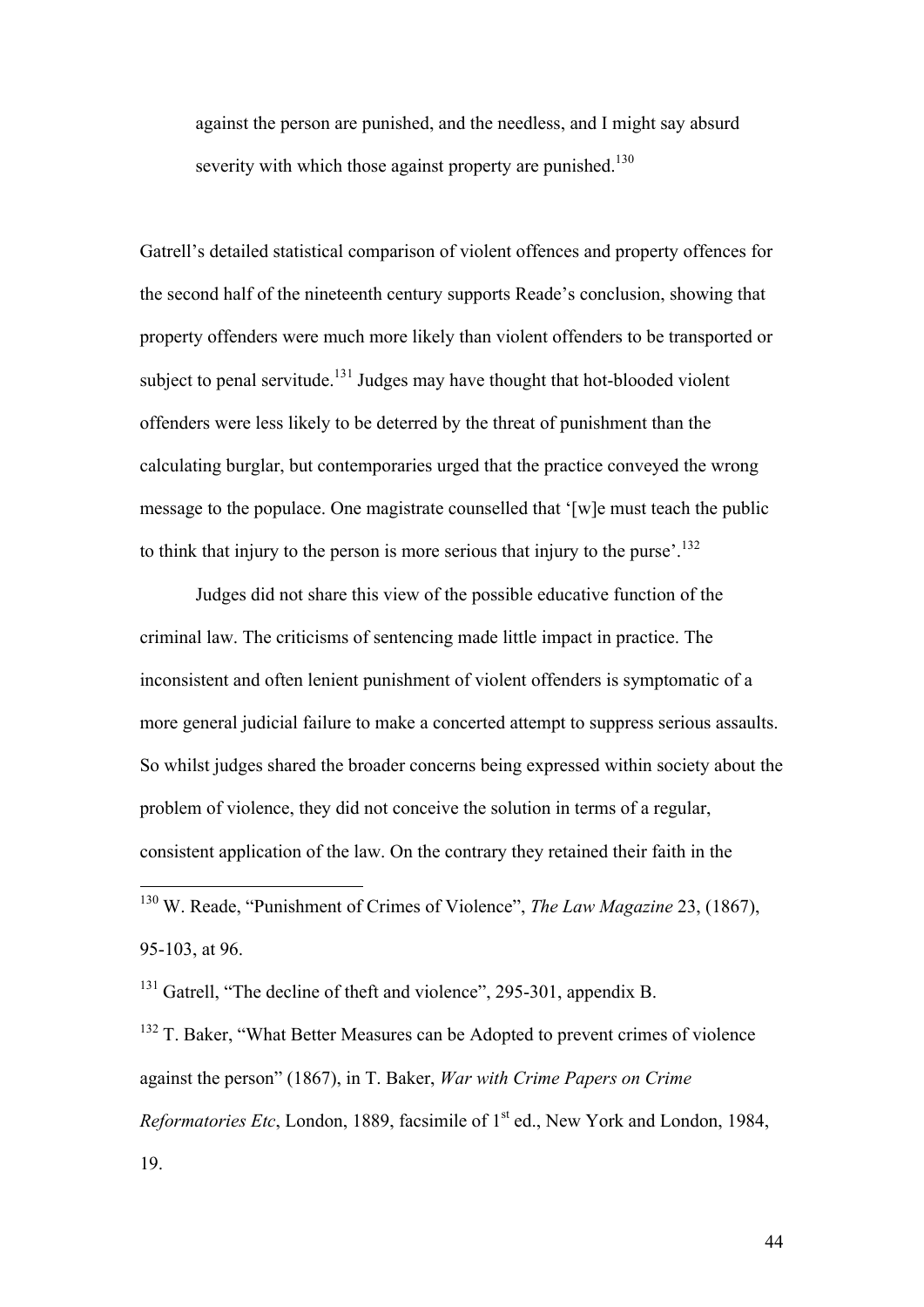virtues of discretionary punishment. The conviction amongst judges that each case had to be judged individually and that it was impossible to prescribe a detailed, graduated scale of punishments ensured that the system did not change. In light of their opposition to the abolition of the 'bloody code' and to the reformers' drive to create a certain and predictable criminal law, it is perhaps unsurprising that judges continued to view exemplary punishment as the best means of suppressing serious, non-fatal violence.<sup>133</sup> This judicial attitude cannot be dismissed as a stubbornly conservative approach; it represented a coherent philosophy. Judges did not concur with the reformers' assessment of the unreformed law as a 'bloody code'; on the contrary they saw it as being far more humane than a system in which there was no discretion to deal with individual cases. In Lord Lyndhurst's terms, the 'whole system of our Criminal Code was founded on discretion'.<sup>134</sup> Throughout the nineteenth century judges remained resistant to ideas of regulating and homogenising sentencing practice. $135$ 

In the context of trials for serious, non-fatal assault, judges made a very limited effort to develop substantive principles of law, which would set a standard of behaviour that involved restraint and self-discipline. They persisted in their very particularistic attitude towards the criminal law, taking the view that each case and

<sup>133</sup> For a clear expression of these judicial views, see the individual letters submitted to the Home Secretary by all the judges in response to the abortive attempts to codify various aspects of the criminal law in 1853-4: *Copies of the Lord Chancellor's Letter to the Judges and of their Answers respecting the Criminal Law Bills of the Last Session*, PP, 1854, LIII, 389ff.

<sup>134</sup> *Parliamentary Debates*, series 3, vol.17, col. 1015, 7 May 1833 (House of Lords). 135 See Radzinowicz, *History*, vol. 4, 741-778.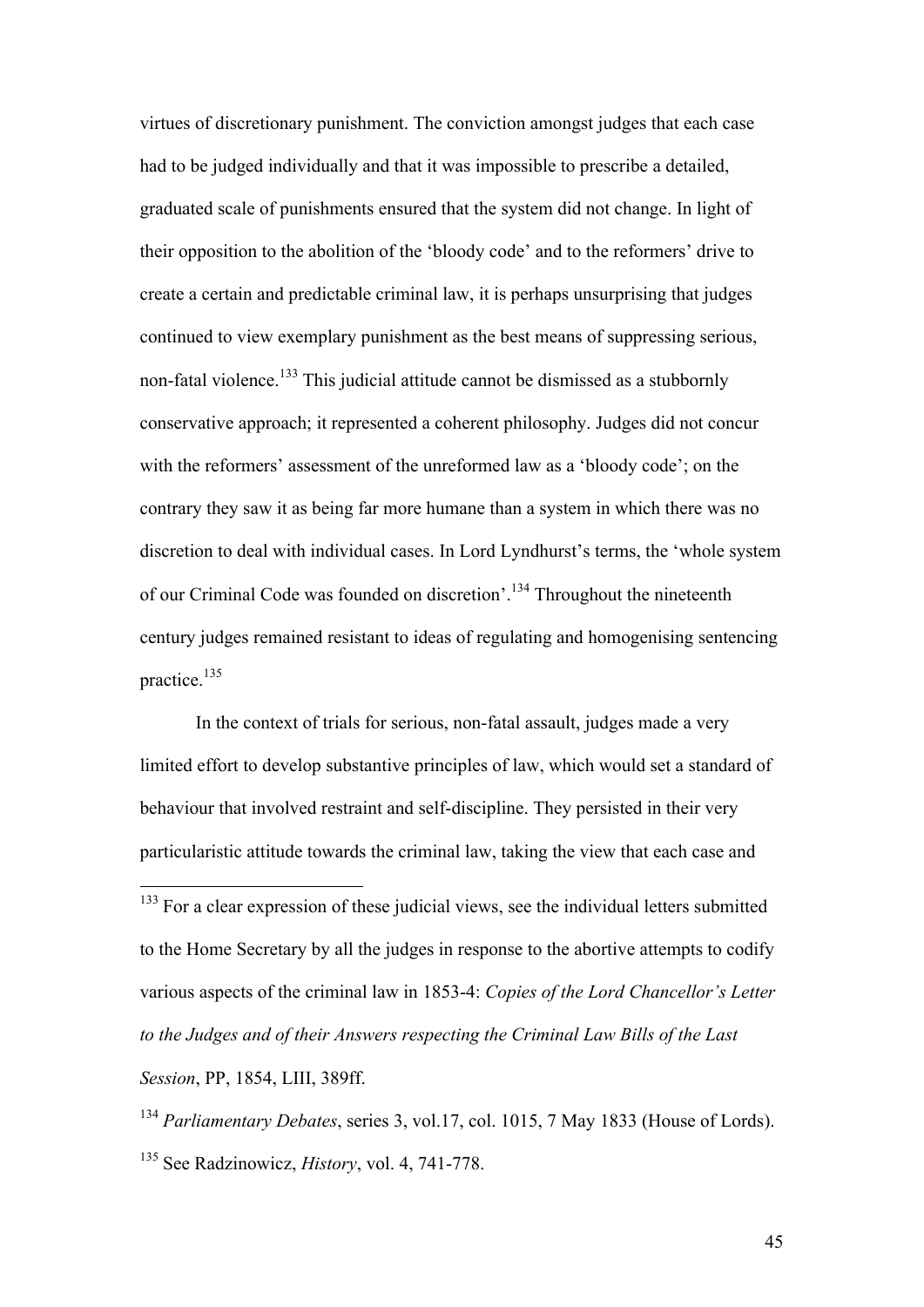each offender had to be judged on individual merits. The attitude is well summed up by the attorney general, Sir Charles Wetherell, who commented in an 1828 parliamentary debate that 'It was an excess of legislation to define a crime, which had better be defined by a jury *pro re nata*.'<sup>136</sup>

In many ways the old exemplary model of justice was alive and well when the legislature consolidated the law relating to non-fatal offences against the person in 1861. The Act abolished the death penalty for all species of non-fatal assaults and consolidated the range of assaults that had been created over the previous sixty years. The most commonly prosecuted and significant offences were retained, albeit in an altered form. Section 4 of the 1837 Act was reproduced in section 18 of the 1861 Act. The terms stabbing and cutting did not appear in the new section, which specified that the wound or grievous bodily harm could be caused by 'any means whatsoever'. This, according to the draftsman was so as to ensure that it corresponded with section 11, that was taken from section 2 of the  $1837$  Act.<sup>137</sup> Section 20 of the 1861 Act retained the misdemeanour that had been created in 1851 of inflicting grievous bodily harm by any means whatsoever.<sup>138</sup>

The 1861 Act therefore preserved the key elements of the law as it had developed over the preceding 58 years with all its anomalies, and it has been criticised for this reason ever since. The law cannot be understood solely by reference to its chequered legislative history however; it was profoundly shaped by the attitudes of

 <sup>136</sup> *The Times*, 6 May 1828, 2 col.d. Wetherell was a reactionary tory MP who vigorously opposed reform. (DNB).

<sup>&</sup>lt;sup>137</sup> C. Greaves, *The Criminal Law Consolidation Acts*, 2<sup>nd</sup> ed. London, 1862, 52.  $138$  24 & 25 Vict. c. 100. Section 20 omitted the part of Lord Campbell's Act that referred to stabbing, cutting or wounding.